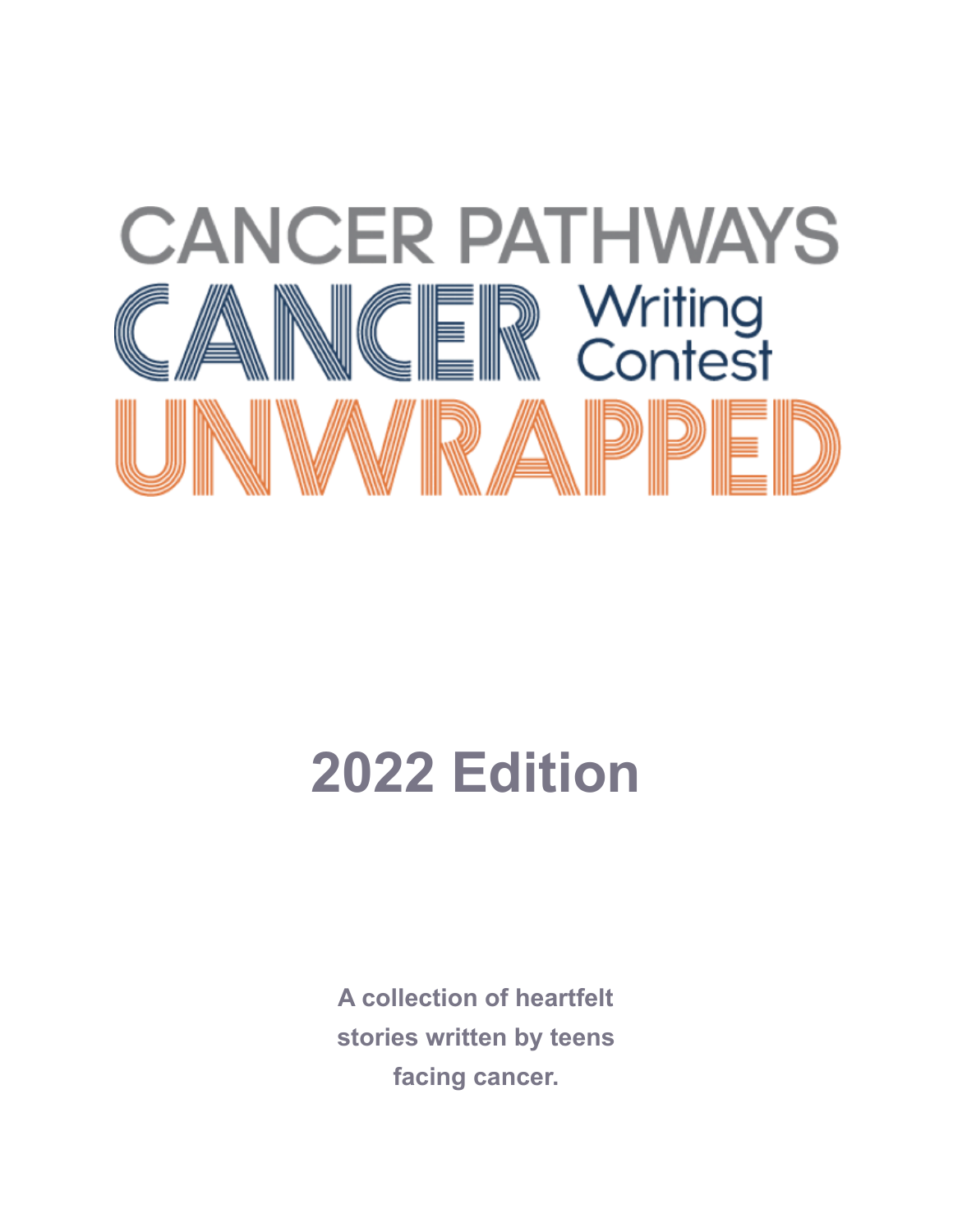**Over the past 21 years, we've envisioned a world where no one faces cancer alone.**

**We've been a champion of those touched by cancer--kids and adults-- standing by them as they celebrate their lives, share their stories, connect with others with similar experiences and grieve the loss of loved ones. We've partnered with local organizations to support people impacted by cancer.**

**We've been a leader in empowering and educating teens on healthy behavior and choices that can reduce their cancer risk and improve health. We've provided a platform for teens to wield the power of the pen to change the world so we can better understand each person's encounter with cancer. Our cancer survivor events create lifelong memories and friendships for families.**

**This is Cancer Pathways' (formerly Gilda's Club Seattle) 21st year, and we remain committed to changing the world for those facing the impact of cancer.**

**Visit us online at: [www.cancerpathways.org](http://www.cancerpathways.org/)**

**Cancer Pathways 1400 Broadway Seattle, WA 98122 206-709-1400**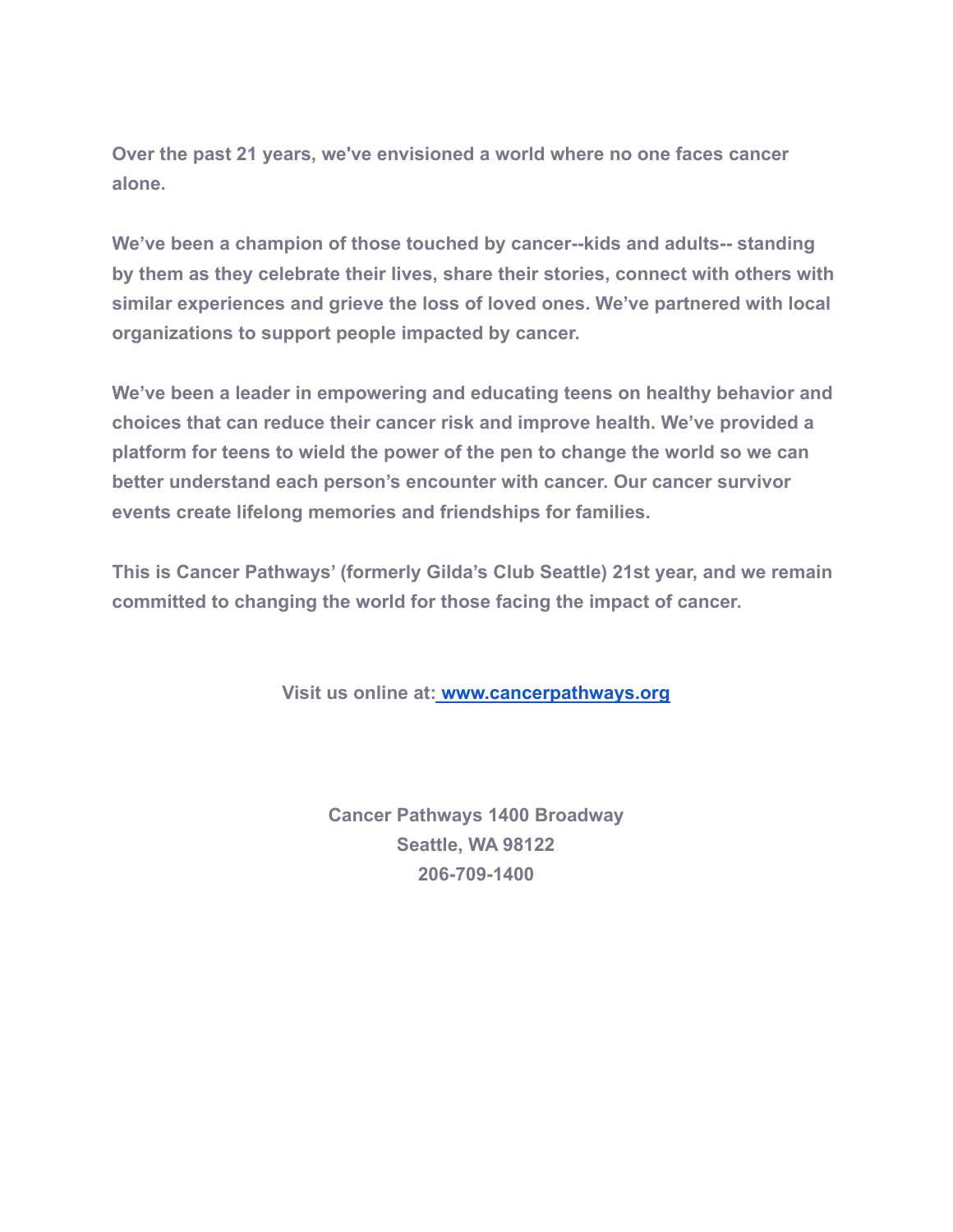#### **ABOUT CANCER UN[W](#page-3-0)RAPPED**

| <b>2022 WINNING ESSAYS</b>                           | 5  |
|------------------------------------------------------|----|
| Poison by Moira                                      | 5  |
| <b>Unwell by Alexis</b>                              | 9  |
| <b>Reconciliation by Olivia</b>                      | 11 |
| The Sun Rose Again by Allie                          | 13 |
| On a scale of 1 to 10 by Mia                         | 16 |
| Yellow Roses by Liana                                | 18 |
| Getting Real With You by David                       | 21 |
| <b>Homesick by Reed</b>                              | 24 |
| Longing for Memories by Arielle                      | 26 |
| Ecosia by Sajal                                      | 28 |
| Chemo: From the Perspective of a Daughter by Jillian | 31 |
| My Mother's Eyes by Kelly                            | 33 |
| Labels by Sery                                       | 36 |
| Internal Monologue of Writing a Eulogy by Emerson    | 39 |
| Enough is Enough by Dena                             | 42 |
| Why I Fight by Adyson                                | 44 |
| Every day After by Abigail                           | 47 |
| Pairs of Two by Ava                                  | 49 |
| The Ending by Olivia                                 | 51 |
| One in a Million by Sydnee                           | 54 |

**[4](#page-3-0)**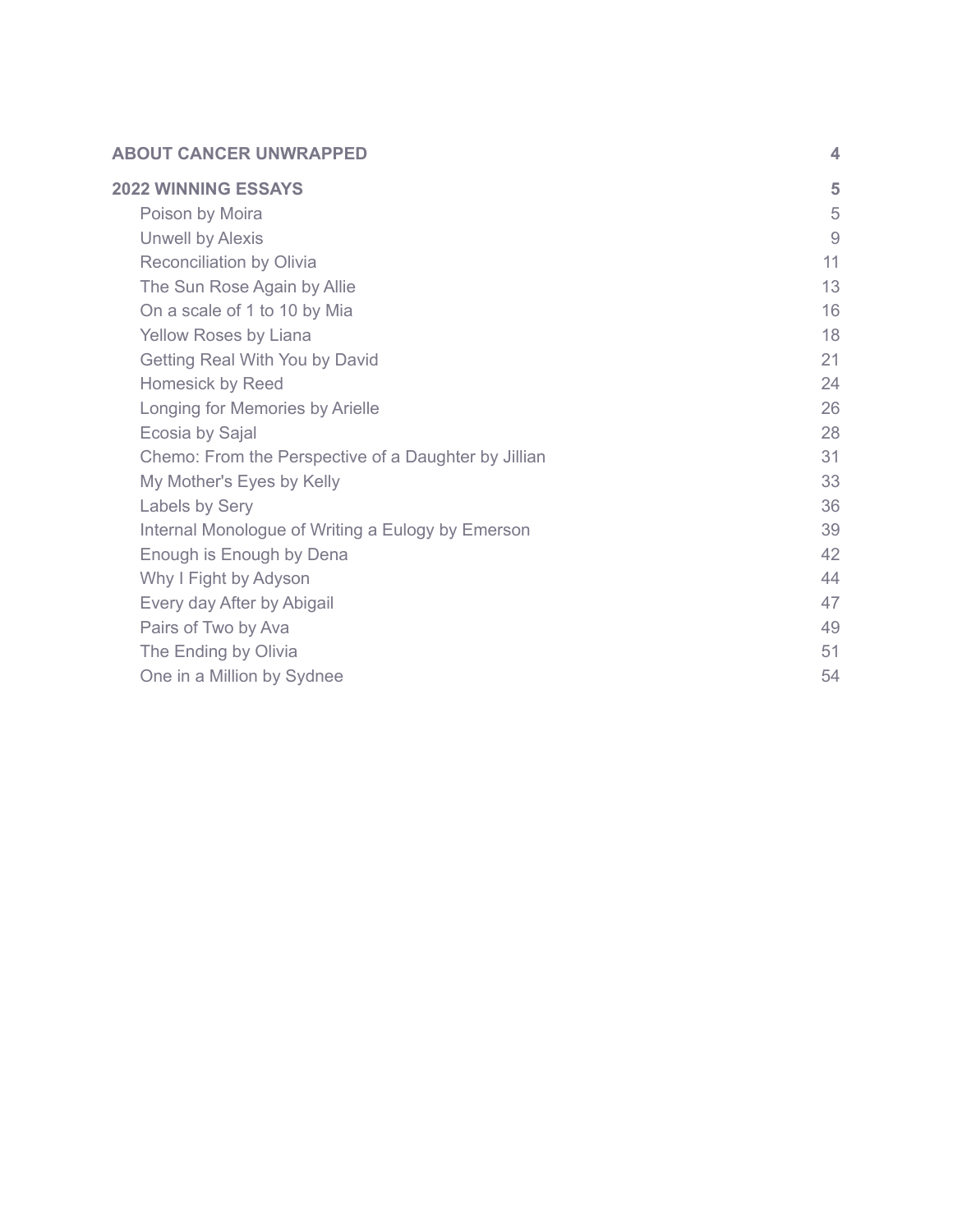# ABOUT CANCER UNWRAPPED

<span id="page-3-0"></span>**Every year, since 2006, we have been asking teens to tell us how cancer has impacted their lives through our Cancer Unwrapped Teen Writing Contest. Over 6,100 teens across the U.S. have taken the time to put their experience in honest and heartfelt writing.**

**Each story is unique. Teens may talk about their own cancer diagnosis, or the impact it has had on them when a loved one was touched by cancer. Every year, teens read their winning essays aloud at our annual reception, now on a virtual platform, an intimate setting where families, friends, contest judges and supporters come together to hear stories. We hear stories of triumph and stories of great loss, stories written in times of turbulence, and stories written in times of quiet reflection.**

**We are incredibly moved by each teen's experience. Every essay took courage, vulnerability, and guts to write. Thanks to all the teens for sharing their stories.**

**We are also grateful to the Lucky Seven Foundation and to Sally Nordstrom for supporting this program year after year and making it possible to amplify the voices of teens facing cancer.**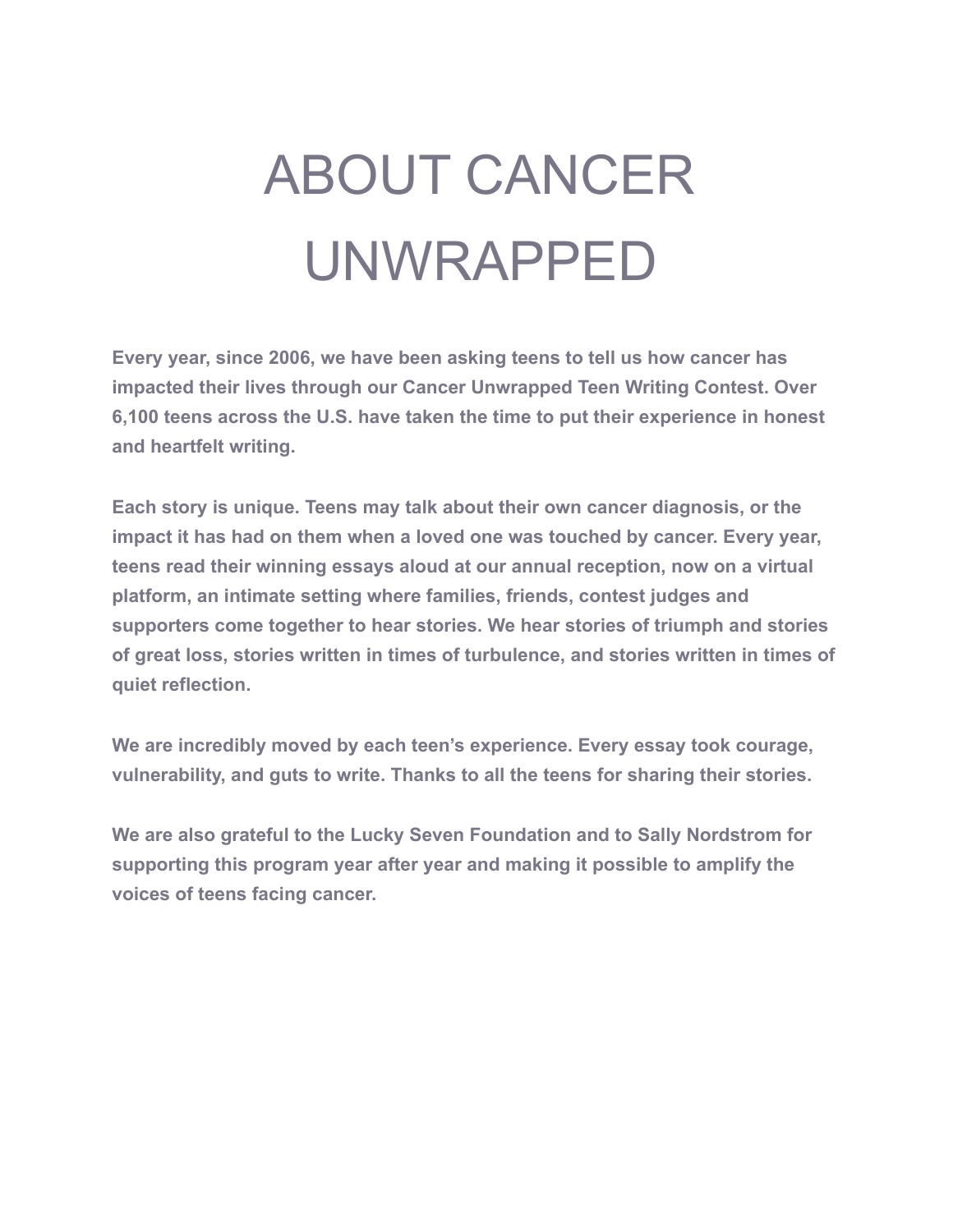## <span id="page-4-0"></span>2022 WINNING ESSAYS

#### **Poison by Moira**

*12th grade, Washington Personal Diagnosis*

<span id="page-4-1"></span>So.

You too huh?

Well, the least I can do for you is give you some advice along the way. These caverns are filled with traps and tricks meant to harm you. You can avoid most of them. But there are five poisons required for you to pass through. They may be fun colors, and some you may have heard of before. But I promise that if you make it, these concoctions will leave you changed. You have been warned. Godspeed soldier.

There's a poison within me.

They tell you about the first poison. They tell you that it's going to make you better. They tell you that everything is going to be okay. But will it really? It doesn't feel like it's going to be okay. In fact, you are terrified as things are done to you, needles drill into your flesh with spotlights of white, penetrating light highlighting the atrocity. You were a child, but you were old enough to know that they should've been more transparent with you. You were old enough to advocate for yourself, but who would've listened to a child. All the words in the world won't make sense when they are not prefaced with an honest word.

"You're going to be fine."

How? How am I going to be fine? MY life fell apart at the seams and the doctors came in with platitudes before performing surgeries on ME that I didn't even know about. Surgeries that scared me, surgeries that changed me.

I hated my line. I don't know how you feel about yours. That tube was simultaneously my lifeline and my anchor. It's like a mermaid being drowned in seawater. You know you can't float, but you can't swim. What then?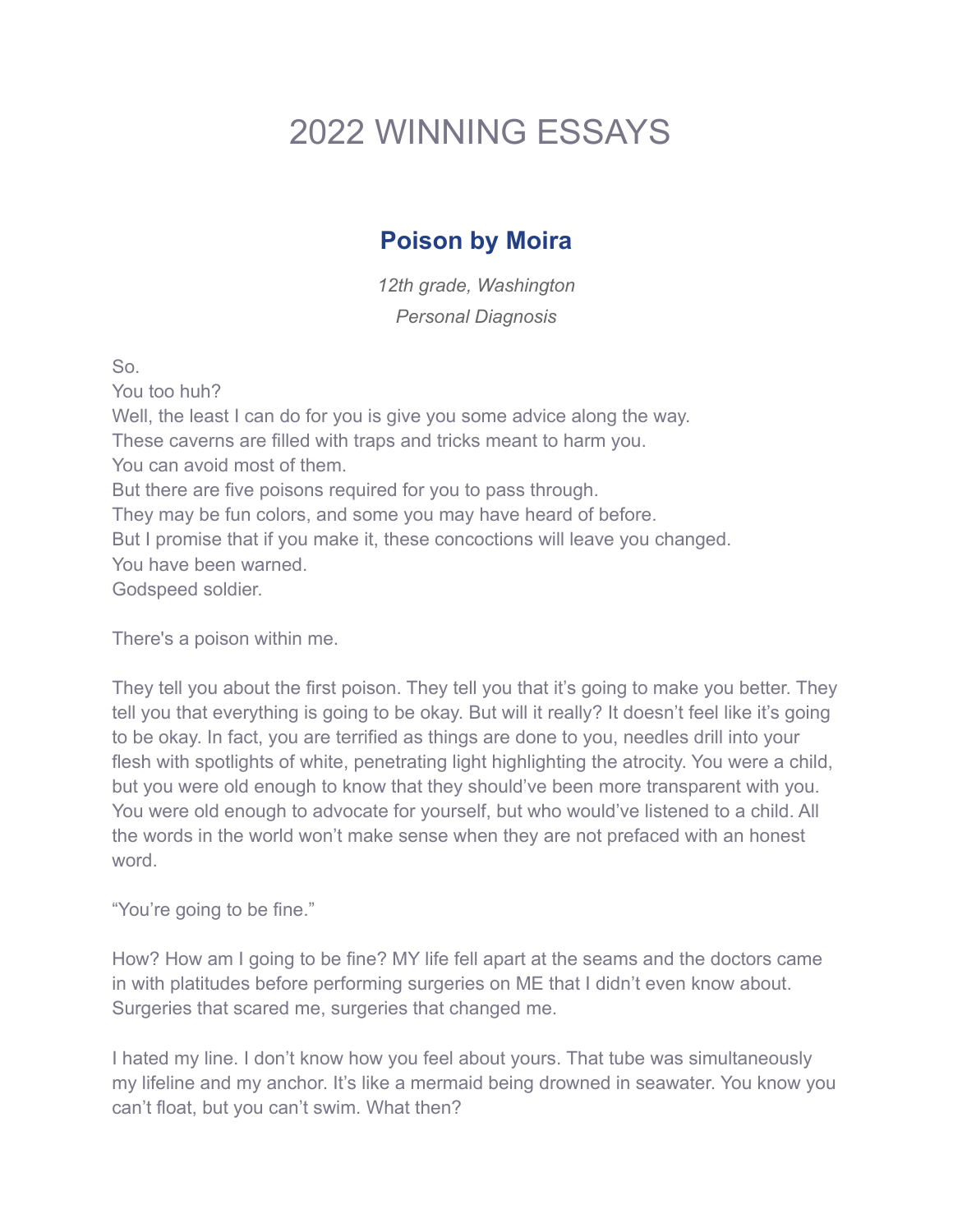I'm poisoning myself.

The second poison is warned about only on the depths of Reddit forums. It's found in the tales of terrible people who receive the comeuppance they deserve. I found the poison entering my veins when I picked up the phone hoping for the notifications scrawled across the shiny glass to be from the people I actually cared about. But no, I'm not lucky enough for that. The poison is bitter and it leaves you feeling even worse than you already felt. You were already reckoning with the fact that life as you know it is over and you're left sitting in a bed while your phone overloads with phony people and their hashtags turning you into a phenomenon. There's nothing you can do to combat it, people take your story of heartache and a tumultuous war against death and turn it into engagement on their stories.

You'll want to reach out to those who you care about. Granted, this is a hard time for them and they are having to deal with losing a friend, you have to be gracious with them.

#### "Do I though?"

NO! The only person you need to be gracious with is yourself. After all, everyone else isn't dying. It doesn't even feel like it. That's your cross to bear.

#### What's going on?

The third poison is subtle and leaves you with an ongoing tingling sensation. It ticks inside of you like a bomb about to splatter you across the walls. Time, the sick being it is, has it's way with you. A lion caged by cells that hope to pounce on it. It's the most manageable of the poisons but it sure isn't fun. There are ways to alleviate it's slow draining effect on you. Common activities include tv binges, walking laps, puzzles, card and video games, YouTube, and just talking. But those only last for so long. This poison gets caught in your throat, it's syrupy texture chokes you and leaves you begging for air. It's too cruel to give up though. It's two hands grasp you by the neck, strangling you till your will to live has just about run out. Then, it vanishes. Flying by and leaving you stranded with no clue of what just happened. It's a tricky one that way.

My vision is getting fuzzy.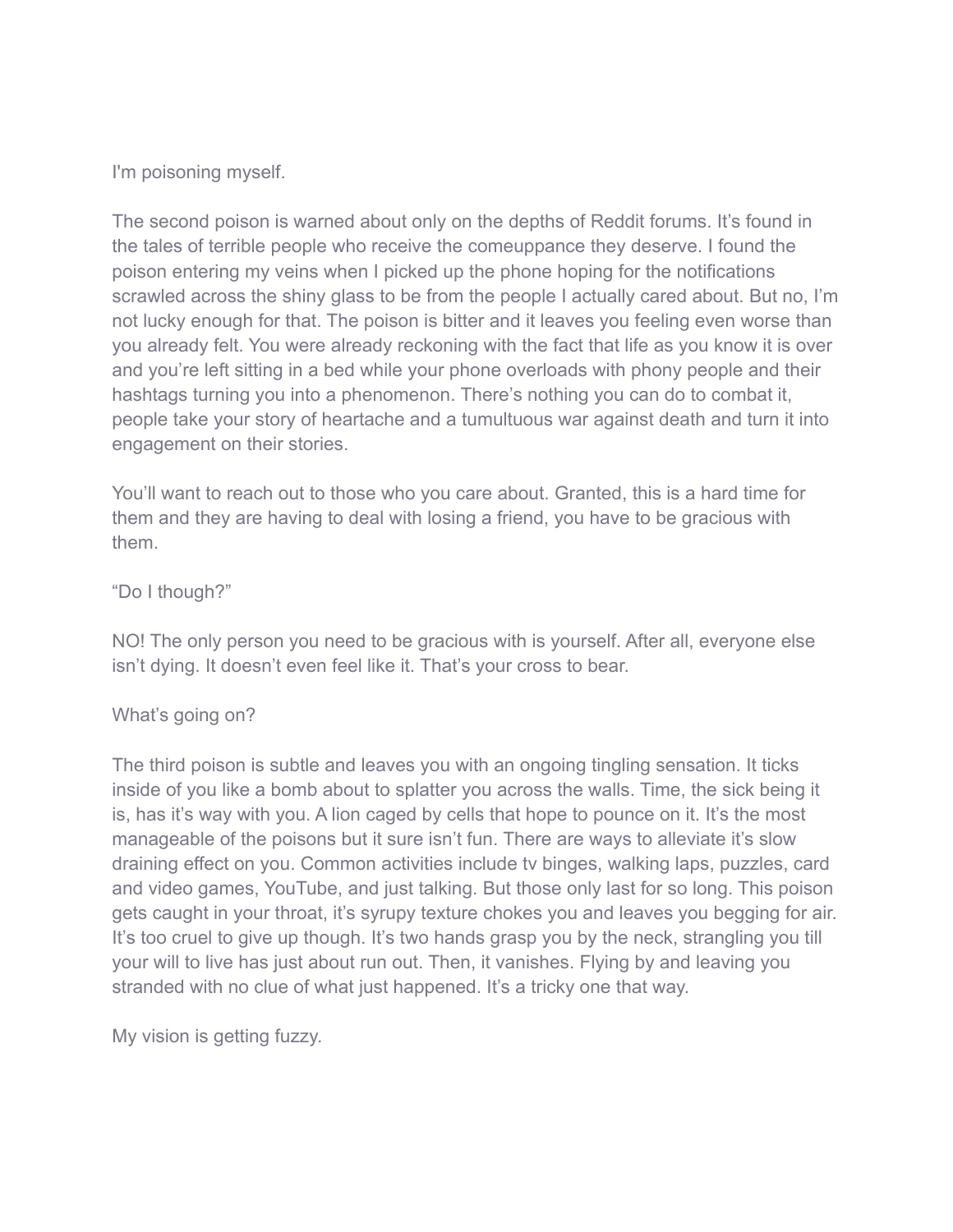Similar to the last one, this poison is small. All it takes is a drop. and it seems manageable at first. You feel as if this isn't going to affect you in the long run, but you can't shake the headache and the clenching of your heart that renders you motionless eventually. Almost exactly how cancer acts, this poison eats you up from the inside. It's acidic nature eats at everything you once held to be true about yourself. It takes your self-worth and burns it up like paper, the flame spotlighting everything you hate. Your bald head and lack of eyebrows glow back at you, the shiny oil of your skin reflecting the firelight. The flabs that have developed from such a sedentary lifestyle swallow you whole and the hope of chemotherapies effects fighting this are taken away by a well-meaning but misguided nutritionist. Your mind begins to weaken from a lack of stimulation, after all police dramas can do so little in terms of education. And then, when you least expect it, your eyes go. You don't see things right anymore. You look at yourself as merely a walking corpse waiting to fester and die. Eventually it gets better, but only years of development and exercise can heal the damage this one causes.

#### Please stop.

Once you've drunk all your other concoctions, there's one left. It's shiny and dull, white, and black. It's so clear you can see your reflection in the glass and so opaque you can't see past the first layer of murky ink. It's ashy in taste but also sugary. It leaves you with a high and then a crash. This poison is, to put it simply, the future. What lies ahead. Life after cancer is not all that it is made out to be, from either stance. There is so much beauty to be found. The beautiful sights that you'll see, the scrumptious food you'll taste, the life-giving friendships that you will make. There's so much more beyond the four white walls and dry air of the hospital. But, there's a reason that you were kept in those four walls. Outside enemies lie in wait. Physical therapy seeks to tear every muscle open fiber by fiber until you are made new. Invasive questions reopen old wounds and leave you flayed out like a salmon to be analyzed by a science class. And most dangerously is the memory loss. My advice to you is write it down, everything you see, feel, think, sense. Write it down. I'm two years out, and I would give anything to have a peek at those emotions. I want—no, I need to feel again. I am so disconnected from the caverns of cancer. I'm trapped in a cave, rocks collapsed from the ceiling trapping me. I can't go back, but I can leave you with this.

Stay on your toes. Keep moving forward. Guard your heart. And most of all, Beware the poisons.

I just want out.

I really hope you made it out.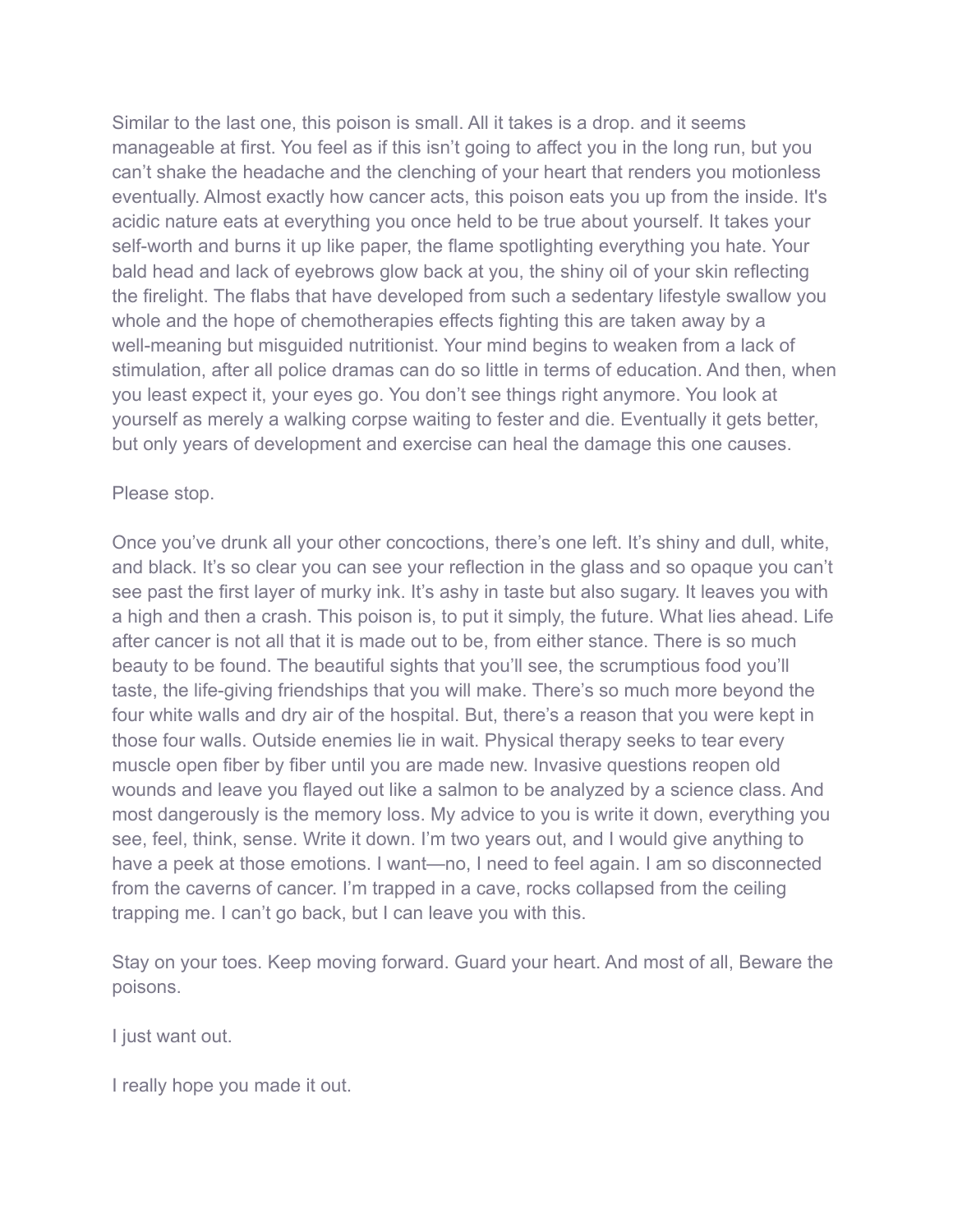It's lonely. The caves are kinda dark. I just want to drink the poison Again.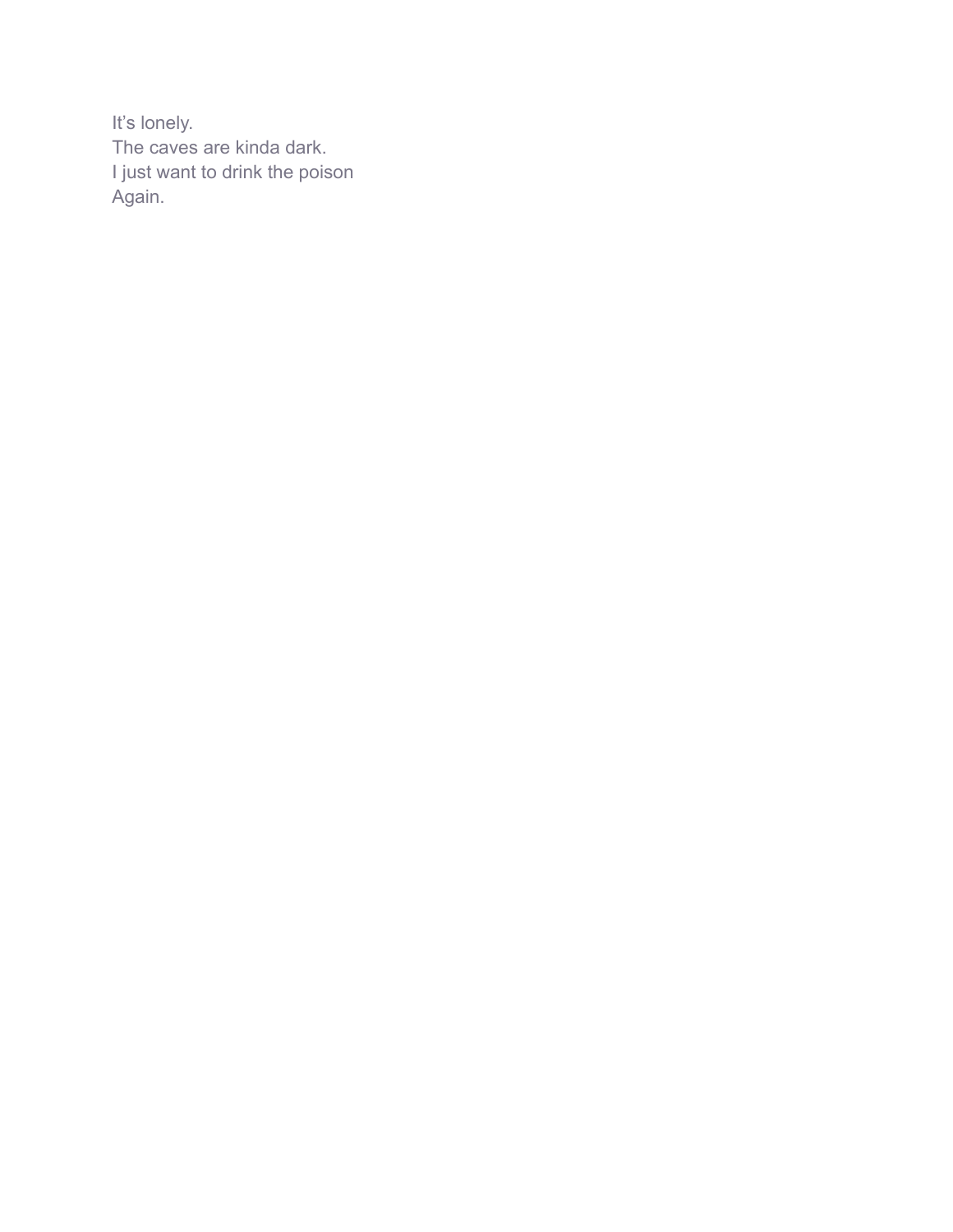#### **Unwell by Alexis**

*11th grade, Nebraska Loved one's diagnosis*

<span id="page-8-0"></span>She sits on the edge of the couch, putting together a playlist filled with old Matchbox 20 songs and a bit of Elton John here and there. It was a strange combination, but it had been a rough day. Her mom was at work. Her twelve hour shift that had lasted fourteen hours was almost over. The hospital was a needy place, she thought. Her dad lay on the floor in his room, his arm in a sling. His shoulder surgery had gone well but he must be feeling the effects of the anesthesia still. That's why his head hurt. Another groan and she asks if he's ok. He can barely talk through the pain but she manages to catch him nodding his head. Liar. She closes her eyes as Unwell starts playing on her phone. She'd give anything to see Matchbox 20 in concert but the tickets her dad bought weren't for her. "I'm not crazy, I'm just a little unwell." A door slams and she's jolted out of her stupor. She looks up to find her mom making her way to the bathroom. She'd assumed her mom would go straight for her incapacitated dad but it seems he can wait. 2 minutes. 5 minutes. 10 minutes pass until finally her mom is done showering. Her mom falls into the couch next to her. The girl tells her how her dad has been like this for hours. Since she last called around lunch, really. She reminds her mom of the weeks before, of him forgetting things and how he couldn't see his keyboard as he was trying to type. Her mom nods and runs back to her husband. "Soon enough you're gonna think of me. And how I used to be."

Six months pass and she's sitting on her bed this time. Unwell has become her anthem. Her dad's headaches have gotten worse since he left the hospital. Sometimes he forgets her name and what day it is. He doesn't work anymore either. She remembers the nightmare, a Glioblastoma Multiforme, a deadly little tumor. She pretends to sleep as her dad comes in. Walking is hard for him, so he shuffles his feet. It reminds her of that zombie show she just watched. He turns on the light to wake her up, whispering something she can't hear. He tries to leave, tries to walk back up stairs, but doesn't make it. He collapses. The hallway isn't big enough for his seizing, but he doesn't care. He vibrates, saying he's cold as he curls into a ball. Her phone is almost dead, but she calls her mom who calls her grandma. Her mom is working again. She only has three shifts a week but somehow the timing is always wrong. Her grandma arrives. She can't find them because she doesn't look downstairs, so the girl calls to her. Her dad is covering his ears now. Loud noises hurt. Her grandma makes her way to the back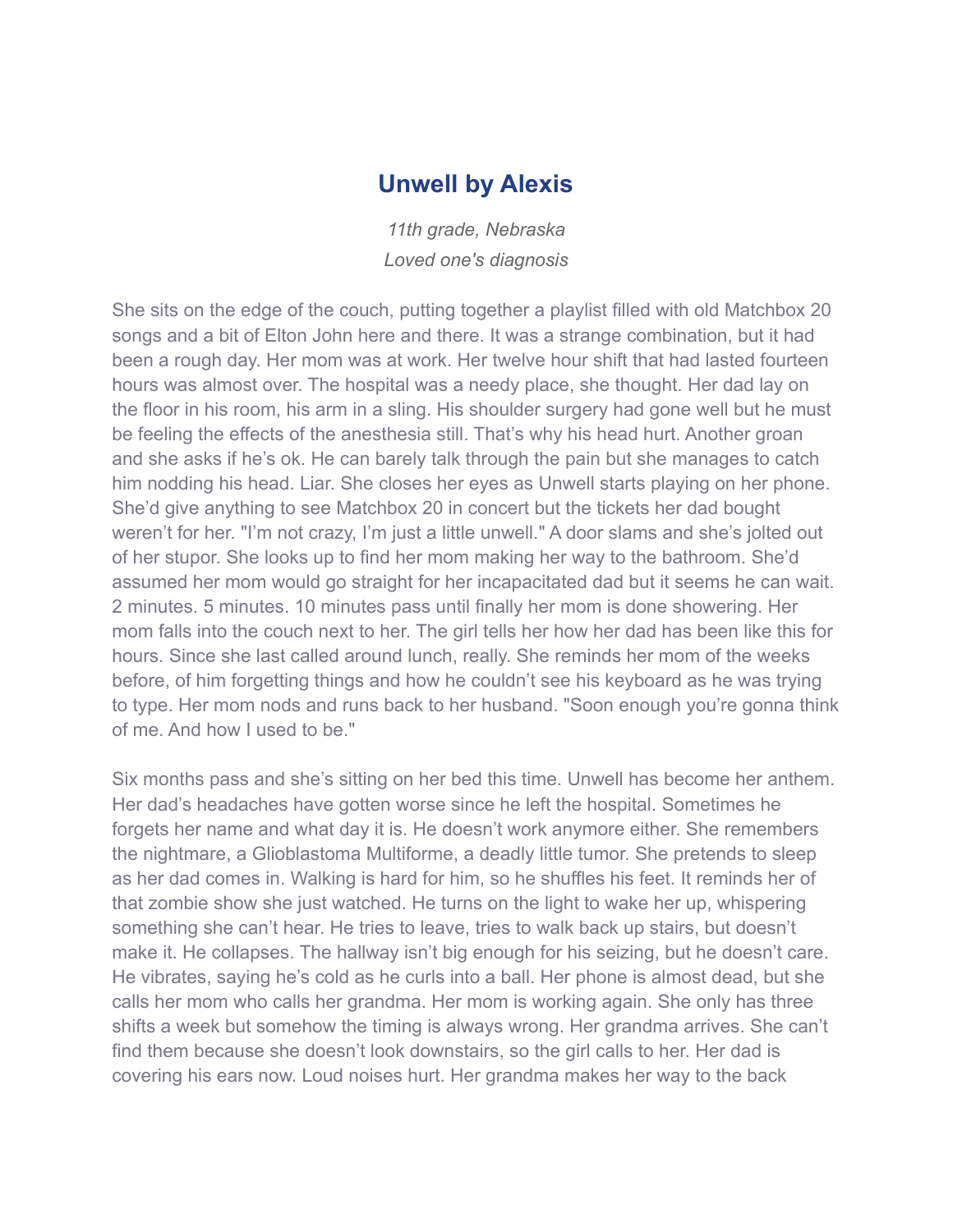hallway of the basement. The two of them are numb as they stare at the man they once knew. "Somehow, I've lost my mind."

It's been a year and a half since she lost her dad. He's not gone-gone, but she still speaks in past tense. He says that the spiders in his head are building webs. She thinks they must be the poisonous kind. He forgot that her birthday is tomorrow. Last week he forgot her name again, and tomorrow he'll ask if it's Thursday or Friday but it will only be Wednesday. He sleeps all day, but never at night. She doesn't sleep ever. Her dad starts fights sometimes. Her mom says he's trying, but she doesn't know. He doesn't know, either. He thinks it's been an hour, but it's only been a minute. Time really must be relative. She hates it, this, cancer. She hates change most of all, and yet, somehow, she's been flipped inside-out and tumble-dried. She'd call that change. She turns on her song, her playlist cued up to Matchbox 20. "Hold on, feeling like I'm headed for a break down. And I don't know why."

"I'm not crazy, I'm just a little unwell."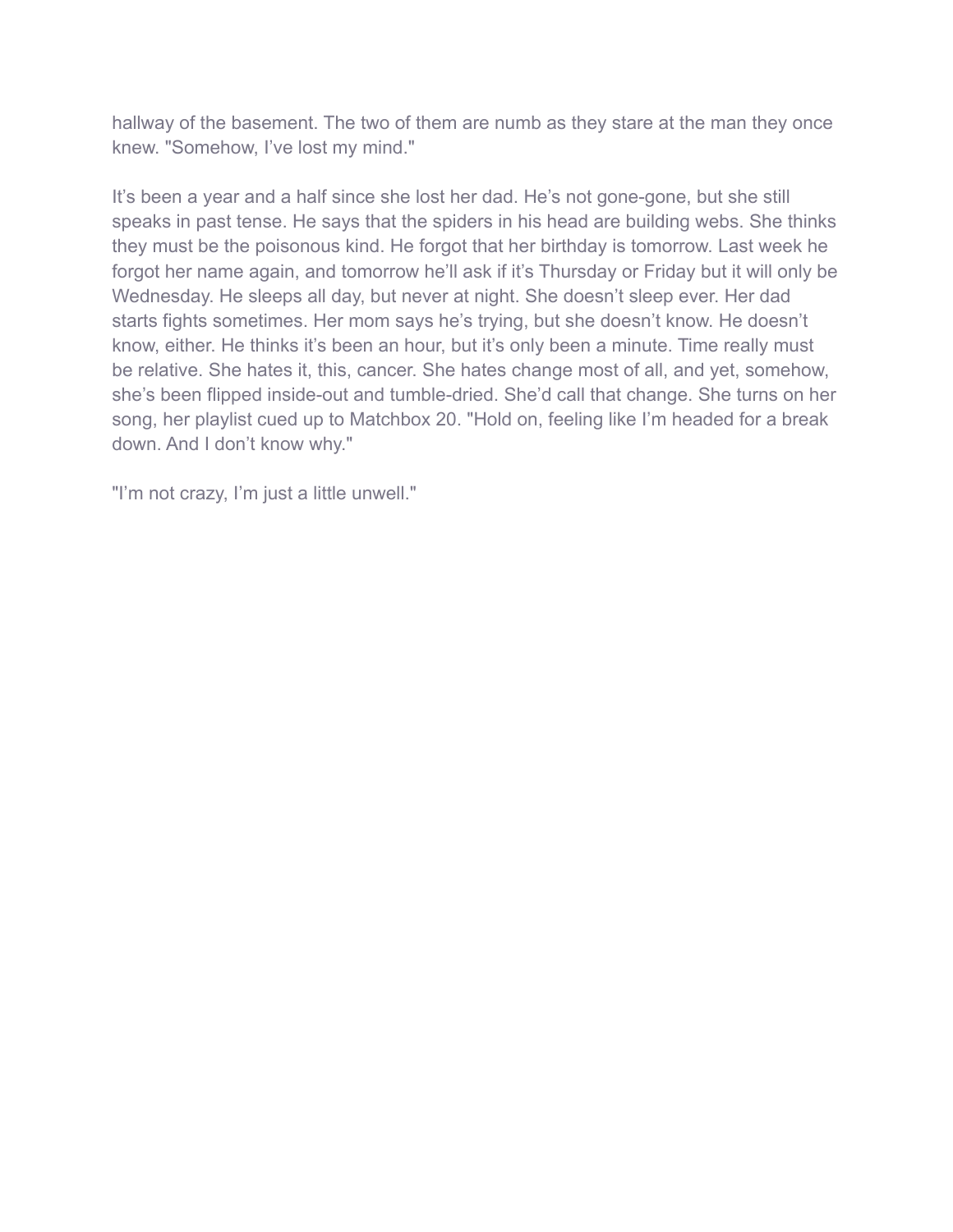## **Reconciliation by Olivia**

*12th grade, New Hampshire Personal Diagnosis*

<span id="page-10-0"></span>I'm in a hospital bed in the photograph. Tubes sprout from my chest, weaving towards machines just out of frame. My skin is almost translucent, contrasting with the warm pink of my favorite hat. Wisps of my remaining hair peek out from underneath, the curled insignia of childhood cancer on the brim. I'm smiling at the camera, my grin crooked and gap-toothed, not yet straightened by years of braces. I know that it's me in the picture, but I feel different. I have the same slope to my nose, the same blue eyes, the same ears (one sticking out slightly further than the other). I know that it's me.

#### Why can't I recognize myself?

The worst memories ache with phantom pain. I remember the sores lining my throat, reopening when the medications caused my stomach to upheave, over and over until all that came up was bile and blood. I remember the ache of bone marrow samples, six-inch needles piercing my spine. I remember the helplessness of slipping on the cold tile floor, pinning myself beneath the wheels of the medical pole hooked to my chest. I remember the day of my diagnosis, eight years old, asking my mom if I was going to die. My voice wavered. I barely understood the concept.

Tears streamed down her face. "We're going to do everything we can." She told me. It was the only answer she could give.

Eventually, the happier memories come back too. I remember asking nurses to sneak me heated blankets while my mom showered, cackling when she would find me within my cocoon. I remember dancing with a younger girl who had the same illness as I did. Her disco ball sent colorful lights beaming across the blank rooms. I remember making splatter art with the kids from my ward, filling syringes with paint. I remember pulling my little brother into my lap when he visited, using the buttons only nurses could touch to raise the bed as high as possible, just to make him laugh.

People often tell me to look for the good that came out of my experience. I resent this. I have struggled through the aftermath of my treatment for nine years. Remission means that the cancer is gone, but the damage it caused never leaves. I found joyful moments during treatment, but the more I realized how deeply the chemotherapy affected me, the more bitter I became. I lost a year to hospitals and gurneys; I developed a neurological disorder and a heart condition. Cancer stripped me of a part of my childhood, and who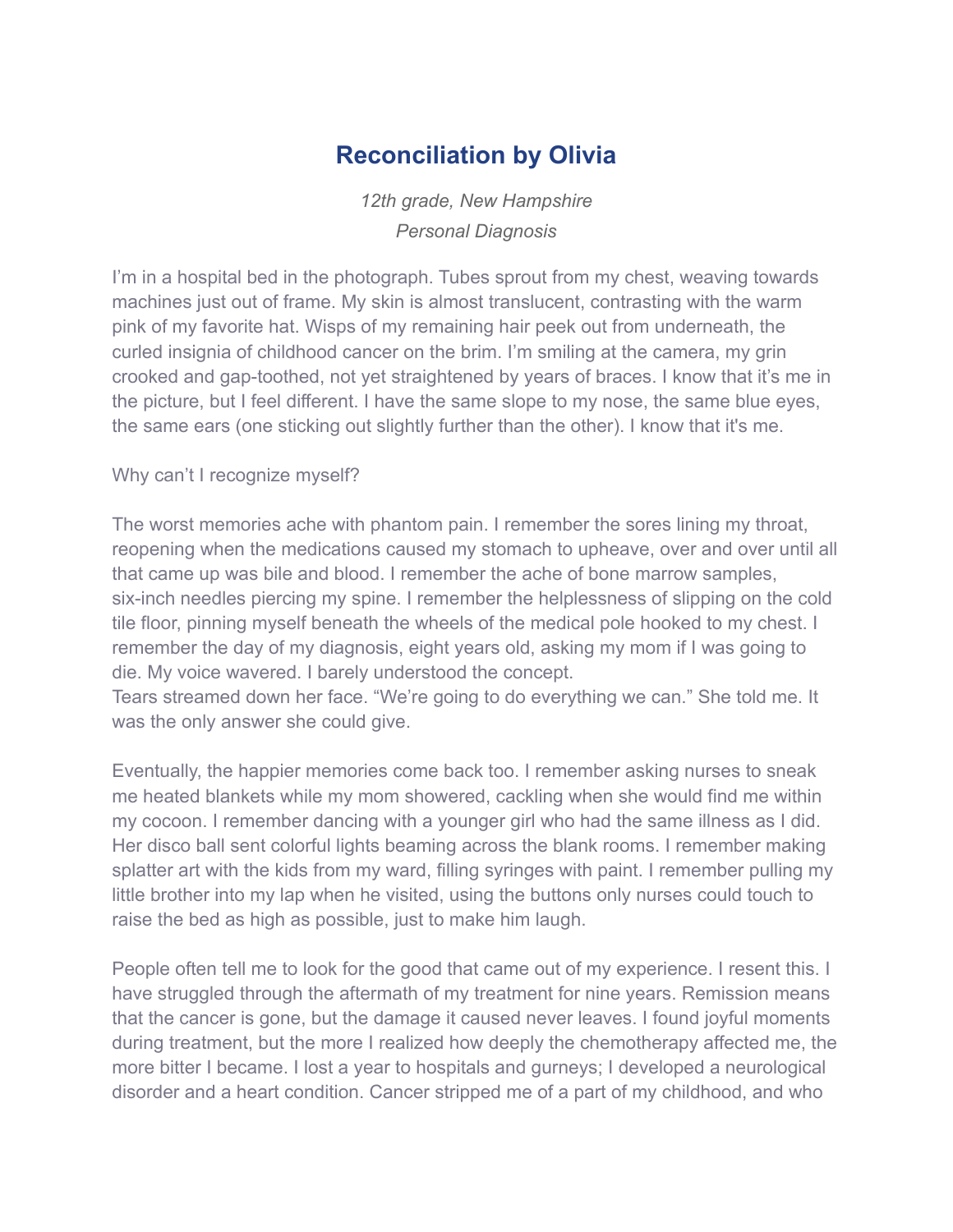knows how much of my future. The concept of anything good emerging from that seemed incomprehensible. It took years for me to realize that it was okay to be upset. There's no proper way to mourn the loss of the life I could have had. Processing that grief was my way of coming to terms with my experience, not scouring my pain for a silver lining.

Now, I use my life to help others. I work with organizations including the Children's Hospital at Dartmouth, the American Cancer Society, and the Hole in the Wall Gang Camp (a summer camp for children with life-threatening illnesses), where I use my story to raise money and awareness for kids like me. I'm also in a study of children who underwent chemotherapy in the hopes that doctors can use my data to improve cancer treatments of the future. I am using my experience to enact good. I want to do so much more.

Cancer changed me. I may not be the person my younger self thought I would be today, but that's okay. I know that I am worthy of the life that she fought to give me. One day, I hope to earn the ability to look back at her and recognize myself. I think I'm finally getting there.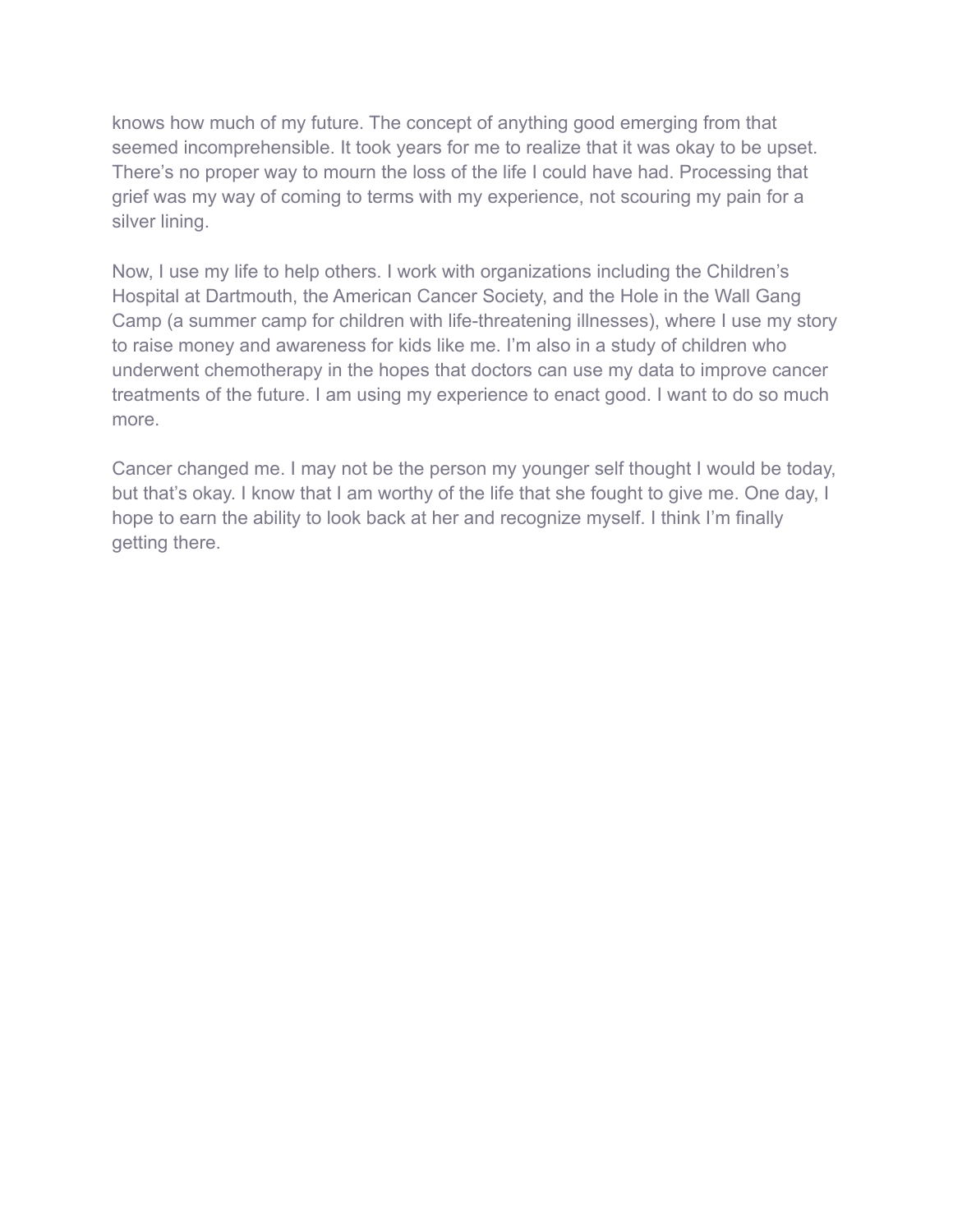## **The Sun Rose Again by Allie**

*12th grade, Idaho Personal Diagnosis*

<span id="page-12-0"></span>It was as if all the light was being pulled from my body, pouring into the atmosphere and leaving a trembling cold behind. I stepped outside in 80-degree weather and couldn't control the shiver. I was freezing. I was sick. I was fading.

I remember going to the doctor and the specialist immediately stating that he was worried, that surgery would need to be scheduled immediately. I remember being so scared of the idea of an operation, fearing the needles that came with it. I had always been terrified of getting poked. I remember going into the surgery room, feeling a little dazed but still holding my mom's hand for a quick second before I smiled and got whisked away. I remember making friendly conversation with my surgeons until the anesthesia knocked me out cold, trying to ease the fear that gripped my heart before the medicine stopped all sense of time. Even when I was brought to my knees, surrendering to the chill throughout, I never imagined that I had cancer. The word stung like needles and burned like antiseptic in an open wound. Cancer was for the elderly, for frail infants. Cancer was a sad story you read in books or a plot point in movies designed to make you cry. I was a perfectly normal fifteen-year-old girl, doe-eyed and healthy. How could malformed cells strip me of everything I didn't have time to fully appreciate?

I told my friends it wouldn't be cancer, not just to reassure them, but to convince myself. And for the longest time, I truly believed that it couldn't possibly be. I lived in a state of blissful ignorance until the day I walked out of my Drivers-Ed class. I saw my mom standing at the bottom of the staircase, her usually present smile a million miles away, and my world fell apart.

The fear and absolute heartbreak in her chocolate eyes said it all, the biopsy came back positive. "Hodgkin's Lymphoma," she whispered into my hair through strangled sobs in the school hallway. My parents enveloped me in a tight embrace, and though those hugs usually melted my worries, I didn't feel nearly as safe now. The sun had set on the easy days I remembered, and I knew many dark nights lie ahead.

I was terrified to face the unknown, to fight this war alone. But I never expected what came shortly after my diagnosis. Hundreds of texts came pouring in from my closest friends and people I barely knew. Stories, like glimmering stars in the night sky, were gifted to me by cancer survivors and their loved ones. I was awestruck by how many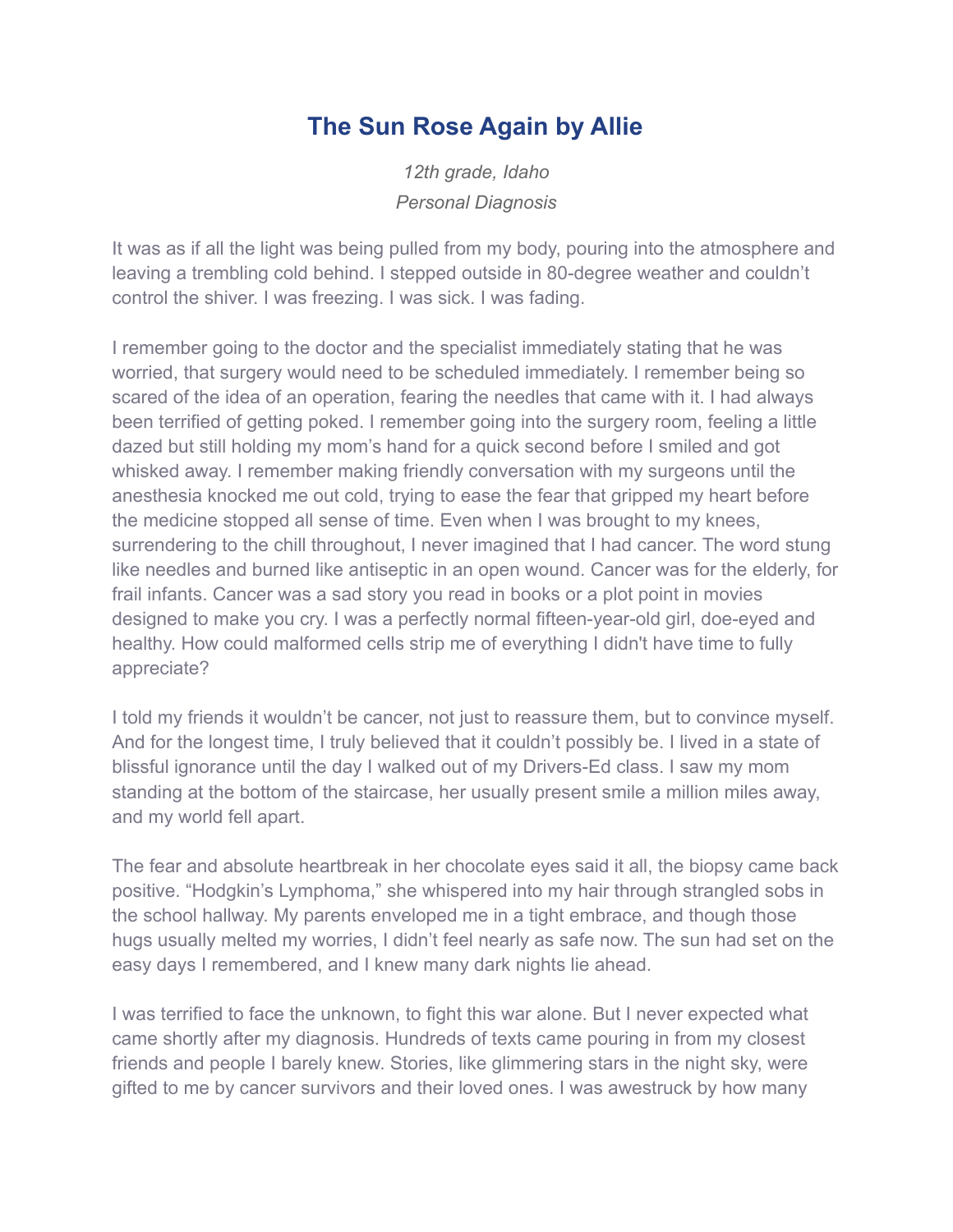people cared; they were in this battle right alongside me. I was showered with presents, visits, and heartfelt letters. My cheer team showed up at my door with a basket of all my favorite things; this group of girls had my back no matter how weak I was bound to get. I was lifted from rock bottom by healthy hands, carrying me through the earliest stages of treatment.

With the strength of thousands around me, I was taken to the hospital in Salt Lake where I would be treated over the summer. My first night at the hospital is one that is forever seared into my memory. The piercing white lights above, the burning smell of hand sanitizer that infected the food I ate, and the broken smiles plastered on families' faces, who looked to be moments away from collapse. I laid on the medical bed, thin paper separating my body from touching the surface. I squeezed my mom's hand, attempting to hide the fear in my eyes as the cheery nurse disinfected my skin to prepare for my port access. The resounding click of the needle piercing skin sent electric shivers down my spine. The doctors pumped my body with cold fluids and medicines, and I was feeling okay. I watched TV and ordered room service. It wasn't until a couple hours later that I started to shake. I asked for an extra blanket, then two, then another. A nurse calmly checked my temperature and reacted with alarm when she realized it was 104.7. And still, I was freezing. Doctors came in and forced the blankets off me. After half an hour of absolute misery as deafening cold tortured my body, they gave me a pill that helped me fall asleep. I was awoken repeatedly by concerned nurses, needing to check my temperature again. But the worst was over. I just had two more days in the hospital before I could be released.

I returned to Idaho a few weeks into treatment to go to cheerleading practice; I wasn't going to miss my second year on the high school team no matter how sick I was. I found myself stumbling, barely able to complete a lap around the track with the other girls for warm-up. I sat on the bleachers, pulling at blonde strands of hair, and letting them fall to the concrete. A few nights later I stood in my shower, tears cascading down my cheeks as I watched my honey-gold hair swirl down the drain. I sat in a chair as my mom shaved the rest, each stroke on my scalp like a knife to my pride. Standing in front of the mirror, I barely recognized the skeleton of a girl that I used to be. She was pale, grey, and drained of the life that used to course through healthy veins. I was damaged, broken, full of sickness that few could understand. I tiptoed downstairs, my head physically lighter, but weighed down by shame. When I reached ground level, my dad kissed my bare head and said I was strong. Despite all my imperfections, he still called me beautiful.

After that, everything was strictly procedure. I took each needle, each transfusion, each blood draw with the decisive mindset that I was just working towards a goal. In school, I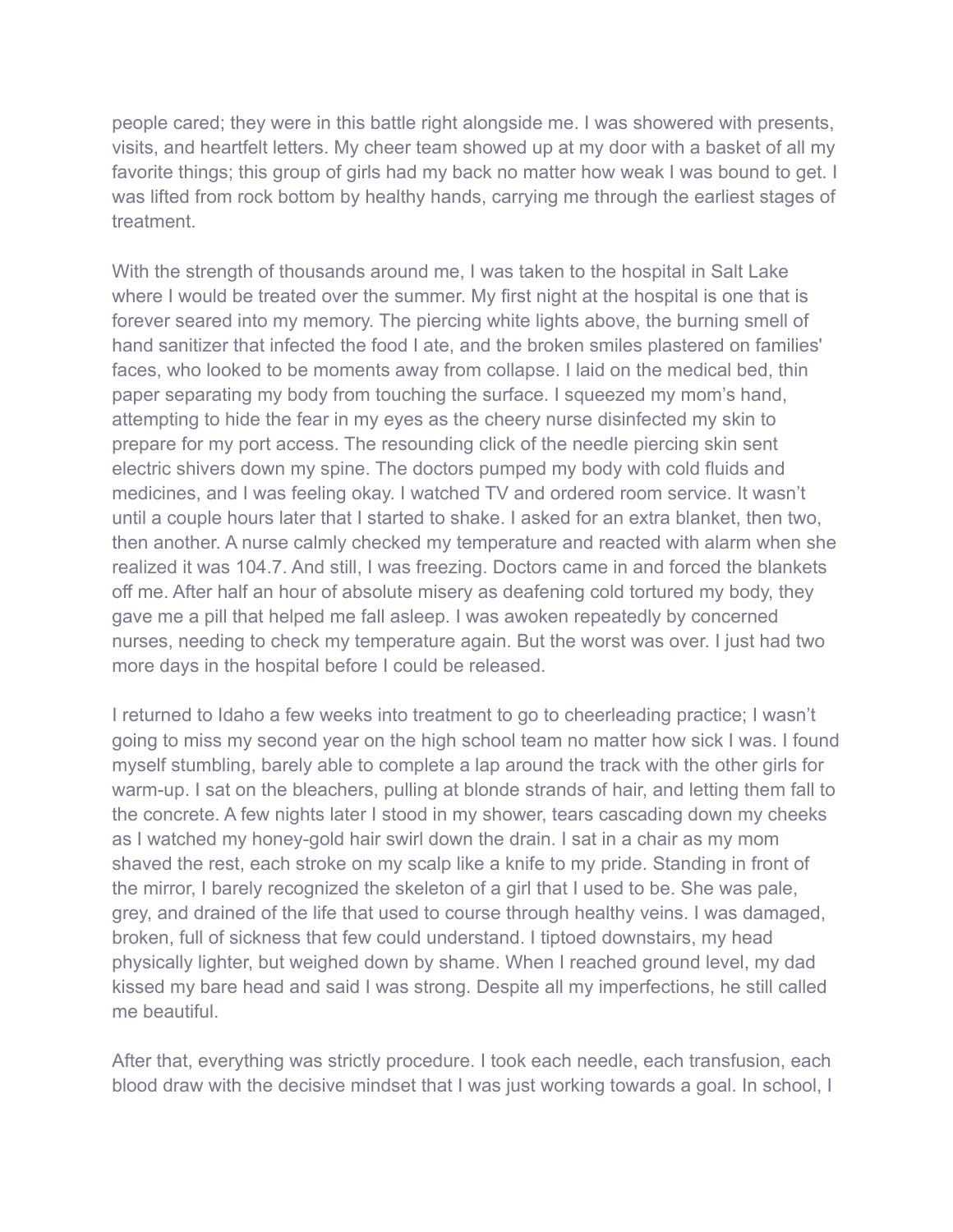never settled for less than perfection, and my diagnosis was only a project needing completion. I needed to beat cancer to prove I was good enough. I had a checklist of tasks, such as taking my meds, resting frequently, and drinking lots of water. And there was the finish date when I was supposed to be completely done. I would reach that day, no matter what it took. I had no other choice. Because it wasn't just me battling for my life, the world was backing this fight.

After months of combatting the disease that had overstayed its welcome, my last scan came back perfectly boring. There was no abnormal glow on the X-ray, indicating where the cancer had invaded. I could breathe a sigh of relief and feel the pure air course through my healed body.

In each passing day, my hair grows longer, and the pain fades into distant memory. The darkness had taken over, twisting its ugly tendrils around my lymph nodes and breaking down my helpless immune system. Drops of sunshine trickled through my veins with each treatment, light overtaking the dark. And after months of relentless battle, the light won. For all the people struggling with their own battles, you can win. For all the people that have lost, you can still live. Relish each morning and soak in the glow because for you, and for me, the sun rose again.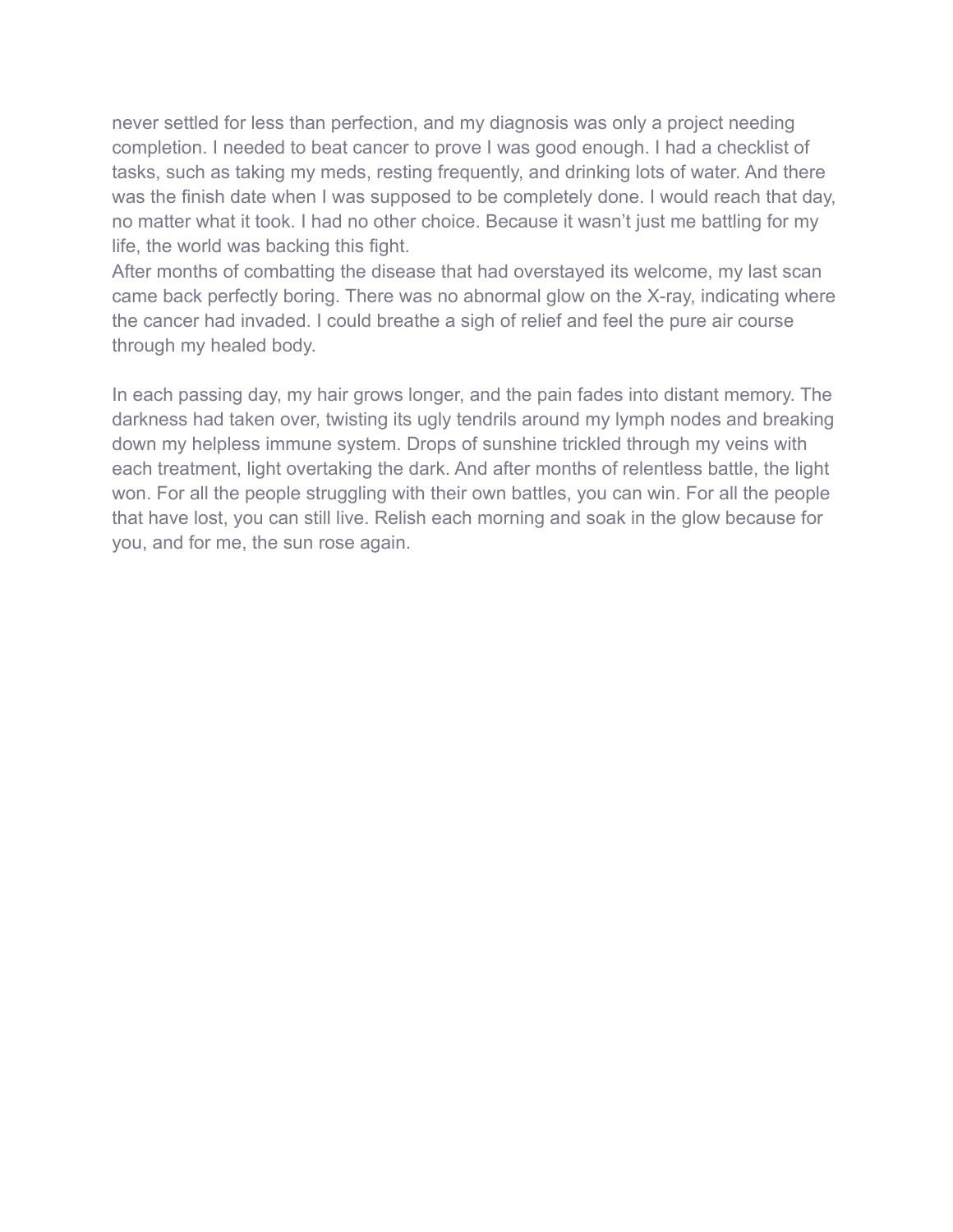#### **On a scale of 1 to 10 by Mia**

*12th grade, North Dakota Personal Diagnosis*

<span id="page-15-0"></span>I wish that when doctors ask you to, " Rate your pain from 1 to 10" the numbers go beyond ten because every time they asked me what my pain felt like it felt more like a 20. My name is Mia Thinnes and when I was six years old I was diagnosed with a brain tumor.

It started when I was five years old, I had unexplainable migraines every day. My parents and I went to pediatricians, chiropractors, you name it, but no one had a solution. Then, mercifully, came the suggestion of an MRI scan. The first of many MRIs revealed a golf ball-sized tumor sitting at the base of my skull, mere inches away from my brain stem. My treatment consisted of 6 weeks of chemo and radiation in Rochester, Minnesota at the Mayo Clinic and 55 weeks of chemo in my home town Bismarck, ND. I had a port surgery when we arrived.

I missed the entire first half of first grade, and I would soon learn that nothing would be the same between me, my old friends, and my two sisters. I wasn't faster than the other students anymore, not like I had been. Most days I went to school for half of the regular time. I didn't go outside for recess, I wore a mask to school every day, and I was constantly prompted by the same student why I wore a hat all day.

I made it through elementary school with fewer friends than when I had started, but a better understanding of who the people supporting me were. I loved learning about new subjects and stories of adventure and mystery intrigued me. I had my port removed and until April of 2013, when my vision started to go blurry, life was all that I could make it. My mom took me to the eye doctor after I could no longer see the church song lyrics projected on the screen a few yards away from me. The doctor pronounced the word cataracts like " Cats-are-act's." and I soon found myself in a hospital room again. I think that the worst part about the recovery was the tape we used to secure the eyepatch around my eye. Since the age of nine, I've been wearing glasses.

In my favorite stories, heroes are tested again and again by the antagonist to see if they will finally buckle under the pressure. I'm no hero, but my story is similar to theirs. In October 2014, I was diagnosed with thyroid cancer.

The doctors said that I was lucky because they caught it at an early stage, I would not need to have chemo or radiation, and they only needed to take one side out. Regardless of my parent's wishes to take both sides of my thyroid out, they proceeded with the surgery. After spending an agonizing night in the hospital with my throat on fire we started to make our way home.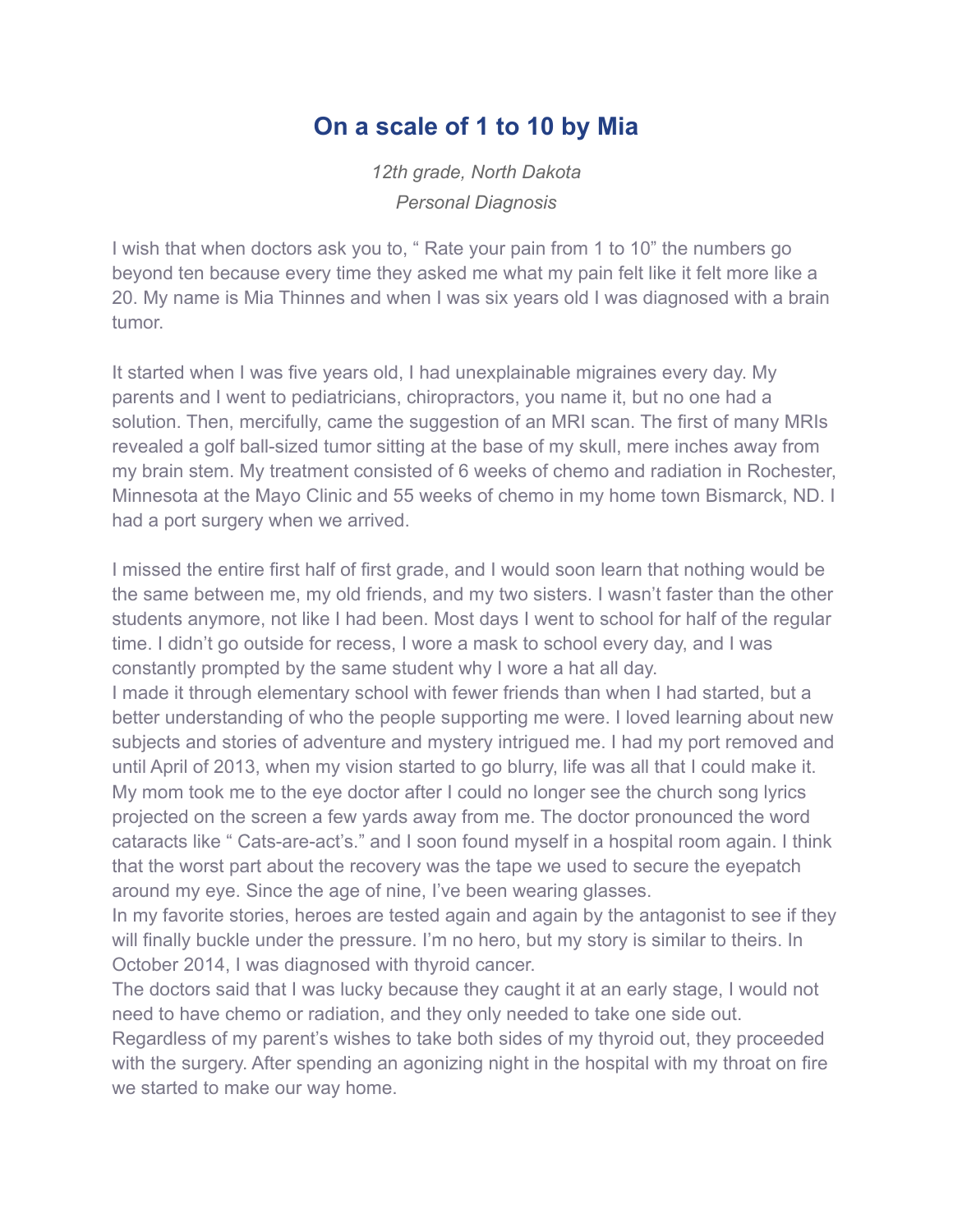The telephone rang a shrill sound and informed us that we had to come back and have the other side taken out because it was also cancerous. With the doctors continuously apologizing, I was put under anesthesia and operated on for the second time. I woke up the second time with fire in my throat maximized to triple. I thought it ironic that no one ever asked me how I felt about the surgery.

Every morning I wake up, take a medicine called Levothyroxine, and wait for a half-hour to eat breakfast. During this time I proceed through the regular routine of a seventeen-year-old going to high school and think to myself what things would be like if the doctors hadn't found the tumor when I was six.

Sometimes I feel like a child in a young woman's body. I want to play with toys and run around outside all day without a care in the world. If I could get the time back I would go outside and play with my friends and sisters. Maybe then I wouldn't be as lonely and shy as I am today, but those are just ifs.

In a way, what happened to me is what made me become who I am today. I consider myself a fun-loving free spirit. I try my hardest to be kind to every individual I meet, and I have plans to go to college to become an elementary teacher. I find joy in storybooks, poetry, and have done some fiction writing myself. Nothing is more important to me than my family.

On a scale of 1 to 10, how would you describe the effect cancer had on you? Again the scale goes far beyond ten. Through a brain tumor diagnosis, chemo and radiation, port surgery cataracts, and two thyroid surgeries my whole life has had ups and downs, twists and turns, and sometimes stop and yield signs. 1000%, my experience with cancer has changed me and I wouldn't change it for the world. Thank you for reading my entry! I hope to hear from you soon.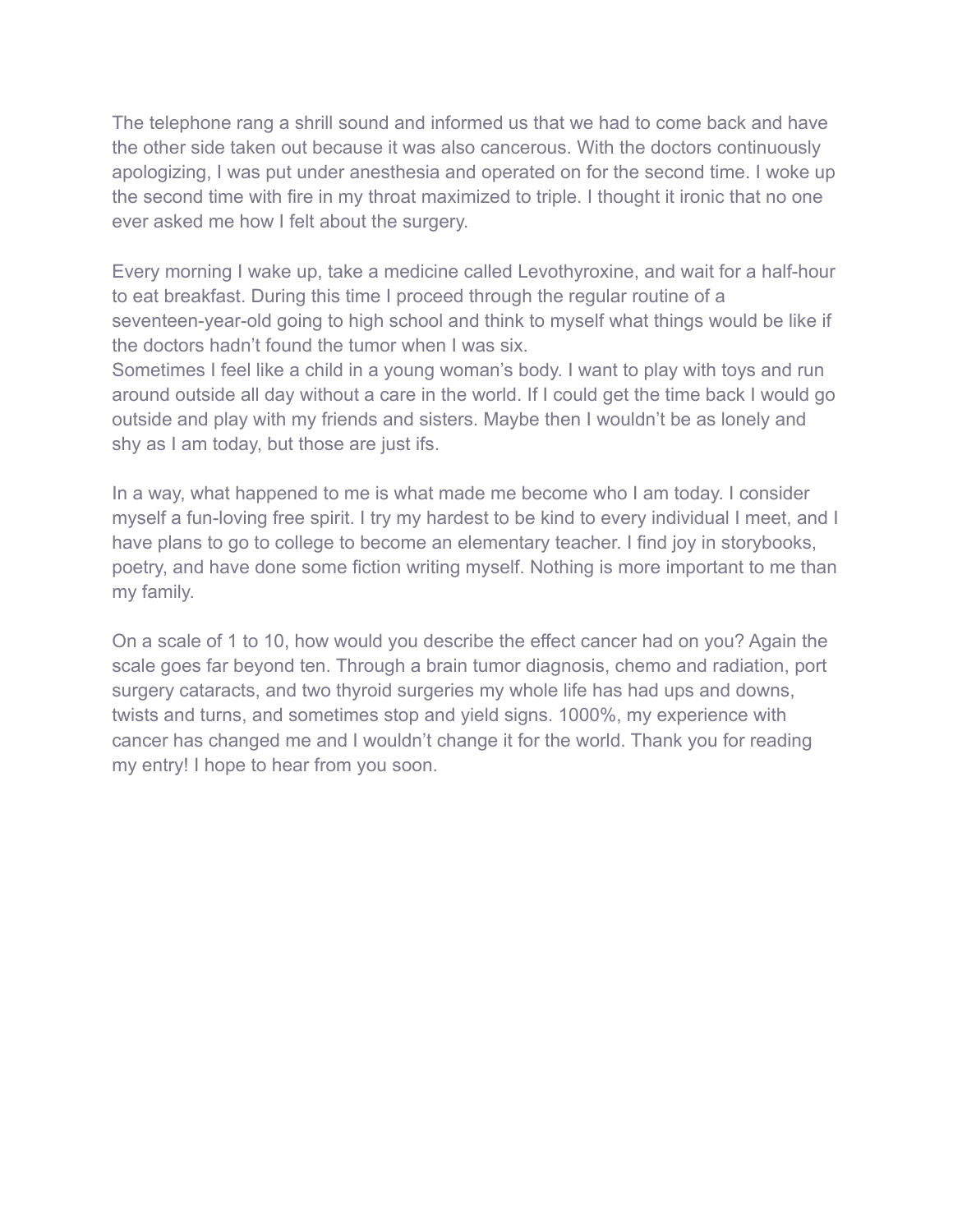#### **Yellow Roses by Liana**

*11th, California Loved one's diagnosis (family member, friend)*

<span id="page-17-0"></span>Her favorite flowers were yellow roses. We'd get them for her on every occasion; her birthday, anniversary, and Mother's Day. Seeing those flowers on the table on some of the happiest days in my life, I never would've expected to see them one last time, at her funeral. My mom, Rozita, was the most caring person I've ever had the pleasure of knowing. Nothing mattered more to her than love. Love manifested in our family, and we always stood by each other through it all.

When I was in the second grade, my twin sister and I sat next to our parents, who had something to tell us. Mom was sick, she had cancer, and she'd be seeing doctors more often from now on. She would start some treatment called chemo, so we had to be extra careful to not get sick. Most eight year olds don't have an extensive knowledge about cancer, but the possibility that I might not have much time left with her always stayed in the back of my mind.

For a while, the chemotherapy weakened her, but rather than weakening our family, it brought us closer. I'll never forget the first night she couldn't stop throwing up, and called paramedics sobbing. As a third grader, I should've been paralyzed with fear, but instead, seeing everyone rush to help our family made me realize how many people cared for us. My mother always had everybody's best interests at heart, and seeing her get the same treatment warmed my heart. Slowly, the treatments worked, and her stage 3 breast cancer finally turned into a year or two of remission. It was difficult to understand that it wasn't completely gone, just dormant, like a volcano waiting to erupt. I still don't remember exactly how it happened, but around the time my sister and I started middle school, her cancer flared up again. This time, it metastasized throughout her body, her bones, lungs, and other organs. We had those uncomfortable conversations, what would we do if Mama wasn't around anymore, and if we would make sure to take care of Dad. I never accepted that she could actually leave us, meanwhile every day of her life was a battle.

My mom became my best friend. I'd sit in her embrace for hours at a time, just appreciating her existence. What I'd give now to be held in those arms again. We would go shopping, on coffee dates, and to movies together, anything to live in the moment with her by my side. When I'd break down, even if no one could get me to talk, I'd always open up when she came to my bedside. She'd sit on my bed and stroke my hair until I fell asleep. It amazes me to this day how she carried the weight of the world on her shoulders and still managed to reassure me that my problems mattered most. A month before everything went wrong, she started to always feel tired, and kept apologizing for not having the energy she used to radiate. I was carefree, thinking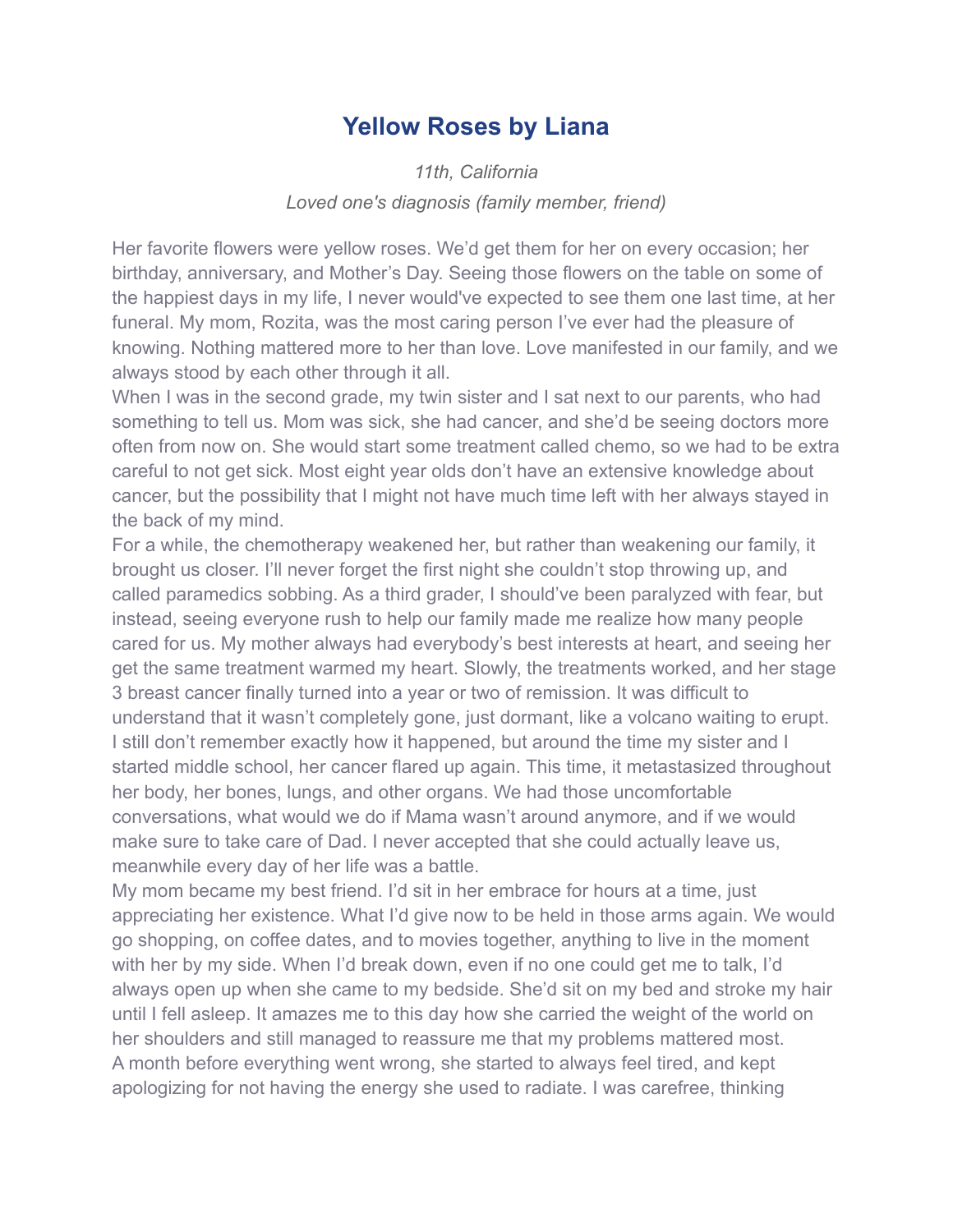nothing of it; sitting in her bed, caressing her shaven head, our original roles now reversed. I made a mental vow to care for her forever, and accept that my problems could always wait, for I devoted myself to solving hers.

To this day, the thing that bothers me most is that there was nothing I could've done to keep her here longer. One night that I'll never forget, her patience ran out. I'd seen what I thought was the worst, yet I never could've prepared to handle what I saw that night. The world was crumbling around me, and there was absolutely nothing I could do to help. She went to the hospital for a month. The last time I spoke to her was on New Year's Eve. She said, "I love you," and I said goodbye. After that, she fell into a coma. The cancer had hit her brain. But to my stubborn understanding, nothing had changed she was still the fighter I knew her to be on the inside.

I had a dream one night. My mom told me she was done with the sickness. I woke up ecstatic, assuming she'd be talking and walking again. But that's all it was. A dream. Hours later, I got called out of class. My sister was waiting for me in the counselor's office. It felt like a movie, walking down the hall, thinking that there's no way my mom could be dying. I had a feeling, I just knew. There's no way this was happening to me. Once we got to the hospital, it was confirmed, she had a few days left at most. My last words to her were "I love you," the same she had told me exactly a month before. Her death impacted our whole community. Anyone who had been lucky enough to cross paths with her grieved. I had never seen such a connected support system. I cried no more than a couple times, because I was so content with it all. All I've ever wanted is for her to be happy, and what more could I want than for her to be pain free, even if I can't experience it with her? Besides, I know in my heart that she never truly left me.

Things are a little different now that three years have passed by since the last time I saw her face. Three years of contemplation, three years of being consumed by the "what-ifs" and the "how abouts," and worst of all, the never-ending "I can't imagines." What if my mom had passed away just a few years later - would it have hurt more or less? How about if I had hugged her a little more when I had the chance - would that have made it any easier? And I can't imagine having to live through all the milestones of my life without her by my side. I still can't imagine playing my last volleyball game without her ever having seen me play on a team, except my senior night is in just a few months, but I haven't had a conversation with her in thirty-seven. I can't imagine graduating high school without her at the ceremony, except I am set to walk across that stage in about one year, but I haven't held her hand in three. I can't imagine trying to pick my wedding dress without my mom being there to help me decide, except I'll have to do that in what feels like forever away in the future, but I haven't felt truly complete since about an eternity ago.

Jealousy is a feeling I've gotten used to these past few years. I'm constantly jealous of my friends for being so close to their mothers. It warms my heart to hear their stories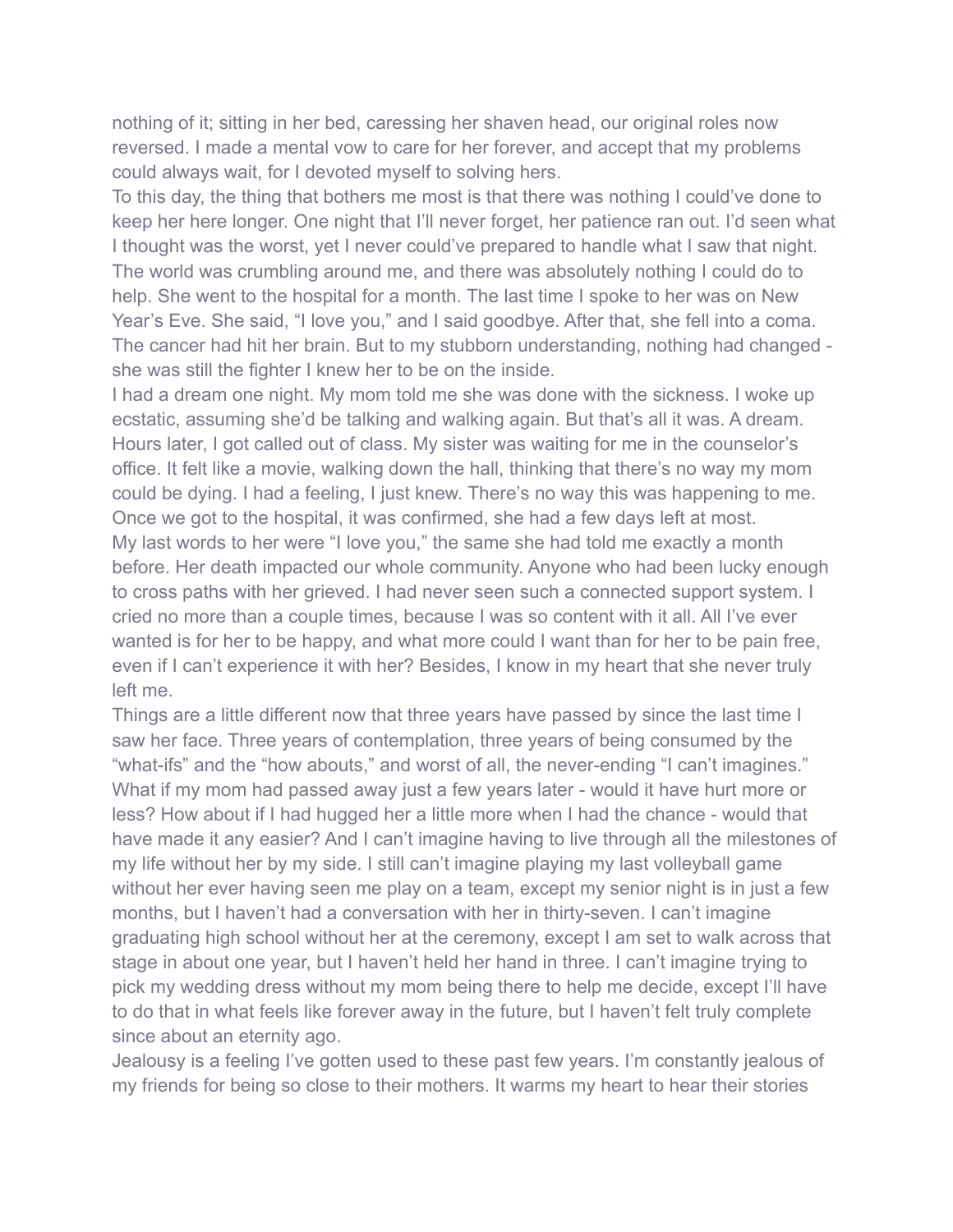and see them light up inside, but I can't help feeling like I've been robbed of that experience. How much longer can I continue to be happy that her struggle is over when it means that mine is elongated even more? Especially at my age, I see a lot of girls become best friends with their moms, as they work together to navigate life as a young woman. It's unfair that they get to hug their moms, but I'm left hugging the teddy bear the hospital gave to her during her last stay, the one where she never left. I'm working on getting over the jealousy though, and even though I'll never overcome it completely, it's true what they say - it does get just a little easier with every passing day. It's ironic that these instances happen more often the more time that passes by, but occasionally, the grief still hits me on random days. I miss her. I can't help it. It doesn't even happen because of any particular reason, I just miss her. But if there's one thing that I've learned from all of this, it's that feelings can't be forced. I can't force myself to be okay, but I also can't force myself to mourn. All I can do is remember, both the good and the bad, no matter how much it may hurt, and keep her memory alive. As I've grown older, I'm constantly told how I look and act so much like her, just like a reflection of her, and I couldn't be more grateful. Thanks to her, I try to help others in everything I do, and continue her legacy. I strive to be like her, my mama, the epitome of a warrior, of love, and of light. She shone brighter than anyone I've ever met, brighter than the color yellow, yellow like the shirt I wore the day before the monitor flatlined, yellow like the sun that hid behind the clouds the day she passed away, yellow like the roses that'll always have a special place in my heart.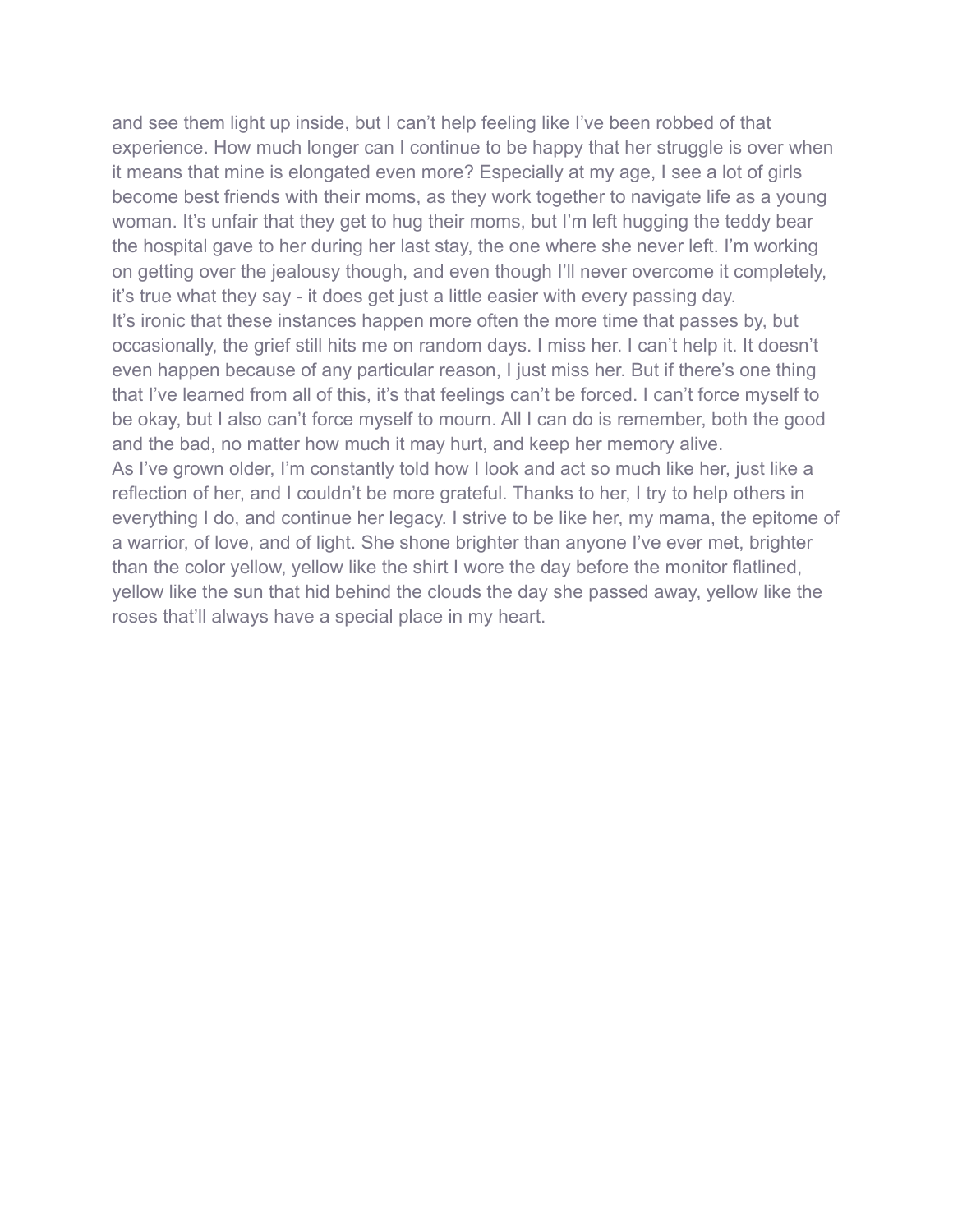## **Getting Real With You by David**

*12th grade, Texas Personal Diagnosis*

<span id="page-20-0"></span>So let me just get this out of the way. This will most definitely NOT be your typical "oh-I got cancer-but-made-it-out-and-became-a-perfect-person-for-it". No, this is a story in which I'm going to get real with you, I'm going to let you know about the twisted evils that flow through you when you get diagnosed with a life-threatening disease. DAY 1:

This has been going on for quite some time now. I'm getting random bruises everywhere. My body hurts like I'm some 90-year-old man, but more than all of that, I'm tired. Every morning I wake up and I feel like I've just pulled an all-nighter, and each day of school feels like It drags on forever. After multiple inconclusive doctor visits and a persistent case of scarlet fever, my mom, being the awesome, caring, protective neuroradiologist she is, takes me to the hospital to get checked. DAY 2:

My mom is sitting next to me in a waiting bed. She's trying to play it cool, but I can tell when she's nervous. The doctor comes in and says this is not a huge deal and that I should just go home and get some rest. My mom, however, would never settle for such a compromise. She goes to the doctor and demands just about every blood test known to man. About 50,000 pricks later, the doctors come in and urgently tell my mom and me that I need to be transferred to a new room.

DAY 3:

This room is much nicer! The bed is made of actual cloth instead of that weird rubber, and there's a window, TV, and even a bathroom within the room; my own personal bathroom. I could live here! (Oh, how little I knew). The doctor asks my mom to speak outside, which is weird for me, but I disregard it, still marveling at the luxury of my new room. A couple of minutes later, my mom walks in like she's just seen a ghost and comes to sit down next to me. Without a clue in the world, I ask her "What's going on?" I can't remember the exact words she responded with, but I can remember the thought I had after the talk we had: "lol I'm probably gonna die." Maybe It was because I'm just a kid, or it's because this is happening so quickly, but I'm not processing what's happening to me. However, the severity of my condition would soon fall upon me: I had just been diagnosed with Acute Promyelocytic Leukemia. DAY 4:

Remember when I said I was going to get real with you? Yeah, that's happening now. The first thing I remember was a prick in my right elbow. Just a simple blood test to make sure I wasn't dying. Not a big deal right? Well, try getting a needle through your arm, at least twice a day, for many, many, many days. My arms are almost bruised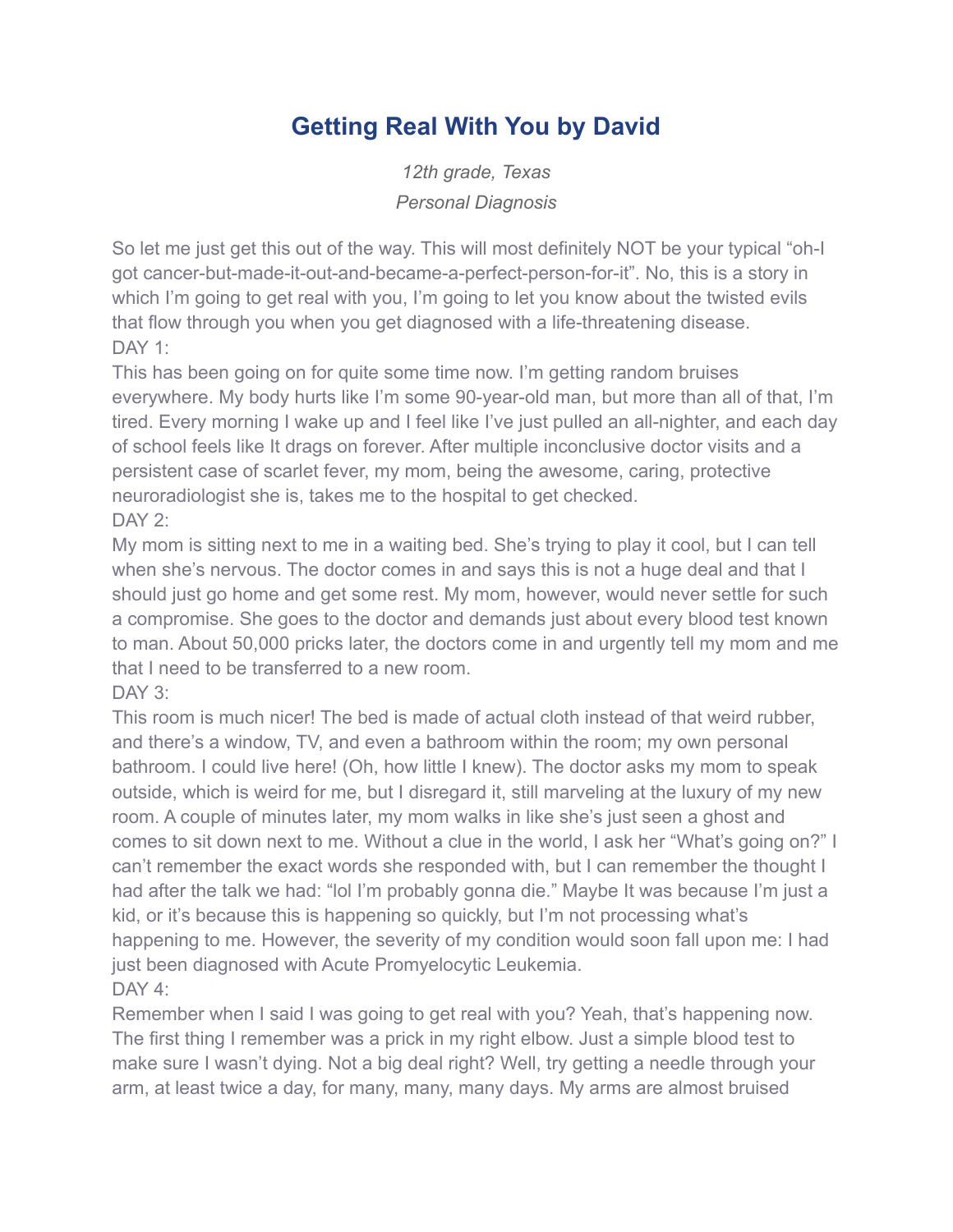black, I get maybe 20 hours of sleep a week. A potential phobia for needles is developing. I don't want to laugh, smile, maybe even breathe- all I can think about was the impending pain of the next blood test

DAY I've lost track at this point:

After what felt like eons of nonstop blood tests, I get the luxury of a central line, a massive tube that goes through your arm, into your heart, via surgery to dump chemo and draw blood without making a puncture every single time. At long last, I am gifted the sweet, sweet luxury of rest. I will never again take the sacred ritual known as sleep for granted ever again. However, this blessing also came with a curse: the IV machine- a contraption that processes the chemo and other liquids into your bloodstream, with the sole purpose of annoying you at all times. Any time I moved, any time I put the slightest pressure on one of the hundreds of tubes stapled to my body: BEEP, BEEP, BEEP!!! I can't move without alarms blaring in my ears. The wires and tubes swirling around my body felt more and more like spiderwebs. I'm not having a great time. DAY I've lost track at this point +1:

This is it. This is the week where everyone- doctors, family members, even myselfthinks it's over. My health has been on the decline for a while, and it seems like it's time for me to go. There are so many things that could have gone through my head at that moment, but only one thought emerges: "This sucks." I'm not thinking about my cancer, but rather, my life before it. I spent each day waking up, going to school, swimming, doing homework, watching TV; the boring life of a kid. I realize that if I die today my life would have amounted to nothing. "Well if good grades and exercise aren't going to do it for me, what will?" I had an epiphany: what's most important in life are the things that aren't meant to last. Joy, laughter, a nice TV show, or a delicious meal, are all ethereal. This world can take you, and any potential legacy, without any warning. What matters is how you spend your impermanence: either chasing after superficial numerical values that can't define a person or by living each moment like it's your last and squeezing life out of every last drop of joy it can offer you.

FINAL DAY<sup>.</sup>

After some near impossible determination to experience the wonders of life beyond the 6 th grade, my guardian angel of a mom, and a great team of doctors, I make it through the of dread. Today is the day I'm getting discharged. This room is full of so much pain, grief, depression, and loneliness, and I'm happy to leave it behind. I've been in the ICU for a month but it felt like a month frozen in time. Now that I'm out, my surgical scars serve as a reminder to make the most out of every single day.

#### DAY ∞:

After one year of outpatient treatment, I could finally start living again. Experiencing the world with this new lens, I gained new insight. The relationships you have with others are the most important things in life. During this outpatient experience, I had an amazing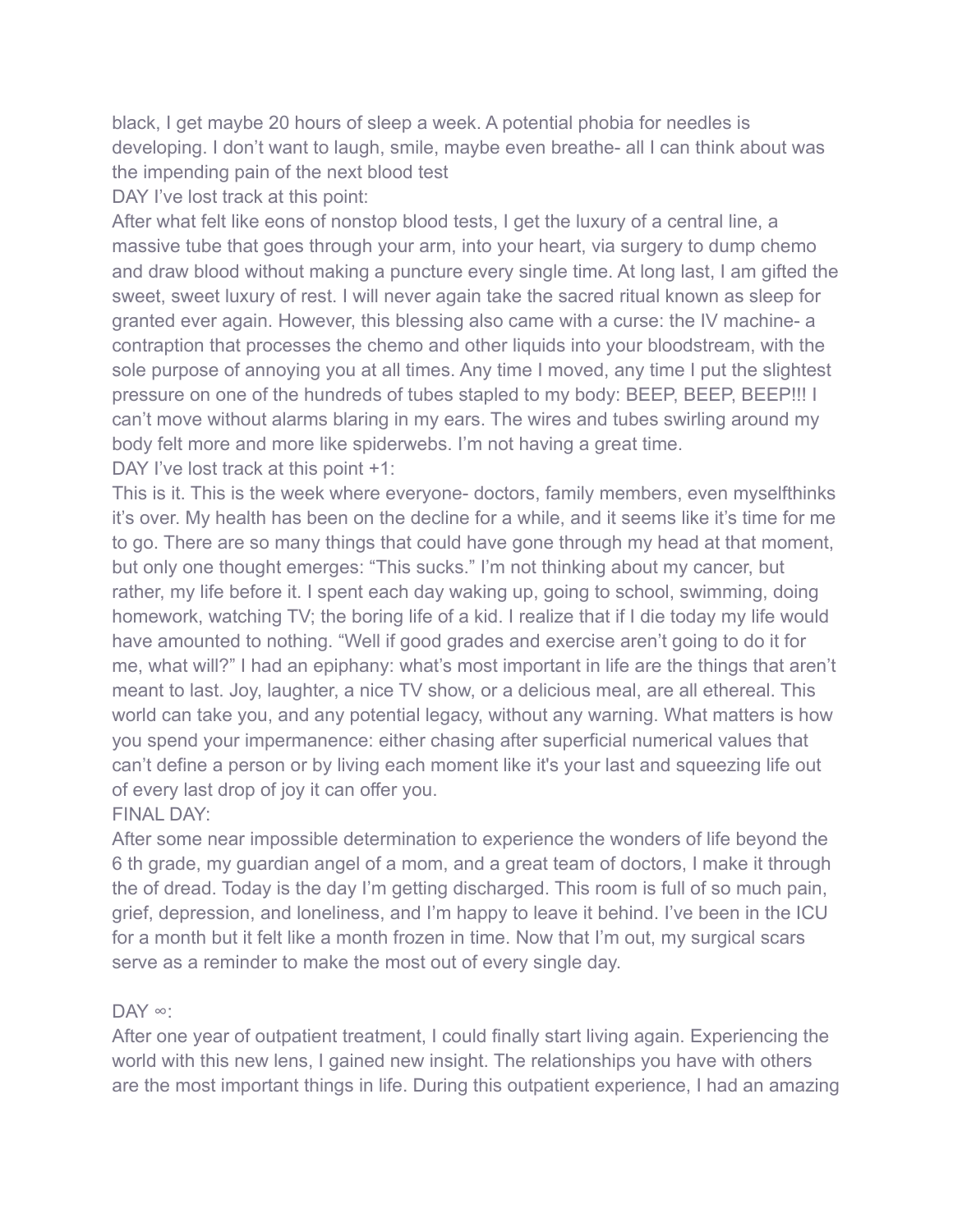friend who would come with me for 4 hours a day, every day, just to talk, play, hang out, and be there for me. He gave me something to look forward to, which isn't easy in those kinds of circumstances. More than that, I owe just about everything to my mom. If she didn't push that doctor to get those blood tests, I would very much not be breathing right now. If it wasn't for her, I would have spent every day in the ICU cold, alone and scared. Those relationships and with the people around me are the reason I'm alive to write this story today.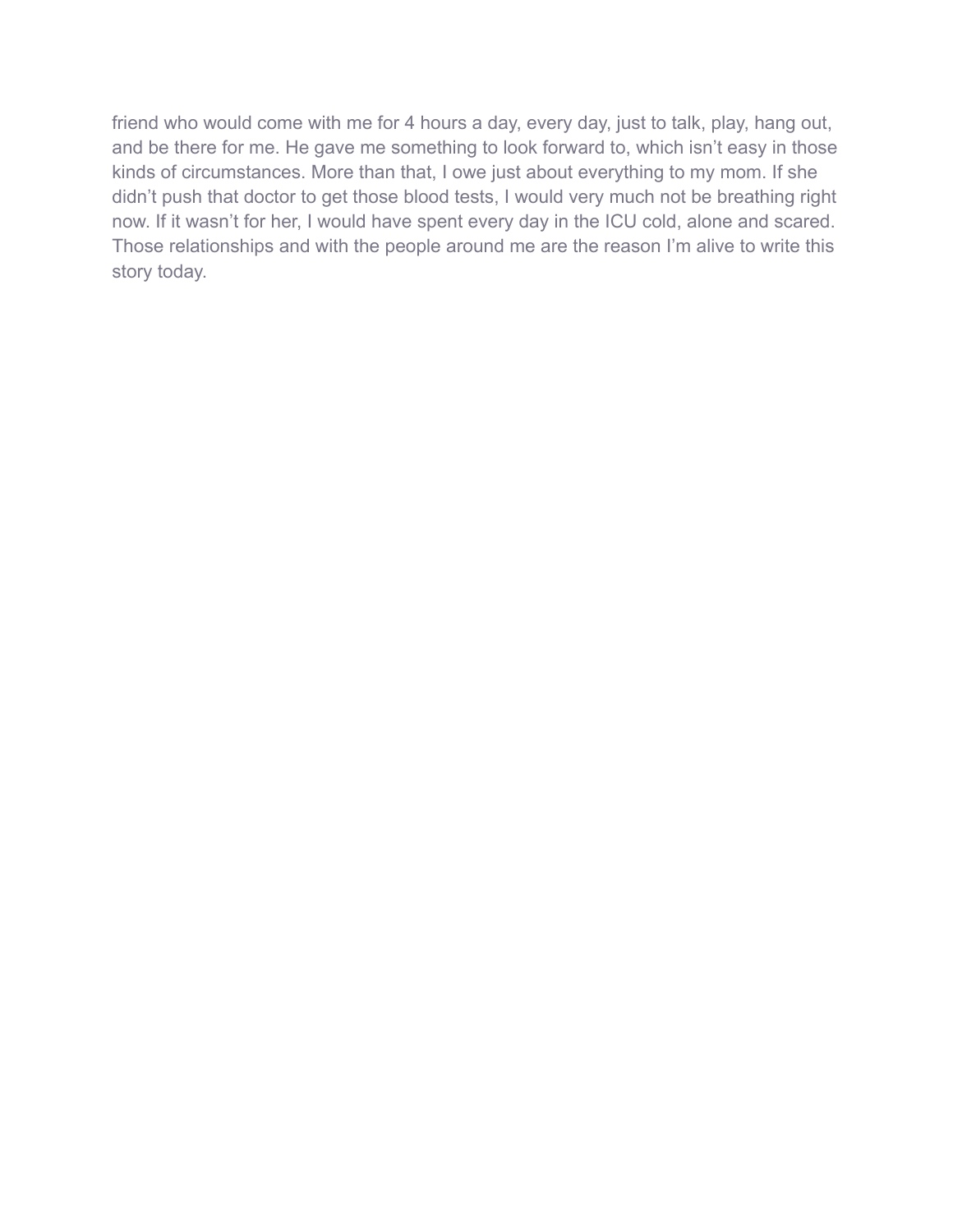#### **Homesick by Reed**

*11th grade, Mississippi Loved one's diagnosis*

<span id="page-23-0"></span>I had no idea you were a gift I couldn't keep. That our time on this earth was glass, able to shatter and be swept away at the mercy of a diagnosis. I thought, in my naivety, that you would always be there for me, and I never thought about what life would be like in your absence. One doesn't think about the grim inevitabilities of loss when their life is so full in the present. In those moments, you think that this bliss is just the beginning, just an ordinary, unremarkable stitch in the net that's always there for you. You never imagine that somewhere along the line, that net will be snatched from under you. That those moments were so much more important than you gave them credit for. Is there a secret I don't know about? Is there a book that you study that equips you with all of the answers? Who do you turn to? These are the inquisitions I asked myself over and over. You were my compass, and when you left me, I got lost. Homesick. I should have asked you more questions, asked you how to go on after you. You always knew the answers to life's more philosophical questions. I'm getting older and want to tell you so much about how I turned out. I have so many thoughts and stories that I want to recount for you, and I don't know where to put all of them. Could I send them to you on the wings of a turtle dove? Will you let me know they got to you safely? Sometimes I imagine you already know- that you're watching over me, your face gleaming in pride in the moments where I yearn for your soothing presence.

So many of our memories are not calcified in photographs, but immortalized in certain smells of pine and powdered sugar, or colors in a familiar sky. These are the kinder moments when I remember the good times, when you would take me to the beach or beat me at Scrabble or tell me incandescent stories from your youth. Then there are the malicious, unrelenting, stinging reminders of the sheer permanence of your loss. The chirping of birds that never ceases to translate in my mind to the cold, constant beeping of hospital machines.

Over the course of your cancer journey, I attended a thousand funerals of who you used to be, which maybe made it easier when I eventually had to say goodbye for good. After you were gone, people were skeptical around me; they didn't know what was okay to say, like I was a clay vase prepared to shatter when confronted with the slightest push of confrontation. Flowers piled up, saying what no one knew how to convey. People found their own language to express the unfamiliar pain they assumed "must be so difficult for me." The truth, though, was that I wanted to hear everything. I wanted all of the condolences, all of the anecdotes, all of the reassuring fragments of solaces. Maybe if I heard enough, I could string them into an equation, a definitive and solvable problem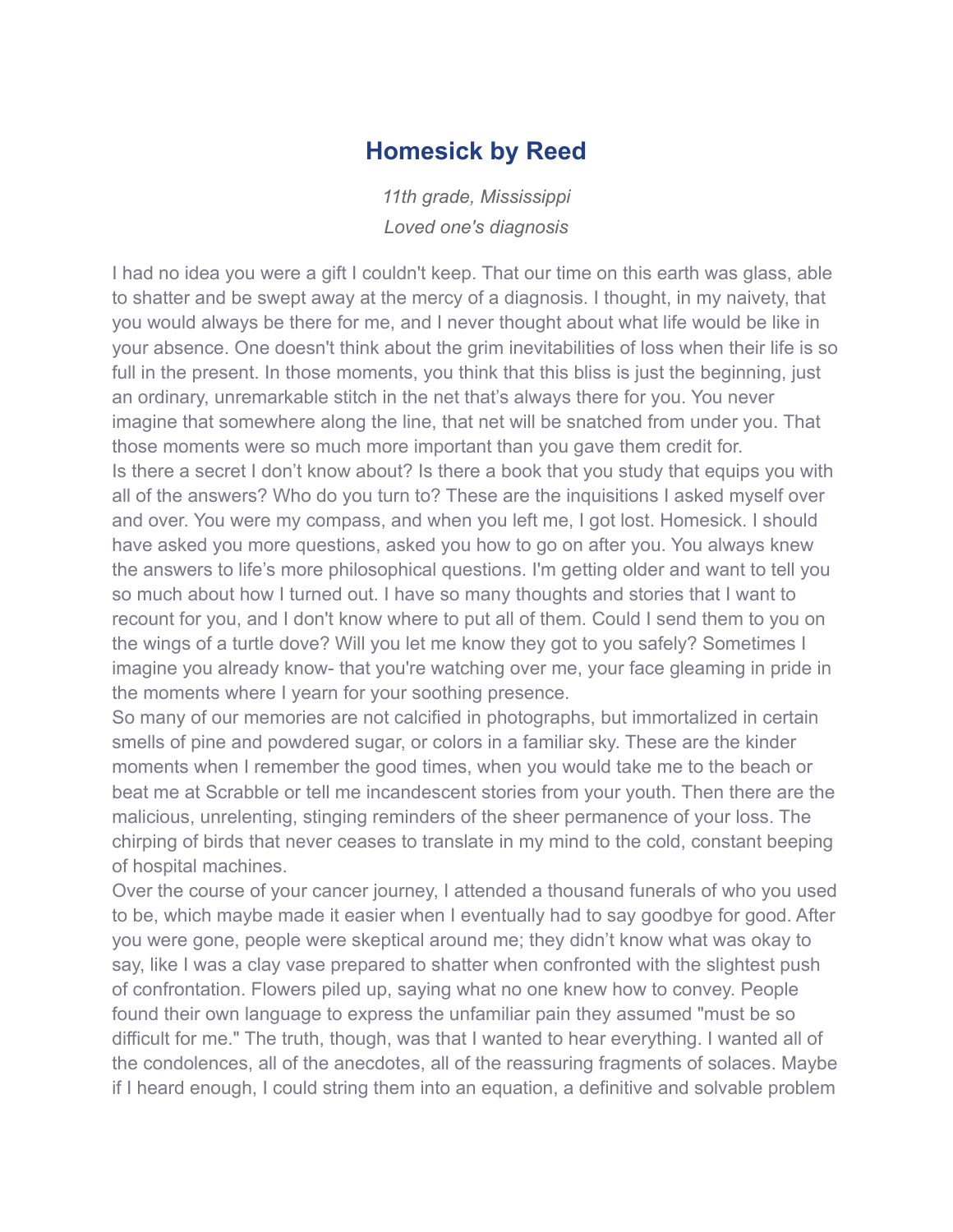that would offer me the solution to all of the complicated, unflattering, ugly feelings I was keeping. Or maybe something a friend of my Mom's friend would say would really click and magically let everything fall into place.

Over time, however, I have come to find comfort in the unknowing, the unsolvable. I found that it is in the quiet reflections where the real answers come. Once the insatiable seeking ceased, I discovered a reluctant peace in the knowledge that despite what happened, I will always remember how beautiful it was to love you and be loved by you.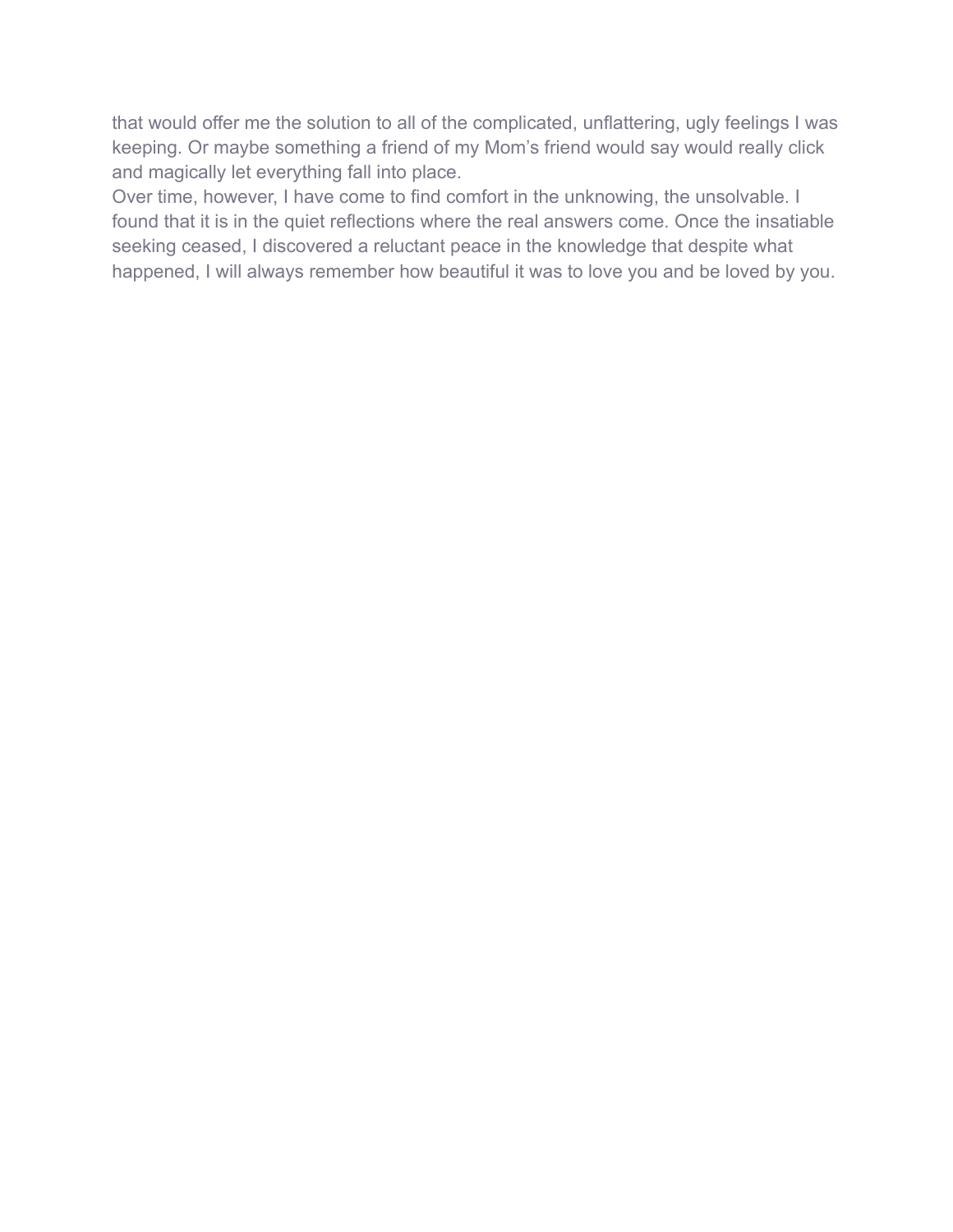### **Longing for Memories by Arielle**

*9th grade, Indiana Loved one's diagnosis*

<span id="page-25-0"></span>How do you miss someone you've never met? These are lyrics to a song by Alexander 23. To be frank, I've never been a fan of it. I always thought the lyrics were cheesy. It wasn't until I was laying in bed one night, unable to fall asleep, that this lyric started lingering in my mind. The song is about longing for someone or something indescribable. Now, it's important to understand that I am an extremely rational person. I like to make sure that I fully understand and can rationalize my emotions. So as I mulled over the lyric, I made the decision that I couldn't miss someone that I hadn't met so I couldn't miss my mother.

I have exactly two memories of my mom that are purely mine: the time when I woke up early from a nap and she sent me back to bed and her return home from the hospital when she gave me a pink blanket with monkeys on it. My mother was diagnosed with Stage 4 stomach cancer in 2010. She had to undergo intensive chemotherapy that took all of her hair and left her small body even smaller. She passed away in 2011, 13 days before my 5th birthday.

I have a very vague recollection of the time directly before and after her death. I remember my dad spending more and more time at work, either to make up for monetary losses or to have something to immerse himself in. I remember my grandmother moving in to help my dad take care of us. I remember family friends reaching out with phone calls and flowers. I don't remember her. I remember meeting with a guidance counselor in kindergarten who would let me play games and eat lollipops. I remember spending time at home and biking in the driveway. I remember eating cool ranch Doritos in a hospital, but I don't remember her. All my knowledge of her has been told to me by someone else. Every memory I have of her has been supplemented by photos. I don't remember her luxurious fashion sense. I don't remember her inability to follow the speed limit. I don't remember her love for science. I don't remember her ability to make people laugh. I don't remember her stubbornness. I don't remember her smile.

Now that I have lived without my mother far longer than I lived with her, I can say that I don't miss her. Not because I don't love her or didn't love her, but because I don't have enough to miss. I can't miss her jokes, her hugs, or her love for me because I just don't remember them. In middle school I would whenever I saw people with their mothers because I understood that I would never have that experience. I would never get to participate in mother-daughter events without feeling like an imposter. I would never be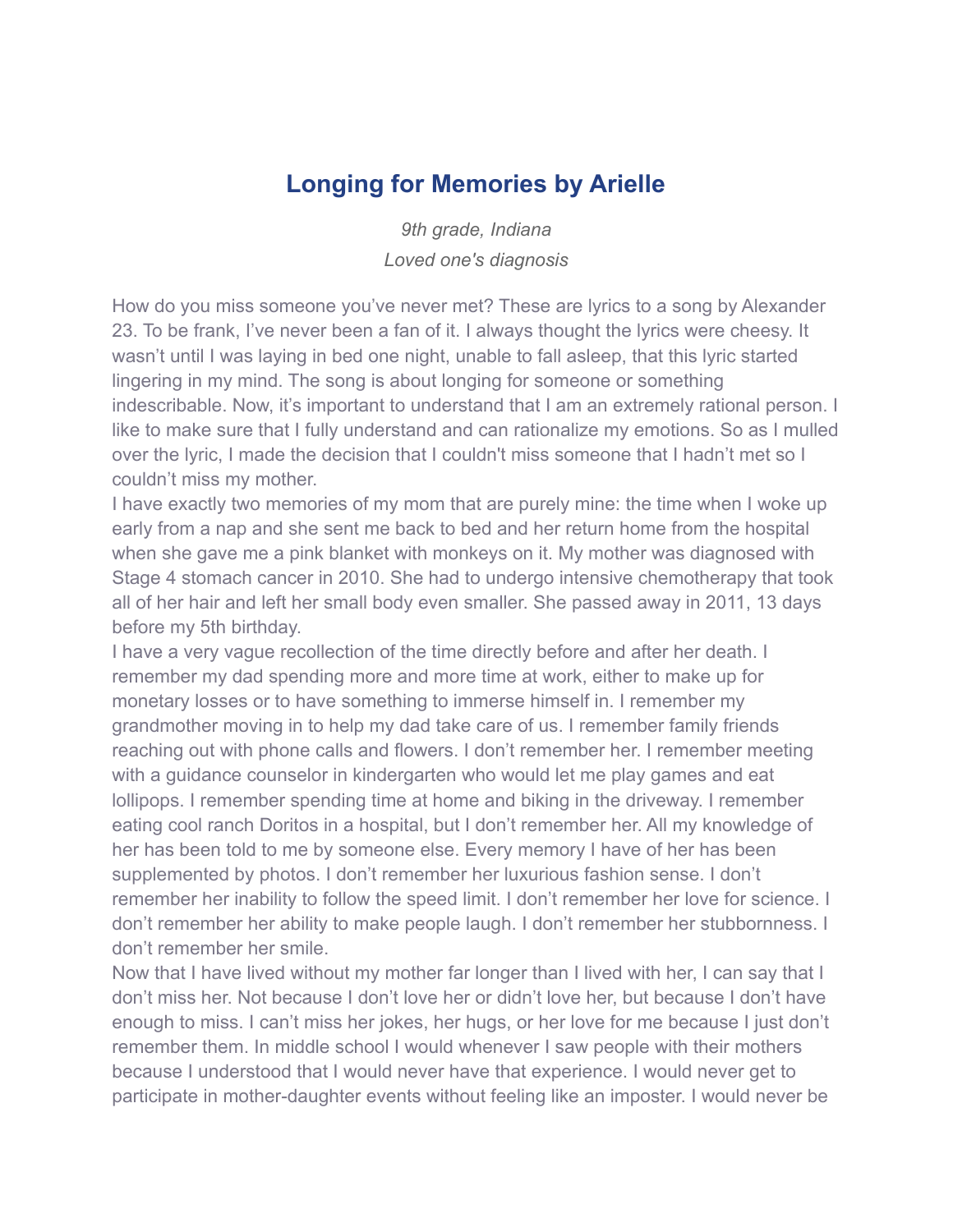able to receive motherly advice. I would never get to go get my nails painted with my mom. Eventually, however, I began to realize that I didn't long for my mother, but rather, I longed for a mother.

Over the years, I have tried to reason whether this is for better or worse. On one hand, I have almost no recollection of the woman who loved me, birthed me, and held me dear and I will have to deal with that for the rest of my life. Yet on the other hand, I was left with less to deal with when she died. Although this sounds depressing, I have seen what happened to those who did know her and have memories of her. It's been almost 11 years and they still become sullen when they think of her. They still struggle to say her name. Their eyes still become dark whenever cancer is brought up.

Cancer isn't fair. Not only for the people who are diagnosed, but for the people that it leaves behind. They are left to wrestle with the loss of someone they held dear and naturally everyone will wrestle with it differently. My father barely mentioned her and has only recently started talking about her again. My aunt still gets emotional when she sees me because she sees our similarities. Other family friends speak about her with joy as they reminisce happily on a woman who had profound impacts on their lives. I dealt with it by trying to reason with my emotions. I felt extremely guilty about being seemingly unaffected. I wanted to understand why I felt this way and realized that it was because I felt as though I didn't have anything to affect me. I still feel somewhat guilty for feeling this way. It's like I'm not doing her justice or being respectful to those who were affected much more than I was. I continue to understand that no two people will react to a diagnosis or the loss of a cancer patient in the same way. I have reached a place where I have come to terms with the way I feel but have also accepted that it's ok to recognize the effects that it had on me. When I was younger, I chose to believe that I was in no way hurt by the loss of my mother but as I grow older, no matter how hard I

try to be unaffected, my eyes will still water when I think about what could've been.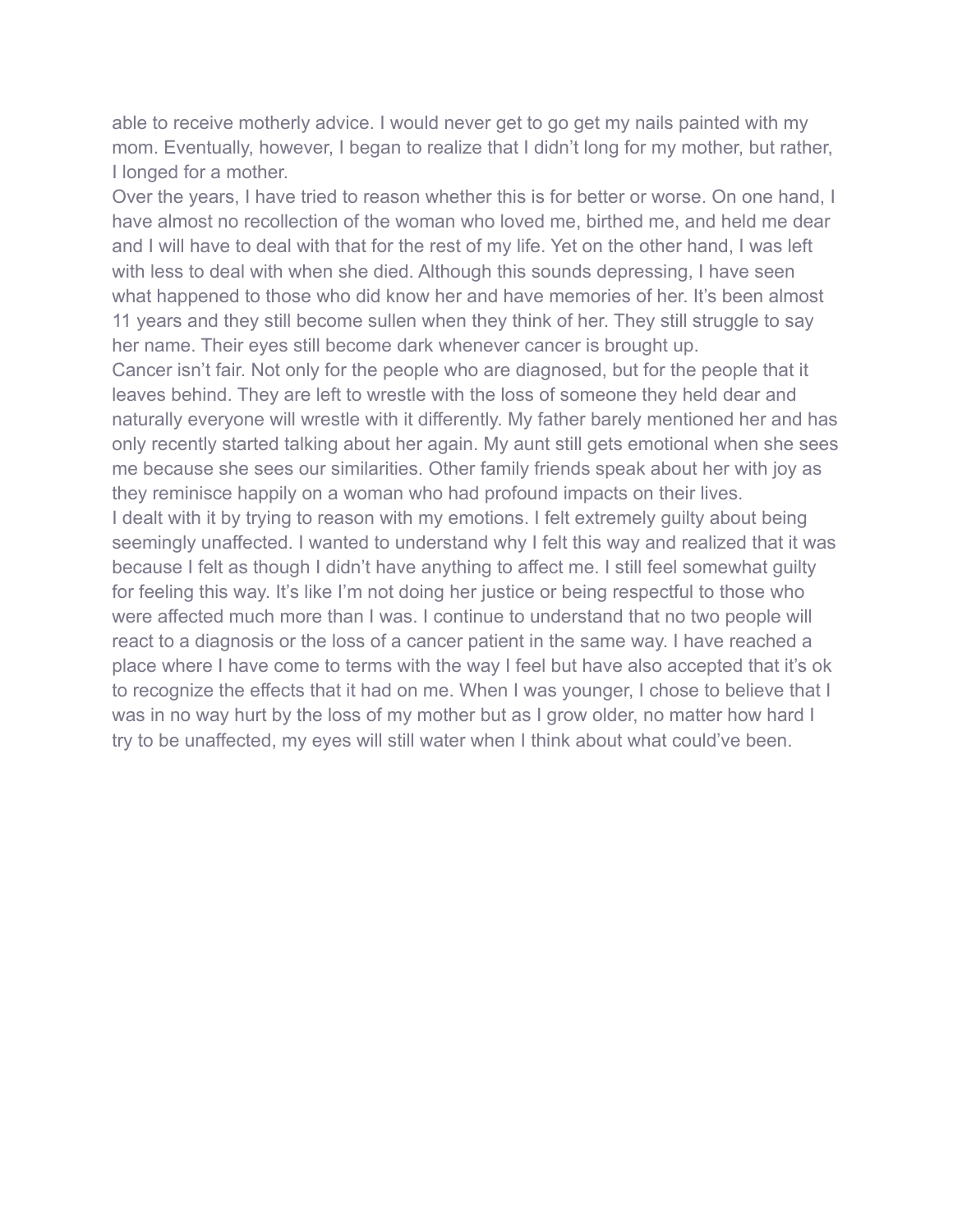## **Ecosia by Sajal**

*11th grade, California Personal Diagnosis*

<span id="page-27-0"></span>My earphones, with off-white wires tangled from overuse, serve one purpose: to blast music loud enough for angsty-punk-singer screams to drown out the distressing sobs of a mother failing to nurse her sick husband.

Upon hearing of Papa's diagnosis, I—scared, stressed, somewhat hysterical—typed "skin cancer" into the Ecosia search bar.

7.31 billion results.

www.ecosia.org/search?q=common-symptoms-of-skin-cancer

In subsequent days, I spiraled down an internet rabbit hole—skimming through medical journals and research abstracts, watching college biology lectures on abnormal mitotic cell duplication, downing cold, black coffee to chase away my drowsiness.

www.ecosia.org/skin-cancer-facts-and-statistics/#search/chance-of-death

I needed facts and figures. If I could understand cancer down to the molecular level, I could help Papa get through it. Numbers are precise, predictable, painless. Feelings (shudder) are not.

www.ecosia.org/how-to-support-a-family-member-with-cancer

Squinting, I struggled to decipher the text through my weary, tear-swollen eyelids as they drooped to a close, pleading for sleep.

www.ecosia.org/climate-change-is-increasing-your-risk-of-getting-skin-cancer

Pause. How does climate change—fluorinated gasses, rising temperatures, extreme weather patterns—correlate to uncontrollable cell growth? And what does this mean for Papa?

Click.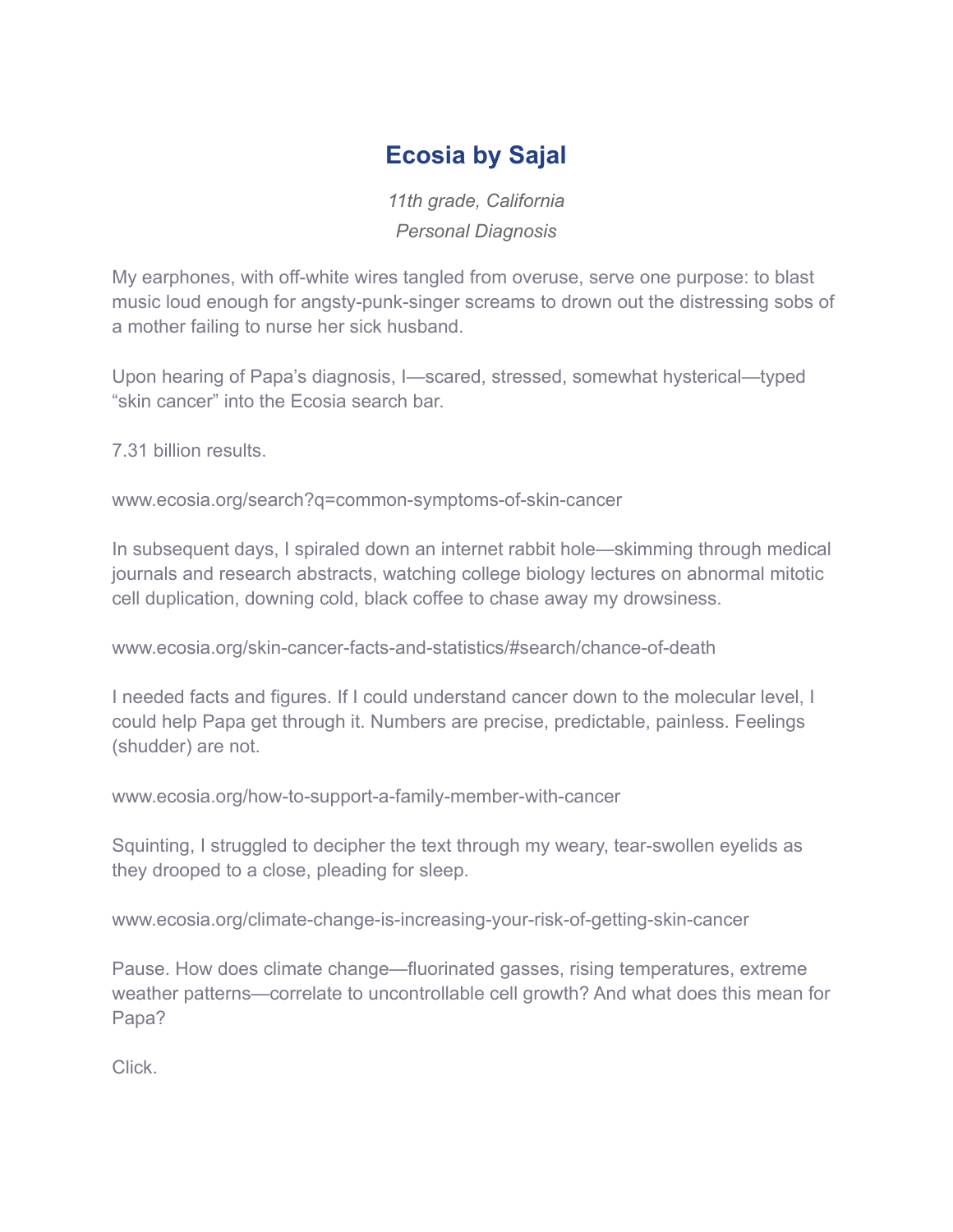1983 yielded 500,000 new cases of skin carcinoma. 2012 yielded 5.3 million. My now wide-awake eyes foraged through Ecosia's digital jungle of statistics for what induced this vast proliferation. Due to ozone layer depletion caused by human-generated, halogen-source gas emissions (i.e., fossil fuels), we're losing our natural protection against the sun's harmful UV rays. As more sunlight penetrates Earth's atmosphere, more people develop deadly somatic mutations and metastasizing malignant tumors—and this is just the tip of the melting iceberg.

There are countless cancer-inducing factors—genetics, old age, melanin content-per-cell—but emotionally encumbered by my grandmother (who died from cancer) and my father (who's presently fighting for his life in the ER), I can't help but wonder if global warming exacerbated their conditions. Two-in-five people battle cancer at some point in their lifetime. My story isn't special. We continue killing our planet when we're actually, albeit unknowingly, killing ourselves.

Thus, I aspire to revert the spike in new annual cases and minimize death by climate-proliferated disease. My ambitions lie in environmental engineering, in researching and developing cost-effective renewable energy technologies that replace fossil fuels, thereby reducing halogen emissions to attenuate ozone layer depletion.

#### www.ecosia.org

Indubitably, I love Ecosia—the search engine that planted 140 million trees using search ad revenue—for aiding me in my spontaneous quests to rigorously research everything from carcinogens to climate change.

Ecosia inspired me to volunteer at my local park through my city's Adopt-A-Park program. By establishing 2500 square feet of native California landscape, my fellow volunteers and I collaboratively transformed a mound of dirt into a flourishing community garden, where hummingbirds and bumblebees flitter between the Sunset Manzanitas and California Poppies. No matter the weather, we congregate twice a week to nurture our sprouting plants, shoveling mulch in frigid torrential rain, pulling weeds in sweltering 95-degree sunshine. To further maintain the health of our native plants, we engineered a reliable irrigation system by building pipeline manifolds that lead drip system tubing around each garden. While the 14 trees we planted pale in comparison to Ecosia's 140,000,000, our work was a step in the right direction.

Solving climate change feels like a Sisyphean task—futile. However, Ecosia instills in me a sense of hope for a future in which coders and engineers harness technology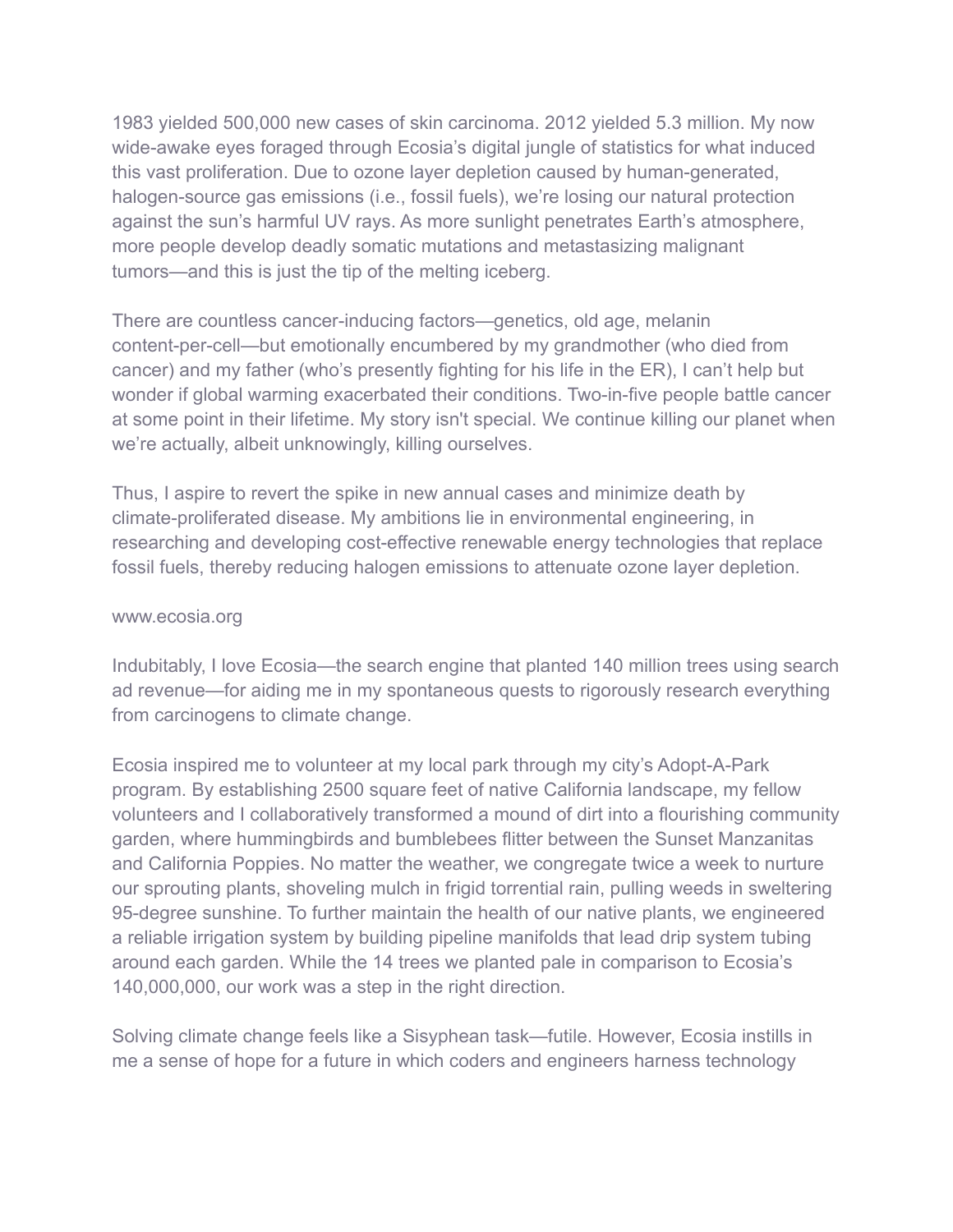ethically and sustainably to build greener energy infrastructure, creating concord between the technological and natural worlds.

Power off.

But now, I climb out of my internet rabbit hole, ending my Ecosia escapade. I can't drown myself in a plastic-polluted sea of research forever; I can't escape feelings (shudder) forever. Disconnecting my earphones, I face the music.

Open the door—

Bald with deep wrinkles creasing his formerly youthful face, he looks like a stranger. I can't save Papa.

Deep breath—

But I can preserve the environment to protect the public health of future generations—in his honor. It's not everything, but it's something.

Step inside—

"Hey, Papa. How're you feeling?"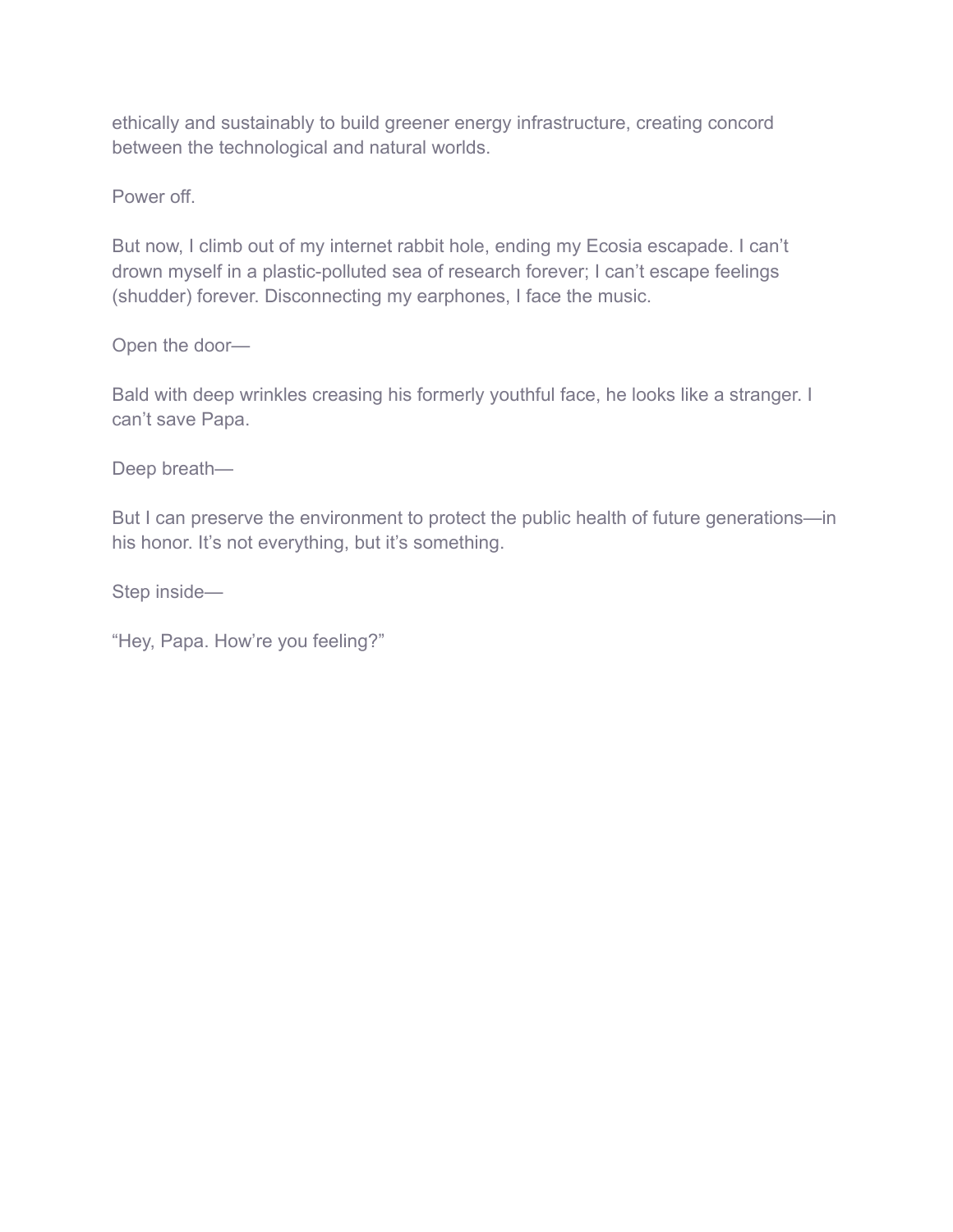## <span id="page-30-0"></span>**Chemo: From the Perspective of a Daughter by Jillian**

*11th grade, Rhode Island Loved One's Diagnosis*

Struggle is nothing but a concept until it isn't anymore. I watched my mother struggle through months of treatment and it was only then that I could begin to comprehend the truest meaning of the word. Listening to the verdict of her diagnosis and shaving my mothers head were nothing compared to the weeks that followed.

August 4th, 2020: First session of chemotherapy.

My mom's weekly cycle began on Tuesday. That day when my mom came home from treatment it was like nothing had changed. I was surprised to witness her so capable after the morning's events. It was the next day that things began to go downhill. I began to become aware of my loss of control. There was nothing that I could do for her except hope for the following day to be better, but it only got worse. Friday and Saturday were the worst days of her cycle. I remember how strong she was trying to be. No one could have prepared me for the pain I witnessed on my mom's face in those two days. No amount of comfort I gave could have helped. This is the most difficult thing about having a loved one touched by cancer. The loss of control. I found myself lying beside her resting body studying her treatment binder. I took to highlighters and sticky notes to memorize all I could.

"Consult a doctor if a fever occurs."

"Take pills at the correct dates."

I found myself repeatedly checking her temperature, first with my hands so as not to wake her and then with a thermometer. I would then organize her medications into daily pill boxes while checking to ensure she had taken the previous day's pills. I guess you could say this was my way of coping, nevertheless, it became my routine.

August 18th, 2020: Second session of chemotherapy.

My mom once again came home and went straight to sleep only to awaken and exert an unwonted amount of energy. This day marked the second round of the two hundred and ten day cycle. However, the days that followed this second week were much different. I came to know that the more treatments she had completed the worse the bad days got and the more frequently they occurred. I took to household chores to suppress my feelings of uselessness. Wednesday: laundry, check temperature, dishes, laundry, check pills; Thursday: check temperature, vacuum, check pills, dust; Friday: clean bathroom, more laundry, check temperature, check pills; Saturday: dishes, check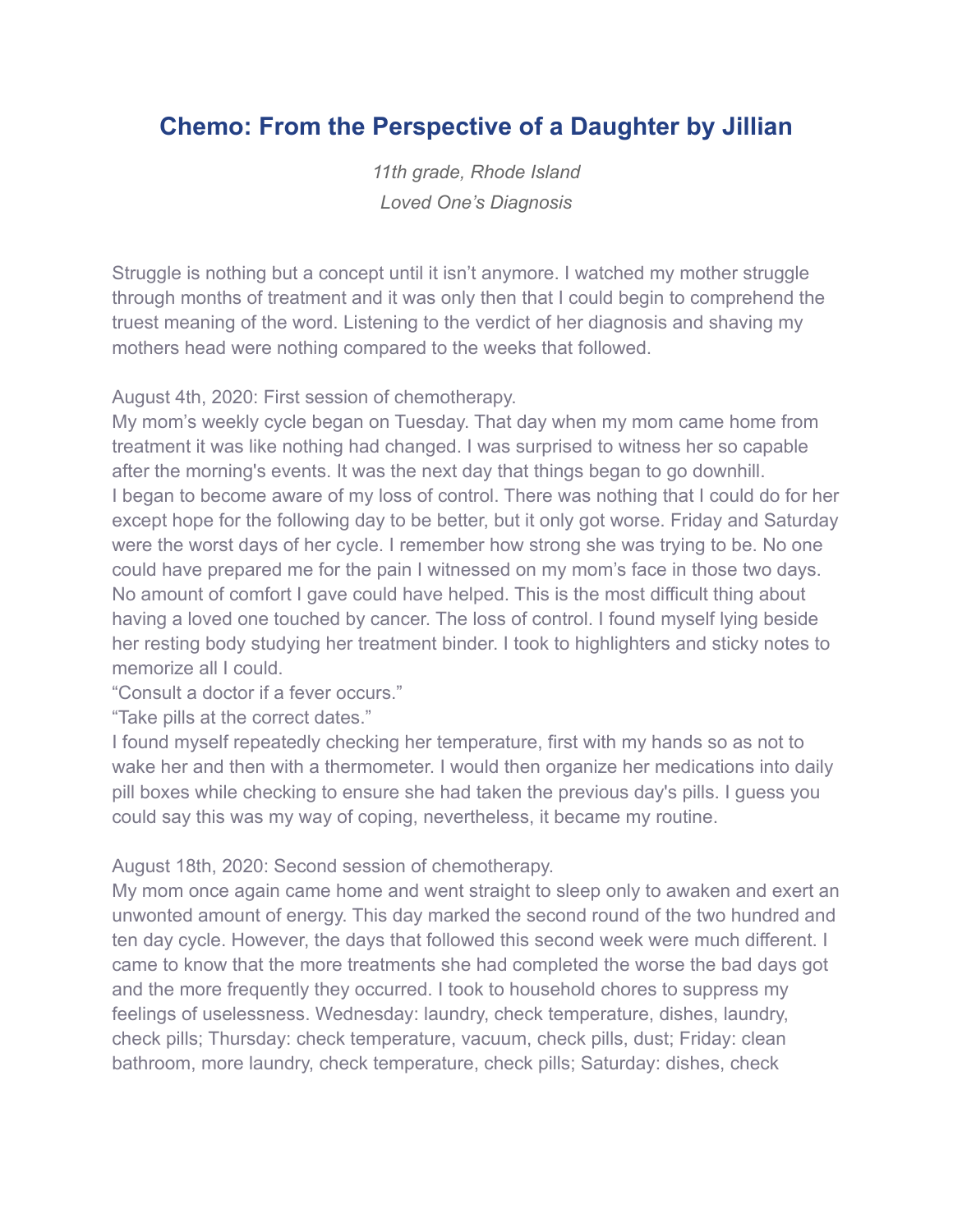temperature, check pills. It was on Sunday that my mom would begin to feel better and life would resume to normal. These next two days I would have my mom back.

September 1st, 2020: Third session of chemotherapy.

The struggle started all over again.

September 8th, 2020: Fourth session of chemotherapy.

Treatment switched to every week.

September 15th, 2020: Fifth session of chemotherapy.

September 22nd: Sixth session.

September 29th: Seventh session.

Hope is the only thing a person has when they lose control of their own life. The question is: how can one remain hopeful when going through hell? It was today that my mom told me she doesn't think she can keep going.

The months to follow began to merge together. My week began on Tuesday and ended the Monday before her treatment. Attending school and time with friends became only a mere addition to my life which was devoted to ensuring the comfort of my Mother.

December 15th, 2020: Last day of chemotherapy.

This was it. The very last week my mom would have to endure such pain. I remember hugging my mom as we both cried. The worst of it was over. Now we wait until December 15th, 2025 when my mom will officially be cancer free.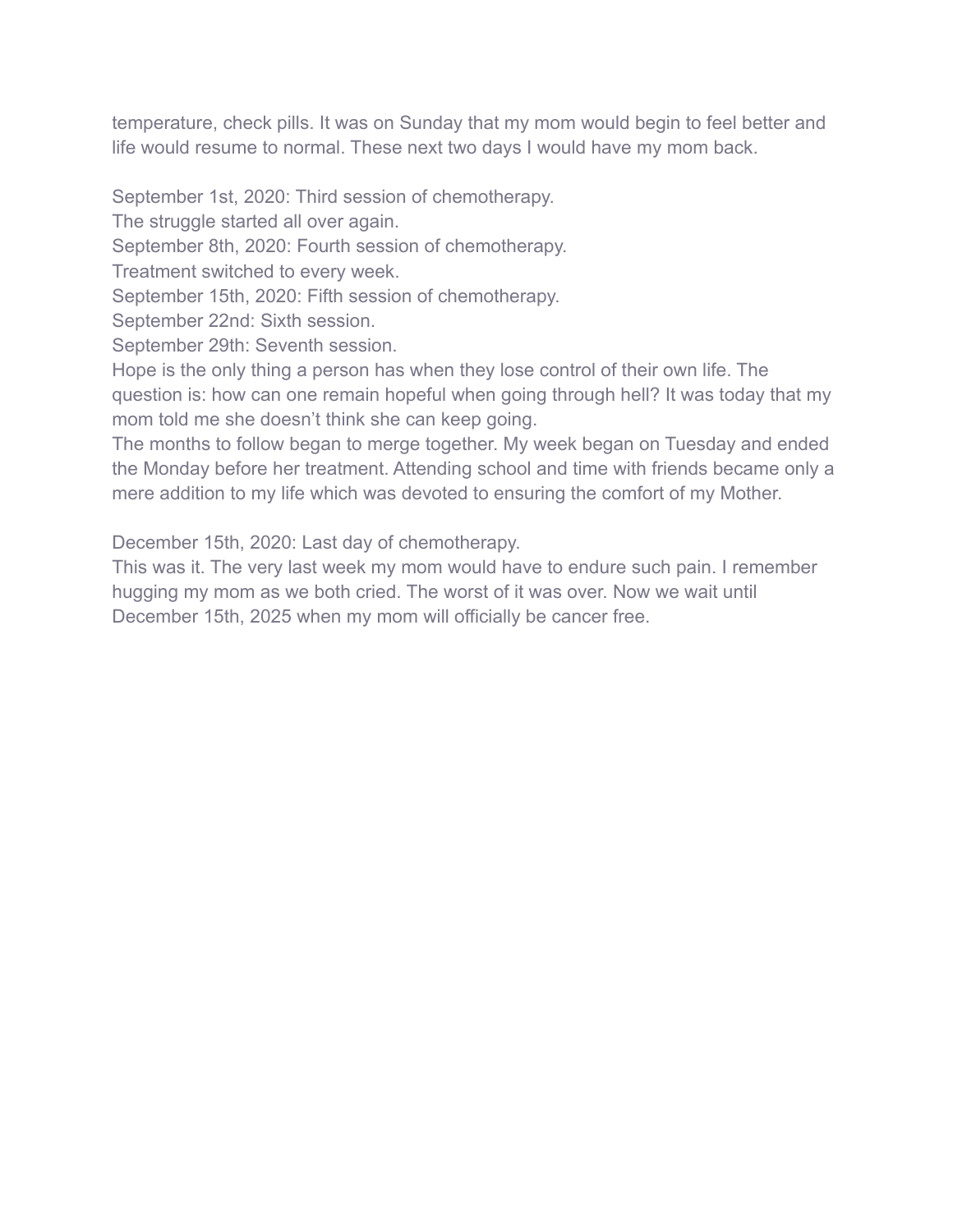### **My Mother's Eyes by Kelly**

*12th grade, Texas Loved One's Diagnosis*

<span id="page-32-0"></span>If the eyes are the windows to our souls, then I believe that they are also the frames through which our souls view the world.

I always loved the way my mother's eyes looked. They were large, beautiful, almond-shaped, with crow's feet on the edges that only develop from years of laughter. However, what I admired most was that her eyes fit her personality. Growing up, I saw a correlation between the eye shapes and personalities of my parents. My mother, with her wide eyes, was an open-minded person and was described as a "ray of sunshine" by her coworkers. Meanwhile, my father's smaller eyes matched his narrow perspectives and short temper. I used to watch my mother work tirelessly as she single-handedly raised three young children while my father was away in China. She found strength in humility, and I was proud to inherit her loving eyes. To me, our matching eyes symbolized our everlasting bond.

When I was 13, my mother was diagnosed with stage 4 lung cancer. Before my mom was diagnosed, I never took the time to think about the repercussions of losing a parent at a young age. I would just think, "yeah I guess it would suck, but it's probably not going to happen to me." When I was six, my mother found me curled up in a ball beside my bed and bawling because I realized that there would likely be a day where I would be alive while she wasn't. She hugged me and told me not to worry because "that probably won't happen for a long time." We both didn't know that we would have less than a decade with each other left. We both didn't know that we would be robbed of our time together. We both didn't know that she wouldn't live until ninety and that I wouldn't be lucky enough to experience grief for the first time at sixty. Everyone else in my family lived until their nineties, so why would we not assume the same for her? Why would the sweetest and kindest person I've ever known not live until she could see her grandchildren? It wouldn't be fair. It wouldn't make any sense. It wouldn't happen.

That's what my family and I believed. That's what I believed until I heard my mother cry downstairs on a random Sunday night during my eighth-grade year. I had no idea why the strongest person I knew was crying. Mom never cried…

That night, all of my priorities shifted. All of my superficial worries vanished as my only concern became my mother's health. I took her for granted for so many years, and now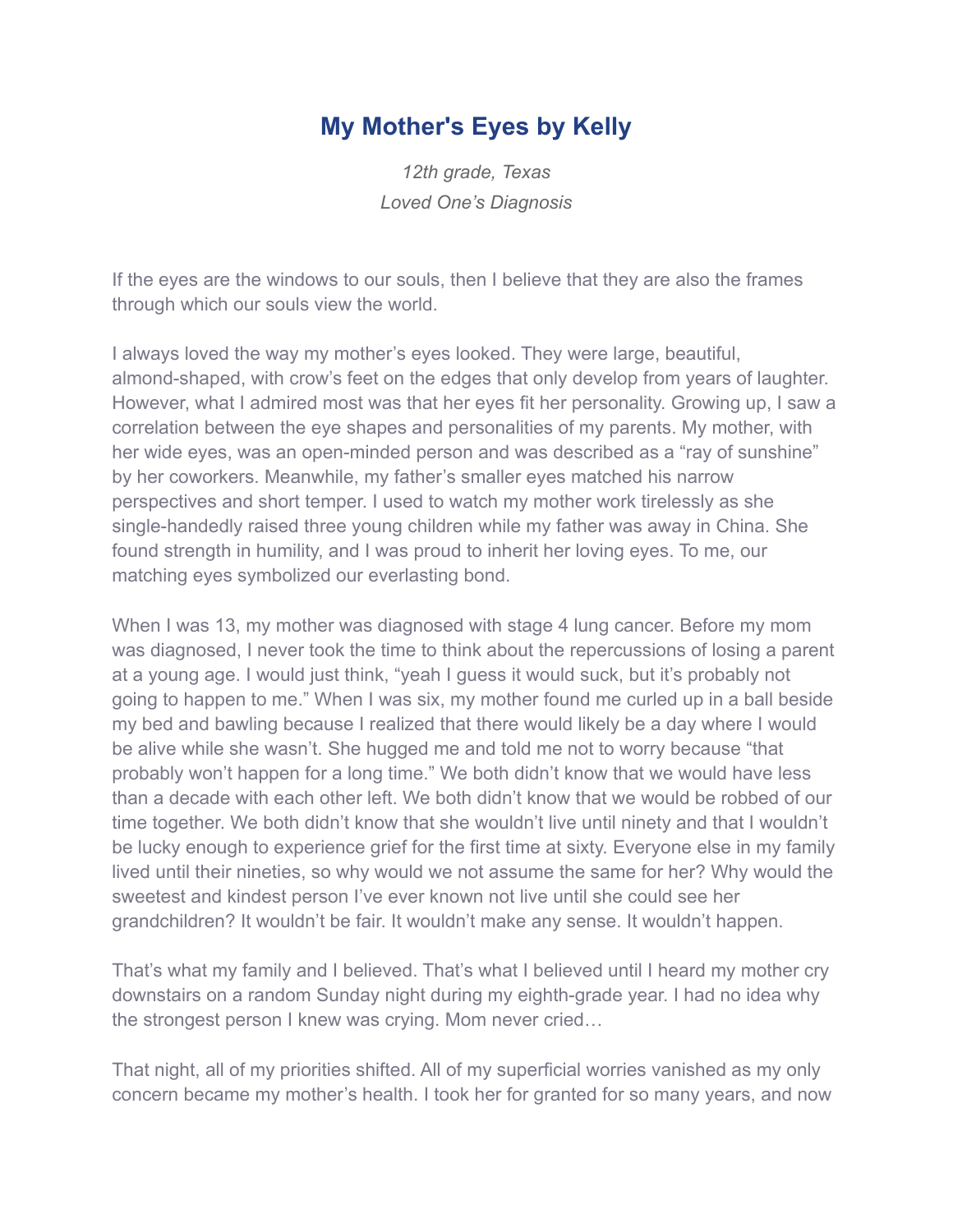was my time to pay her back and show my appreciation. My work ethic was no longer used to inflate my middle school ego, but instead, to reassure my mom that I could take care of myself if she did not make it to my high school graduation. One of her greatest fears was to leave her job of raising me incomplete, and I was determined to prevent her from ever feeling that way.

Over the next two years, I watched as my mom, the keystone of the family, crumbled to dust. Her violent coughs echoed through my home and rang inside my head. My time at home was a constant whirlwind of blood-stained napkins and staring contests with plastic containers as they filled with fluid from her lungs. The more they filled up, the more my body filled with anxiety for the future. Despite it all, I found solace in being by my mother's side and spending time with her while I still could. I was in a constant state of limbo, juggling between two worlds of home and school. The latter, I could control. I set up cancer fundraisers and excelled as a student and musician. All other obstacles seemed like a breeze in comparison, so I threw myself into new activities and gained confidence by breaking things down into manageable chunks. Finding joy in the little things in life translated to school days brimming with smiles, laughter, and hugs. My classmates were always there for me when my home life seeped into the school hours. School became a safe haven away from all the coughing where I could be with my support system of friends, improve myself, and demonstrate to my mom that I would be okay without her.

However, some days tore me down. My family spent many holidays over the years in hospitals, and there would hardly ever be a mental break during those times. I was left with my mother in a hospital room one winter break, and it felt like we were animals in a zoo exhibit as a group of medical students came with a doctor to study my mom's condition. The depressed looks on their faces were demoralizing. Was it naive of me to believe that she would be okay? I didn't know. I didn't let myself believe otherwise, but the effects of the constant anxiety I experienced over my mother's health have left me feeling exhausted to this day.

Whenever my eyes swelled up after a night of crying, I would desperately attempt to depuff them. I refused to let my mom see my shrunken eyes from crying, and I needed to see that physical resemblance of her in me again to keep me going. My grit came from knowing that the most I could ask from myself was to try my best. I tried to take things one day at a time for as long as I needed to.

My mother passed away the summer before my sophomore year. Stepping outside of the hospital after she passed, I sat and watched the rest of the world move at 50 miles per hour. Everyone else's compact worlds were unaffected. Flashes of red, blue, black,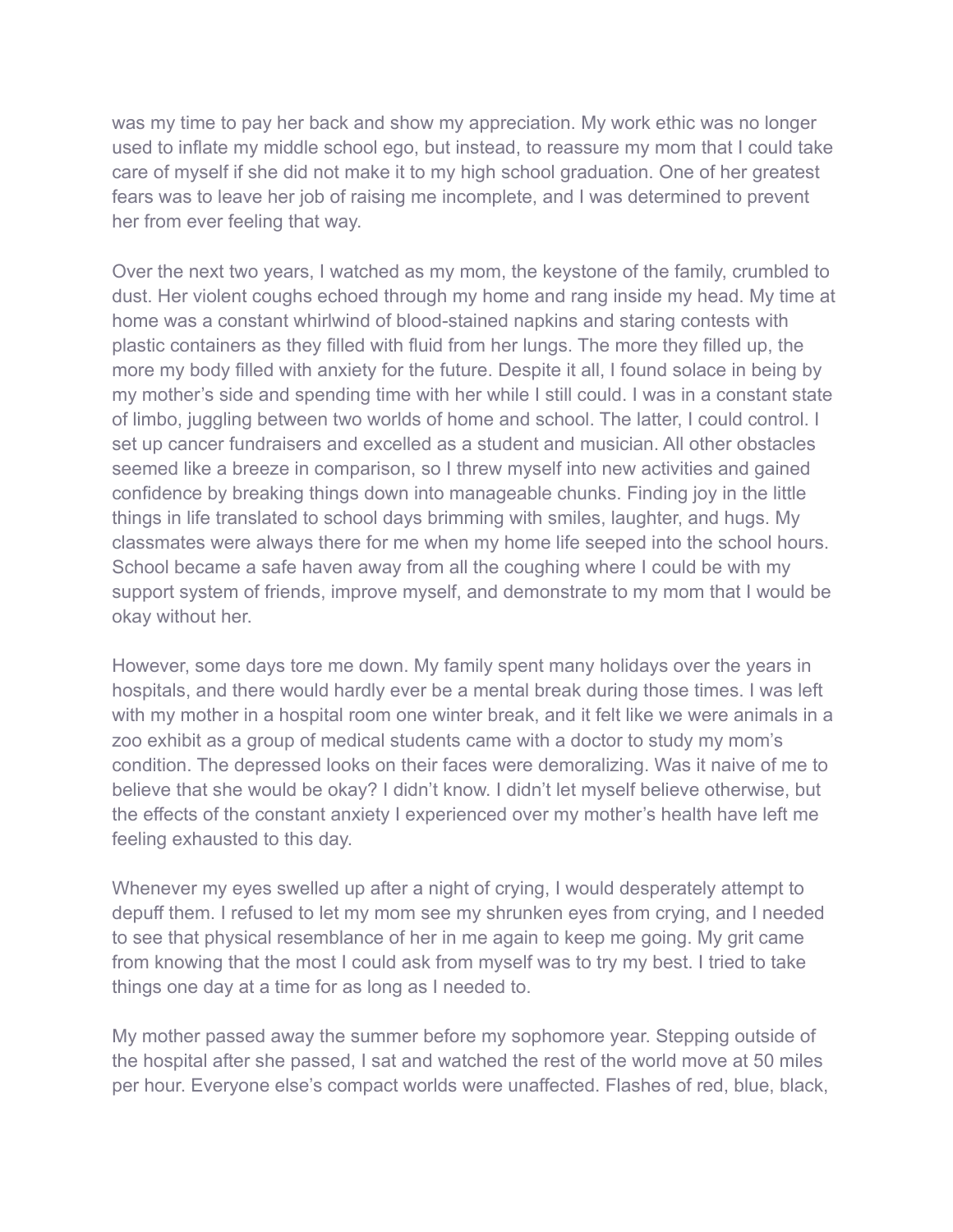and gray zoomed by. July 17, 2019, was just another day at work for everyone else while my whole world had just fallen apart.

I stayed awake that night bawling, believing that I had lost all of her. However, in the midst of my grief, I was stunned to still see the kind, bright eyes of my mother looking back at me in the mirror the next morning. Despite all of my crying from the day before, my eyes looked more like hers than ever.

From that day on, I see my eyes as a gift from my mother to show me that she and her lessons will always live on in me. Nothing in life is guaranteed, and I have learned that I can overcome anything if I choose to not forget my priorities of family, take anything for granted, or fret over insignificant things.

Even as the fear of forgetting my mom grows every day, I now remain calm when I see small, puffy eyes in the mirror. My mother's life lessons have been permanently imprinted in my mind. She is still teaching me things and guiding me through rough times. I have learned that all troubles pass with time and that my eyes always eventually return to normal. Through my eyes, as they shift and change shape with every cry and each new experience, I am finding my own person. That is all my mom ever wanted for me.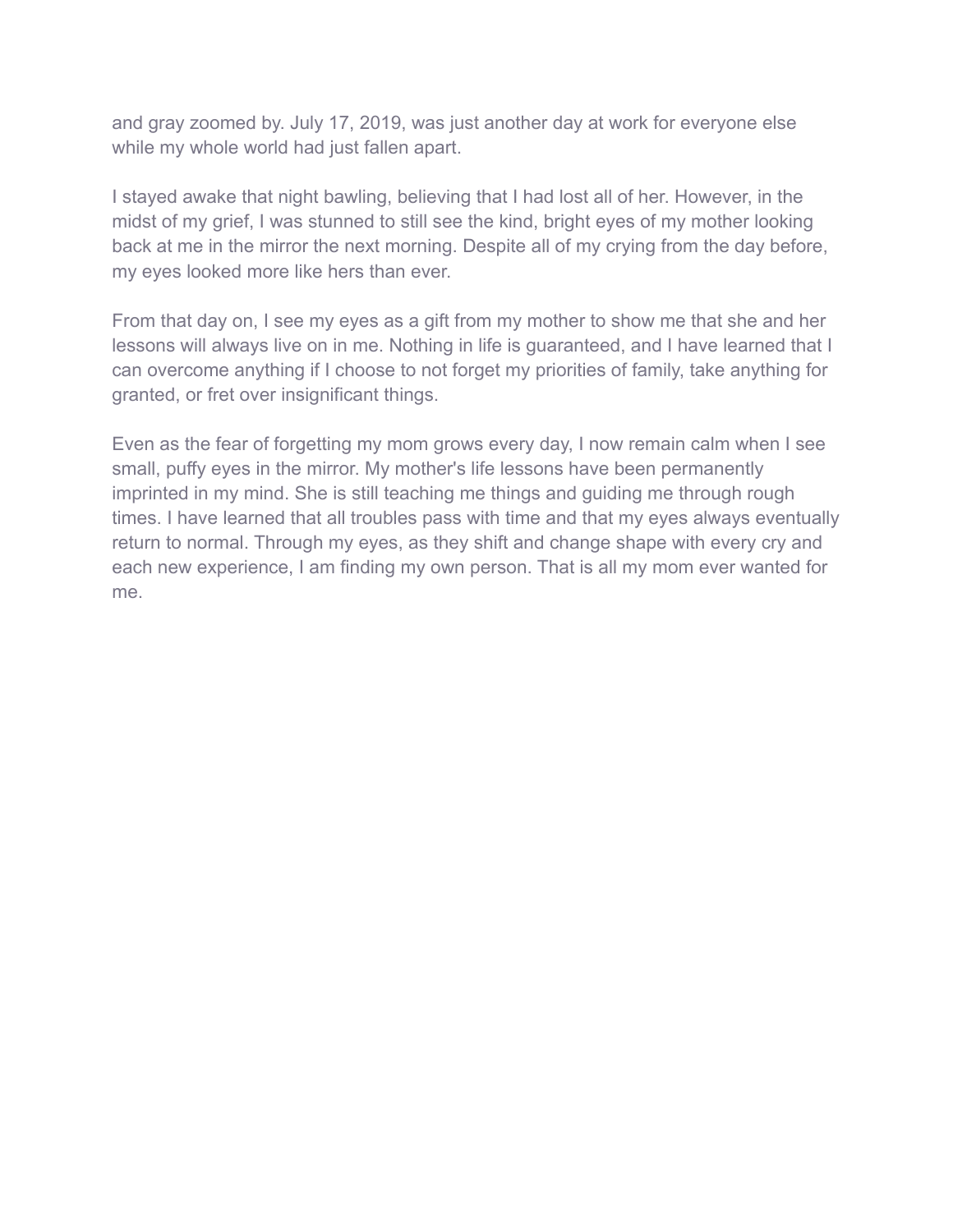## **Labels by Sery**

*12th grade, Arizona Personal Diagnosis*

<span id="page-35-0"></span>As we go through life we get labeled by everyone we meet, it's done out of love, hate, or ignorance. Even nature sometimes labels us abnormal. We can choose to play into those labels or we can prove them wrong. I choose to label myself.

On August 15, 2015 the doctor came with my results. He took my parents out of the room; I saw them standing in the empty hallway scared. It wasn't until days later when the counselors came to see me that I understood what was happening. I had cancer. The official diagnosis was Acute Lymphoblastic Leukemia, also known as ALL.

When I realized my bone marrow was producing abnormal cells, cancer. I didn't know how to feel. I was sitting in a hospital bed numb. My brain was stuck in permanent pause. I had never experienced something like this, so I wasn't sure how to feel or what to expect.

The bone marrow tests, the spinal fluid test and the daily blood tests were conclusive. My bone marrow was producing cancer cells. I was cancer, death.

I was annoyed with people who were trying to help because all they seemed to do was upset me. Their job was to convince me I had cancer. Cancer was my reality, my label and would eventually kill me. They came into my room equipped with survival rates, statistics, chemo and professionals in creating diagnosis and labels. The hospital even invited a professional counselor into my room to help apply the new label. I just became angry; angry hearing them pity me while they gave me these disingenuous smiles. The counselors stopped coming to my room as I rejected my new reality and ignored the label. I tried my best to understand the new label but I also understood if I accepted the label I must accept death. I couldn't go back to when things were "normal." As much as I hated the nausea, the daily and constant needles and the fake smiles, I had to endure. I tried to make things more tolerable so I brought pieces of home with me: my pillows, toys, pictures, and even food.

Now I was transformed into the young adult with cancer, in the Phoenix Children's Hospital 7th floor for cancer patients, with doctors that specialize in treating cancer, and the official diagnosis of cancer. Prognosis unknown. The "cancer" label is highly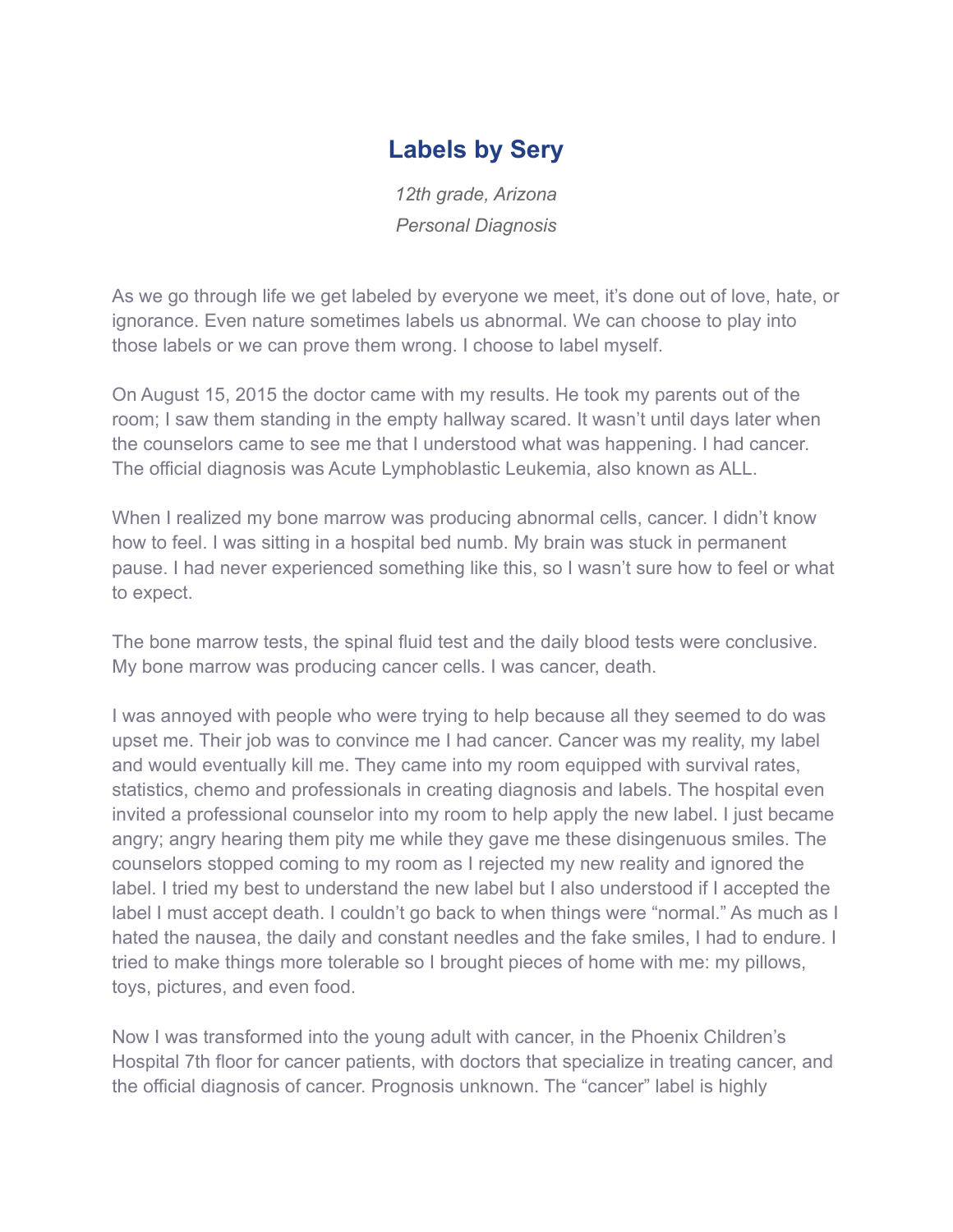unpredictable, with miracle cures, god hiding in the hospital chapel, and with certain death.

From 2012 to 2015, in 3 years I was hospitalized 60 times. I didn't mind it at the beginning, but the rose-colored glasses came off and I started to see things for what they were. I was taking over 10 different medications. The protocol dictates for 3 years of chemotherapy. Each medication was designed to kill cancer and all cells in my body. The chemo was designed to convince every cell in my body and my mind, death is inevitable. The food in the hospital started tasting like shit. My hair fell off and food lost its taste. The chemo was working, everything was slowly dying. The chemo attacked everyone around me, everything, everyone, even hope. The privacy I so desperately wanted was never attainable: permanently attached to a bag of chemo, my mother, several nurses during the day and night, and a constant noise by machine monitoring the medication. Every 20 minutes a nurse or doctor was taking my blood pressure. Constantly asking me "how do you feel?" And I wanted to answer and I wanted to scream —--- I have cancer, how do you think I feel? But I was not convinced. I stayed quiet.

Just like my medication, the hospital life had side effects. My comforts from home weren't enough anymore. I was bored, angry, confused, and dying. I was officially labeled a cancer patient. I was a skeleton covered by a thin pale layer of skin. They had a room there for the "cancer patients" to socialize with other immunocompromised patients, but I was always a shy and awkward child and socializing was just another tool designed to accept "cancer". Instead I watched Gilmore Girls on repeat. It's the story of a girl around my age enjoying life, doing things I couldn't, and having experiences I hoped to have someday. Television and puzzles became a way to protect my mind.

During doctor's visits, they always asked me questions, and I always had an easy time answering. I learned all my medications, allergies, the port size, and side effects. Somehow knowing my medications and allergic reactions made me feel in control of my own horrible situation.

Three years later I was finally done with my treatment. I would not accept the label, maybe they got tired, or maybe they finally understood I was not going to die. They gave me a new label, remission. I never wanted to hear that word, the death label "cancer" again. After three years of carrying the cancer label I was still alive and the hospital enrolled me in the "cancer" survivor's clinic. Apparently the " cancer" trip never ends and remission is just a pause.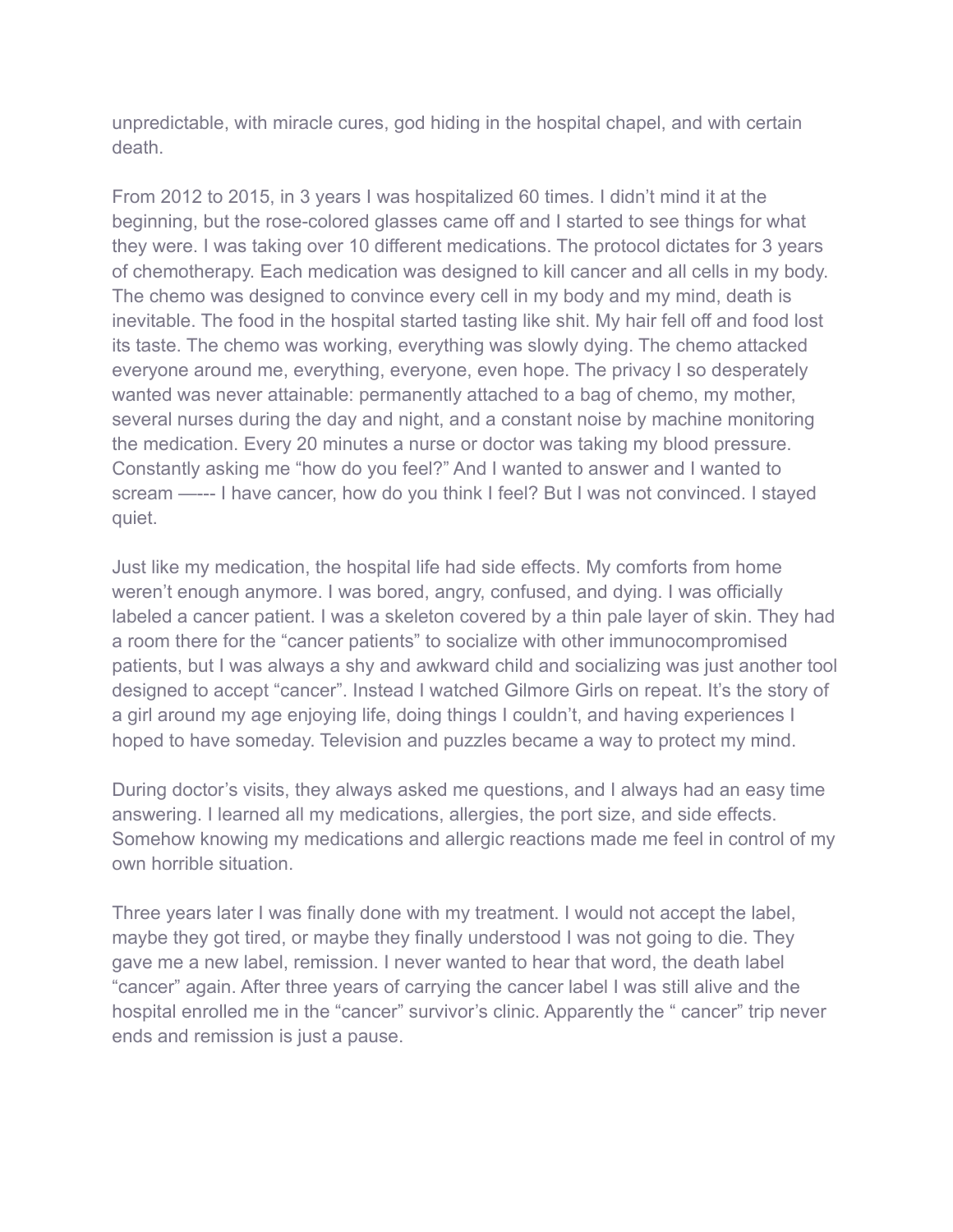At first I was scared of the word "cancer" because it painfully consumed my life. The "cancer" went from being something I did not understand to something defining every aspect of my life. For years, to everyone I was " the girl with cancer." A year ago I came to the realization that the "cancer" label had taken enough of my life. I finally understood that the all-consuming word "cancer" is synonymous with death. I didn't want that word to define me. I realized, by being afraid of it I was letting it do exactly that. This label feeds on fear and death. As time passed I stopped believing I was " the girl with cancer." My mind moved from "the girl with cancer" to "the girl that defeated cancer."

While I was being injected with chemo for 3 years I remained unconvinced. Cancer visited me with all its friends and allies; doctors, nurses, counselors, chemotherapy designed to kill every cell in my body, cause excruciating pain and failed. My mind rejected the label and its meaning.

Between chem and pain I was still doing my homework, reading and planning my life. Now I hold memberships in three honors societies: the National English Honors society, the National Foreign Language Honors Society, and the National Society of High School Scholars. I used the "cancer" label to motivate myself to be the best, be stronger. I want my life back.

Even though the "cancer" label took my hair, my health, a normal teenager life and inflicted horrible pain on my body for over 3 years of my life it never convinced me. Cancer promised to kill me everyday for 3 years and it failed. I was relentless and determined to move forward.

Ultimately the only label that matters is the one we give ourselves. Maybe I was lucky. Regardless of luck, everyday is an opportunity to define ourselves and our reality. Even something like cancer can be a wakeup call or a death. It's a choice.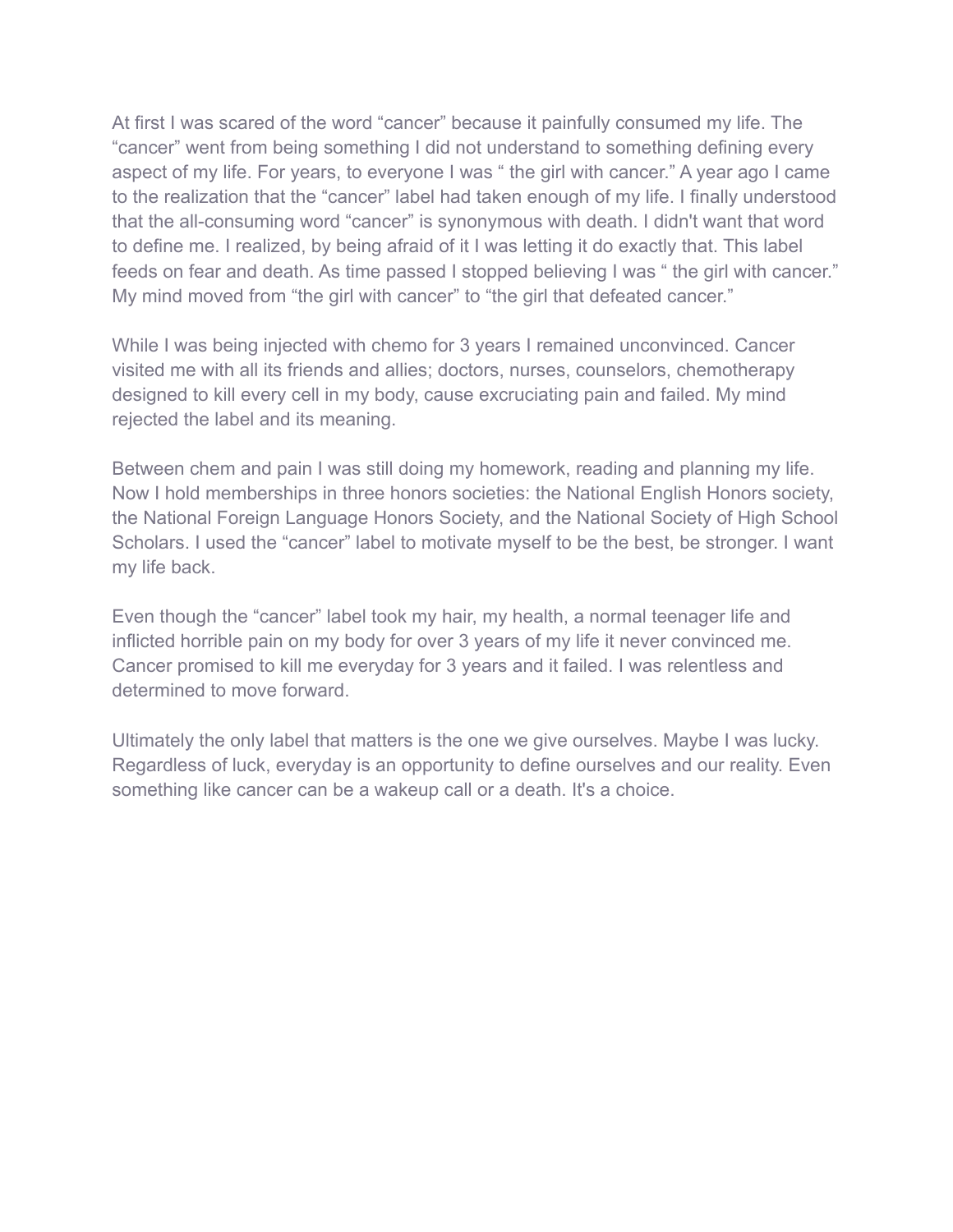#### <span id="page-38-0"></span>**Internal Monologue of Writing a Eulogy by Emerson**

*11th grade, Florida Loved One's Diagnosis*

I knew one day I'd write this speech, one day it was inevitable; parents die and you the child lives on. I knew that this moment was going to happen, but why so soon? Everyone will tell you as a child that life isn't fair but to always play fair. My family played fair, we were good nice people; we truly were. But my dad was extraordinary, he found the most love to always give, you could never tell if he was mad or frustrated, all you found in his eyes was admiration and love.

We played fair, but cancer doesn't play fair. So now I sit at my table trying to write this speech that encapsulates who my father was. What was he to me in the last 13 years, in the last year when cancer took over his whole body, who was he? Well everyone knows who he was, heck most of the people at this celebration likely knew him longer than me. But, yet I sit here, trying to imagine what I could say about my dad.

"He was incredible, he savored every kind of food, he was passionate about travel; he was supposed to take me to Paris for my 16th birthday. He loved volleyball and shared that love with all of my siblings. He adored so many things but not as much as he cherished people. He loved being around people and talking with them, learning everything they knew, and sharing what he knew. He was the definition of a people person. "

And, yet I don't know what to say. It isn't fair that I can't drive and I have to write a speech that tells the world just what kind of light blew out on July 25th, 2018. I will stand in front of a crowd and tell them just how much I will miss him and how hard he fought, glamorizing the true aching I feel. The aching has been present for just over a year. So I'll speak of an anecdote;

"My father loved experiencing everything. And this was no different when he bought Max and me our first surfboard. He held it on his head and swam with us past where we could reach, and he held the board while we laid down getting ready to ride out the wave. He would cheer and whistle as our small hands stuck up in the air with great success. That's the way he was, excited by the success of his children and experienced pure joy with ours."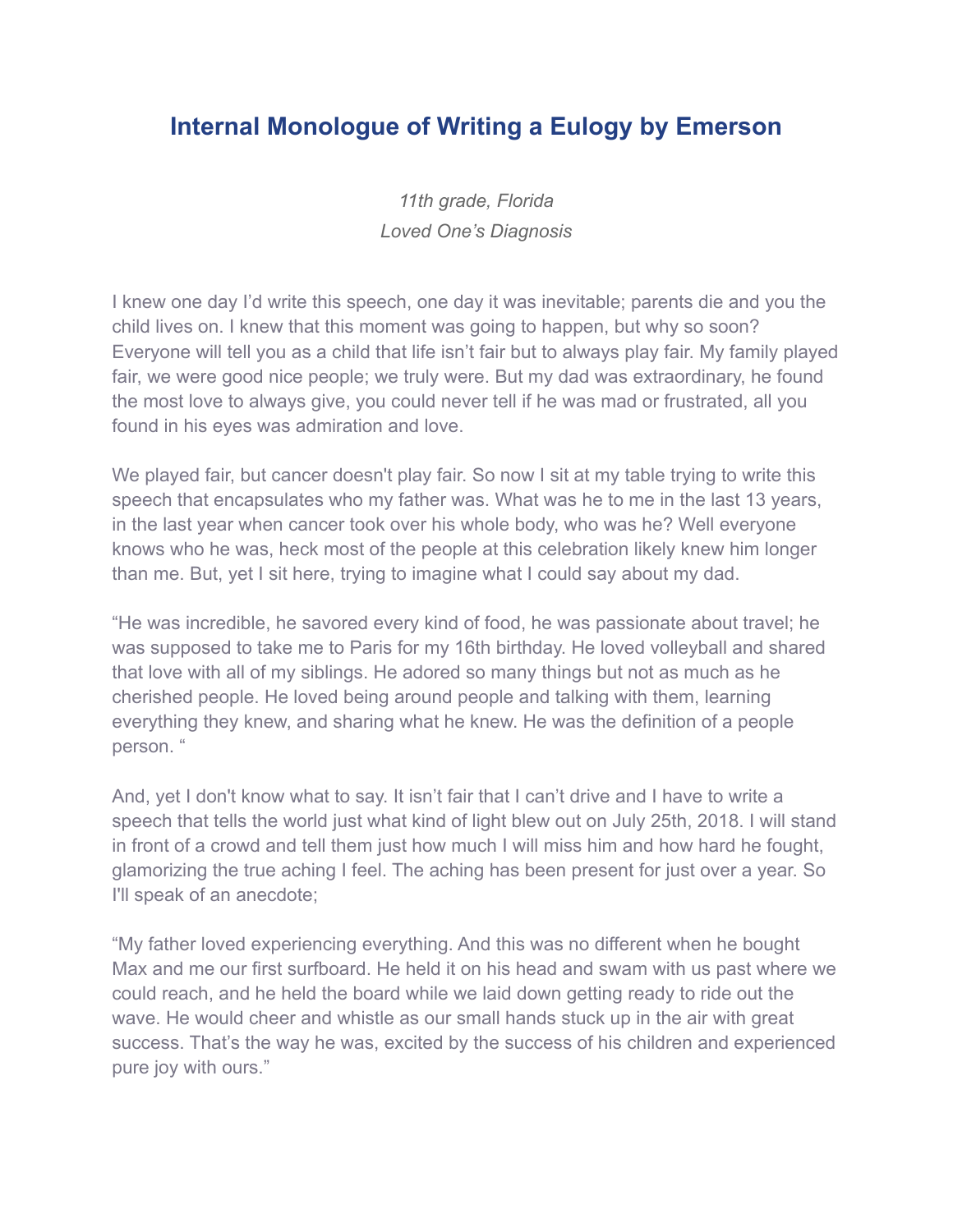But, a happy anecdote doesn't feel the same when you can't read it without tears, and the audience can't bear to listen to the joy he brought because it was gone. So what do I write? Do I write about the horror my family and I faced, tell them: how his body slowly died, first his movement, then his brain. He forgot my name and my sister's, he forgot how many kids he had or their ages. He forgot the very things that drove him to be better and to be amazing. But, this only brings somber and gloom to a day that is to celebrate his life.

13 years of memories, laughter and family all burdened to nothing but sadness, all these emotions I have to fit into this small oration. I'm not sure people want to hear the reality of suffering, because it will only hurt more, so I write what everyone wants to hear:

"We will miss his laugh and his spirit, his cooking, and his jokes. He was the best person in my life and I will continue to live for him and with him watching over me. Not a day will go by wishing that he was still here but I'm happy that he is at peace and probably drinking his favorite wine and watching a good action movie right now in heaven."

This superficial representation of bereavement will ease the minds of many, making them believe that the days of crying and choked breathing are over. That grief has come and gone. That I am okay without him.

Cancer doesn't play fair, it leaves an internal and physical mark on those it leaves behind. My family is stuck in a rut of therapy and crying and wishing that this is all a dream and we will wake up to his espresso filling the air and his weird love of Lana Del Ray evident on the speakers. From the outside, we are okay, we have dealt with the aching in our hearts, and we are pushing forward with life.

They will never feel the pressure upon my chest with the screaming cries at night as cancer damages him, or the limping from tumors that broke his ribs, they don't have the last visual of him as a still frail cancer-ridden body all of a sudden at peace with the world and gone. And, I'm happy for them, they'll remember him as Erik Noteboom, the leader, the educator, and the incredible man he was, but I can't help but feel a twinge of envy.

"He was a good man, he loved every person here and I am beyond grateful that he was my father."

That's good, right? It shows sorrow but also gratitude to those that made his life full. It shows the deep sentiment cut short to ease a hurting soul that now sat before me in this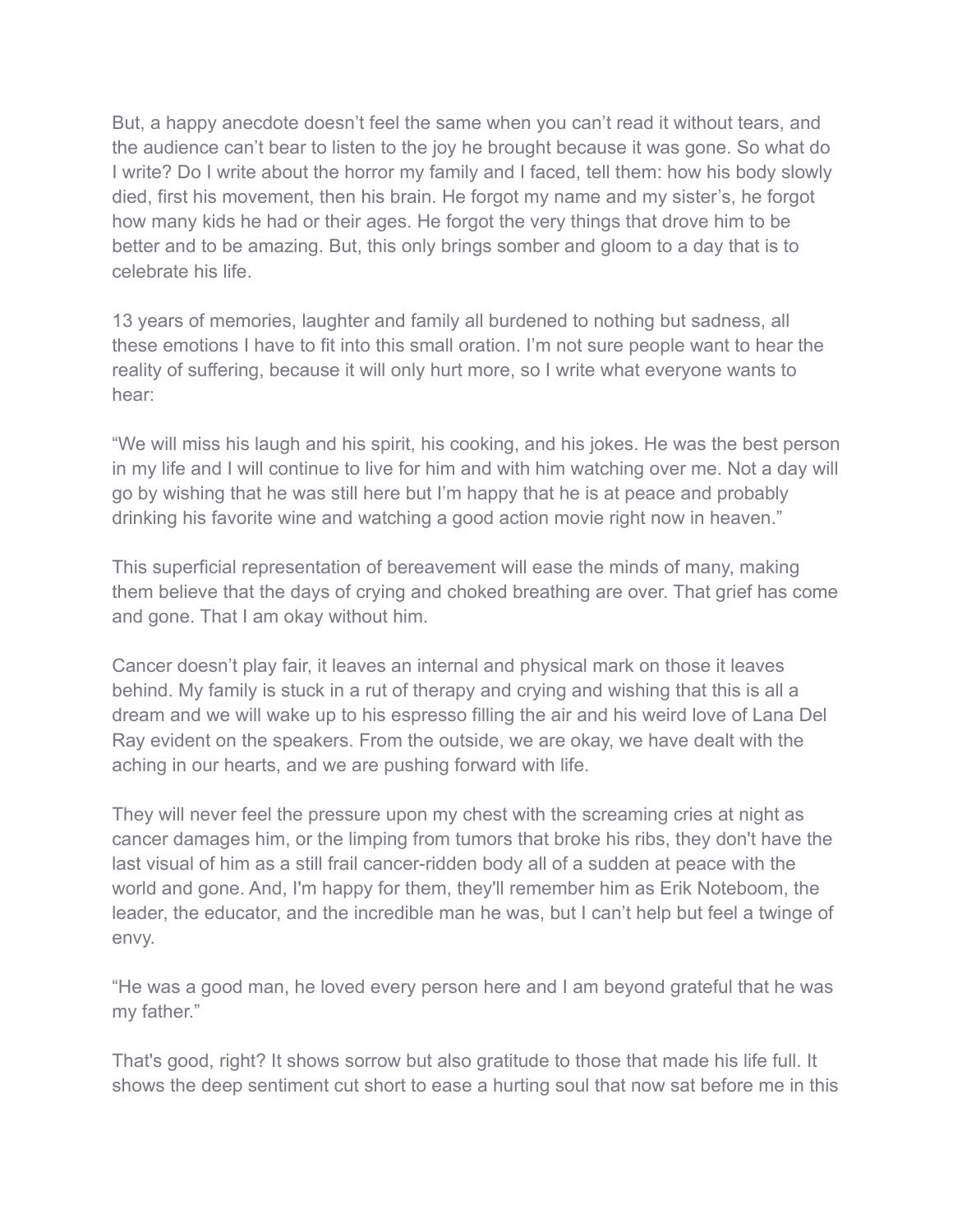great room. But, it was wrong and unfair to cloud my true feelings to alleviate the other grieving hearts.

Cancer doesn't play fair for those it infects and those it affects. But yet here I am at 16 remembering the pain in my heart as I wrote the final remarks to my father. I would then back out of saying anything at his celebration of life because I couldn't say 3 words without tears rolling down my face. I didn't want people to know how bad it hurt, how bad I was hurting. So I sat and watched everyone else speak of my dad, telling tales he never got to tell me, or showing pictures I've never seen. People surround me with good wishes and my least favorite comment is " everything happens for a reason". I felt the weight of the world on my shoulders for the next few years, I starved myself trying to prove myself, I stayed up late cramming to get satisfactory grades. I did whatever it took to keep the eyes off me and make sure that I felt my dad would be proud of me. I internalized the hurt of the world, I didn't let anyone in and I didn't let anything out. I was bound to explode.

"But I'm okay, thank you. I miss him but I am happy he is at peace. So I am okay. How are you?"

My go-to sentence was when someone dug deeper than I wanted at the grief I felt inside. I was supposed to be okay, it's been 2 years now and I'm not okay? But now I know that grief doesn't have a timeline, in my own time I will be able to talk about him and smile rather than cry. That I can learn about him and be overjoyed with the lives he touched rather than jealous that they got more time. I found the strength to keep going, I found it in myself, in my family, in my community, and in my friends.

"He was amazing, he is everything I hope to be. How I wish I got to speak about him in the present tense. I am grateful for the time I was given. I miss him more than you will ever know, but one day we will be together again"

Those 3 sentences closed out the chapter of my life when I stood in front of friends, relatives and my dad's coworkers sharing what grief looks like 5 years after his passing at the opening of his memorial room. It is unfair what I had to go through and what I put myself through, but that's life. It's brutal, it's sad but it's also amazing and magical and worth experiencing. My dad made me who I am, he gives me the motivation to live every day to the fullest.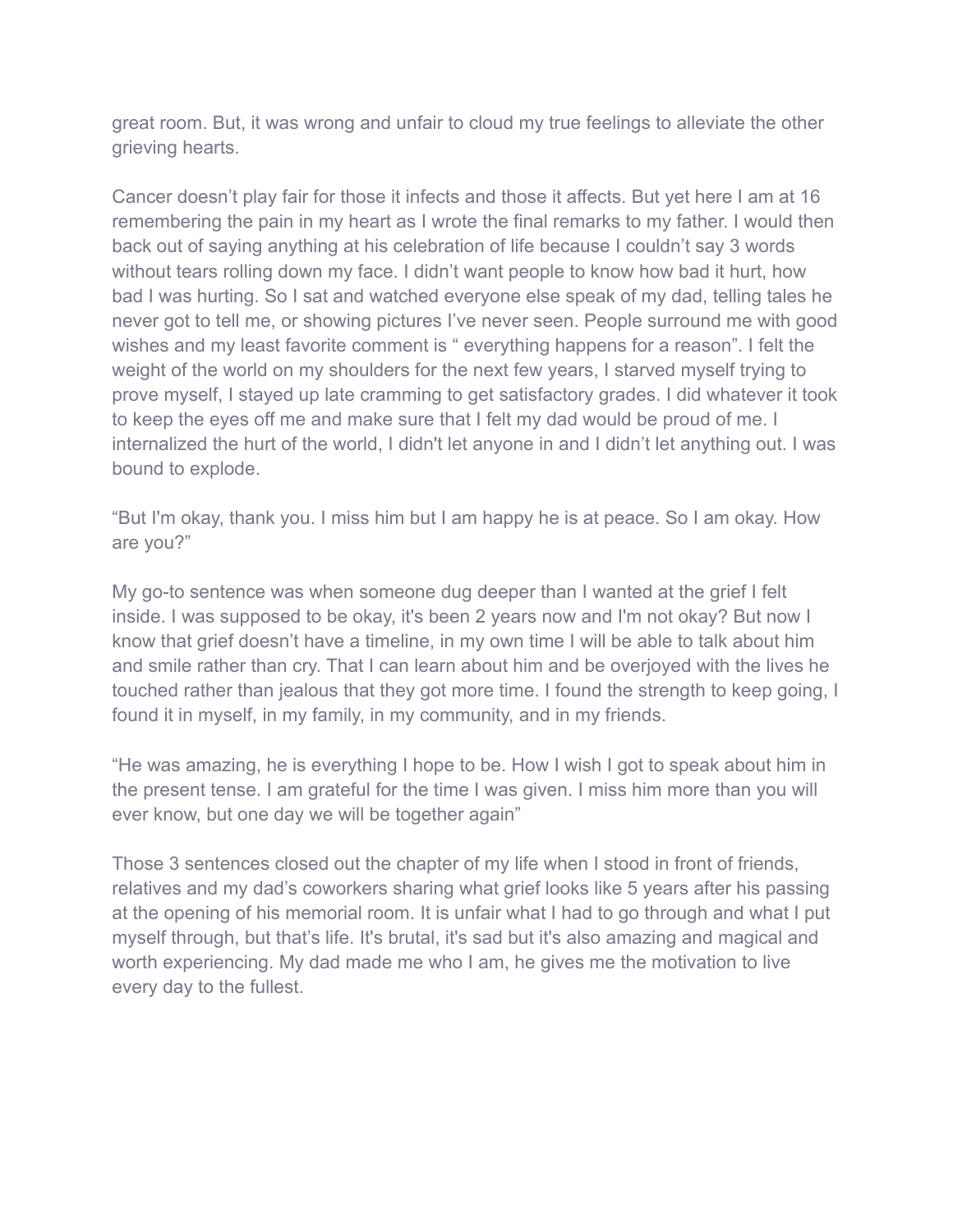## **Enough is Enough by Dena**

*12th grade, Maryland Personal Diagnosis*

<span id="page-41-0"></span>212. 450. 1825. 5598. These numbers probably don't mean much to you. They're just random digits on a page with no connection to each other, or anything else for that matter. Harmless numbers on a blank piece of paper. Four of them. Just sitting there. Your eyes just scroll by them. So uninteresting. But, what if I wrote those numbers a different way? What if instead of numbers I wrote names: Uncle Rick, Nanny, Papap, me? Would that mean something to you? Would you look at those same four numbers and wonder what these numbers and these names have to do with each other? I'll tell you, they have everything to do with each other. They have everything to do with me and my family. My family thinks about the connections between these four numbers and these four names every single day of our lives. Why, you ask? Cancer. Cancer is why.

Four members of my family have cancer. One is too many, but four? It's overwhelming at times. The fear, worry, stress, tears. I want to tell you about them. Help you see what I see each day so you can understand what our family has gone through. It won't be pretty. Cancer never is. But how better to understand it than to see it uncovered and ugly.

Let's start with Uncle Rick, 212 days. This is how long it took for undetected colon cancer to spread to his liver, rupture his intestine, infect his body, and mercilessly take away a father to the best two cousins on earth, a husband to my favorite aunt, and the only uncle I've ever known. He was 49 years old. He loved mountain biking, running half-marathons, motorcycles, Penn State, yard work, local theatre, music, reading, pizza, and spending time with his kids and me. Uncle Rick's funeral was almost a year ago. I still can't believe he is gone. My mom is still calling my cousins and my aunt to talk, to try and get them through the "firsts" without their dad. But, what do you say? How can you help when a dad is gone forever? When an Uncle is gone? There is a hole now. A very big hole. I'll be honest, I'm not sure how to fill it. Can it even be filled? Should it? I don't know. I may never know. I'm just floating...hoping to bump into an answer out there somewhere. Hoping. That's my Uncle Rick's cancer.

450. That's my Nanny. She's 94 and was just diagnosed with breast cancer. The doctors say she can get her tumor removed, go through chemotherapy and radiation. But, the cancer she has is relatively slow growing. So, will all of that really be best for her? The pain of surgery, the sickness of chemo...at 94? In the end, she chose to not do anything.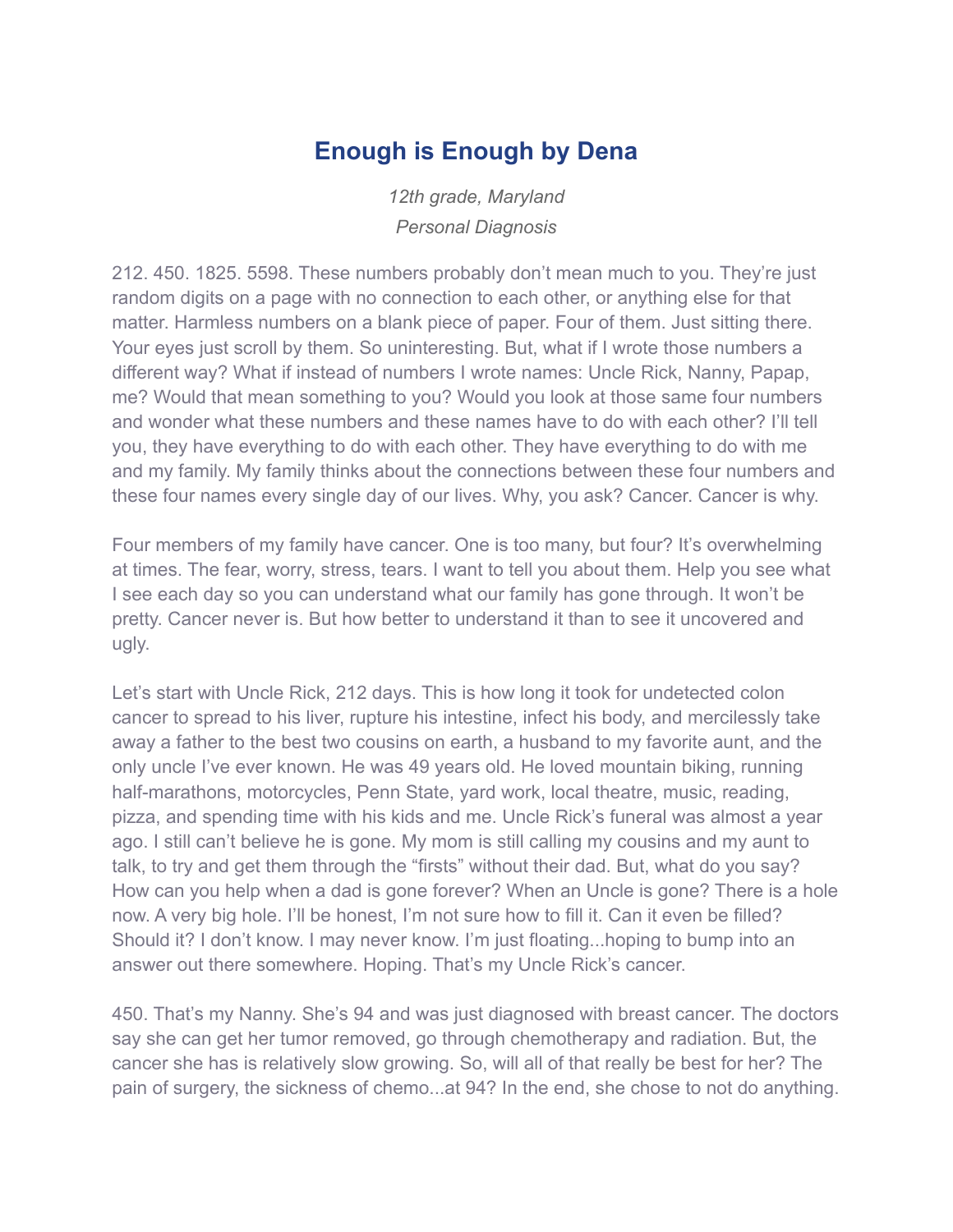She wants to live the rest of her life, however long that is, with a tumor growing in her. How is this fair? On one hand there is Uncle Rick wanting and taking every single treatment he could find. Pushing through the pain and sickness for one more day. On the other sits Nanny, silently shaking her head no. No treatment, no "fuss" as she calls it. Where is the fairness in that? An unbelievably aggressive cancer in a young, healthy man in the prime of life, and a slow growing completely treatable cancer in an old woman who already has lived a life longer than most other people on the planet. It's not fair. At all. That's my Nanny's cancer.

1825, is Papap. He asked me to help him brush his hair, that's how I knew something was wrong. I was eleven. Multiple Myeloma was the name of the reason my Papap was withering before my eyes. So far, his journey is the longest cancer battle to date. He will never be cured. He will take chemo for the remainder of his life. Because of this, he is susceptible to every little sickness that comes along. The stress every single day of trying to sterilize a world of potential death threats, it's exhausting for all of us. He gets tired of it, too. Then he pushes back when we try to make him see how careful he needs to be. My grandma and him fight about it. We all fight about it. I am terrified every single day. Now COVID is here. It's like I can't breathe. What if he lets his guard down at the wrong time? Will I lose him, too? The watching, the waiting, the worry. It never, ever stops. Ever. That's my Papap's cancer.

5598, Dena, me, I'm the last one. Or, rather I should say I'm the first one! I was only six months old when I was diagnosed with Neuroblastoma. I don't really remember much from then. I hear stories, see pictures, but I have no "real" memories. But, make no mistake, it doesn't mean I'm not affected by it. I am. But, what affects me has to do with the aftermath of having cancer. It's the permanent damage done to my body that will never heal, never go away, never get even slightly better. I shouldn't complain. After all, I'm alive and so many others aren't that have cancer. I try not to get down about it. I've learned to adapt. I suppose that's what my cancer is about. Adapting. I've gotten really good at it. I've also learned that I can't just give up on something because it's hard. Quitting isn't an option for me. So, even though my cancer has left me with something bad, it's also given me many things that are good. And I'm cancer free now for almost 10 years! That's my cancer.

What is my cancer story? My cancer unwrapped? It's 212, 450, 1825, 5598. It's Uncle Rick, Nanny, Papap, Me. It's four numbers, four people, one family. It's the joys of being cancer free. It's the anguish of watching a casket being lowered. It's everything else in between. It's cancer.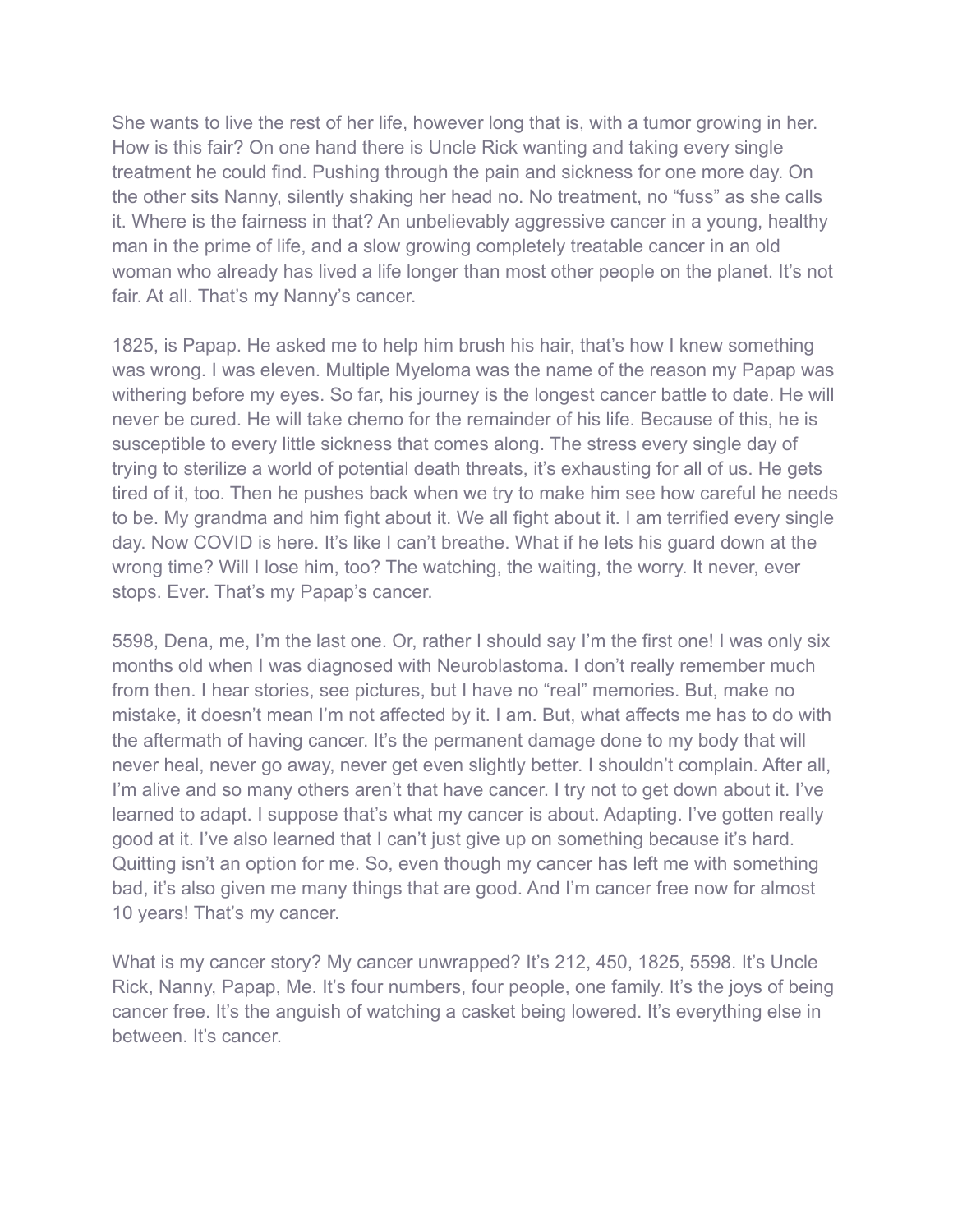## **Why I Fight by Adyson**

*12th grade, Utah Loved one's diagnosis*

<span id="page-43-0"></span>My memories of my dad are like snapshots from a polaroid laid out on the table. Some of the images are crisp and clear; so tangible that I can almost feel the moment they capture, and some are slightly blurry, making them feel just a bit out of reach.

My dad throwing me over his shoulder to carry me to bed. Him laying on the couch watching ESPN with his socks hanging half off his feet. His odd habit of sucking on his shirt collar when he was thinking. Our shared love of turkey steaks; a Utah delicacy. Sneaking in his hospital bed to snuggle him and feel his warmth. Him coaching me in soccer and cheering me on…when, in truth, I. Was. Terrible. Him wearing a, very tacky, 'best friend' necklace I won at an arcade for weeks on end. Daddy daughter dates, Justin Bieber dance alongs, and Disneyland trips. The green flecks in his eyes.

These little snapshots, these little pockets of memories, they are what I hold most dear. When someone shares one with me and another picture becomes clear, I add it to my heart and hold on as tight as I can, praying that I'll never forget.

My dad was my hero. He IS my hero. And I hope that by reading this, he becomes a bit of a hero for you, too.

My dad radiated sarcasm. Other people use it occasionally, but he made it his own language and you just had to love it. (It's one of the traits he gave to me and I wear that as a badge of honor)! He was warm and caring, he loved to learn, and he wore his 'computer nerd' title with pride. He spent his days running the networking of a large company and his nights as the most involved dad that ever lived. He was always happy to read us a bedtime story, play outside with us, and even play dress-up and wear the funniest clothes. He loved playing intricate card games, and studying up on the rules. Was he a nerd? Oh yes! But in the coolest of ways. He knew how to always be himself, and he always wanted that for my sister and I. He was one of a kind.

I was just 4 when my father was diagnosed with Kidney Cancer, A disease that usually waits until you are 65 and overweight, somehow got to my healthy, young (37 year old) dad. I don't remember him being diagnosed. I don't remember any big changes from my childhood, because honestly, there weren't any. My dad made sure of it.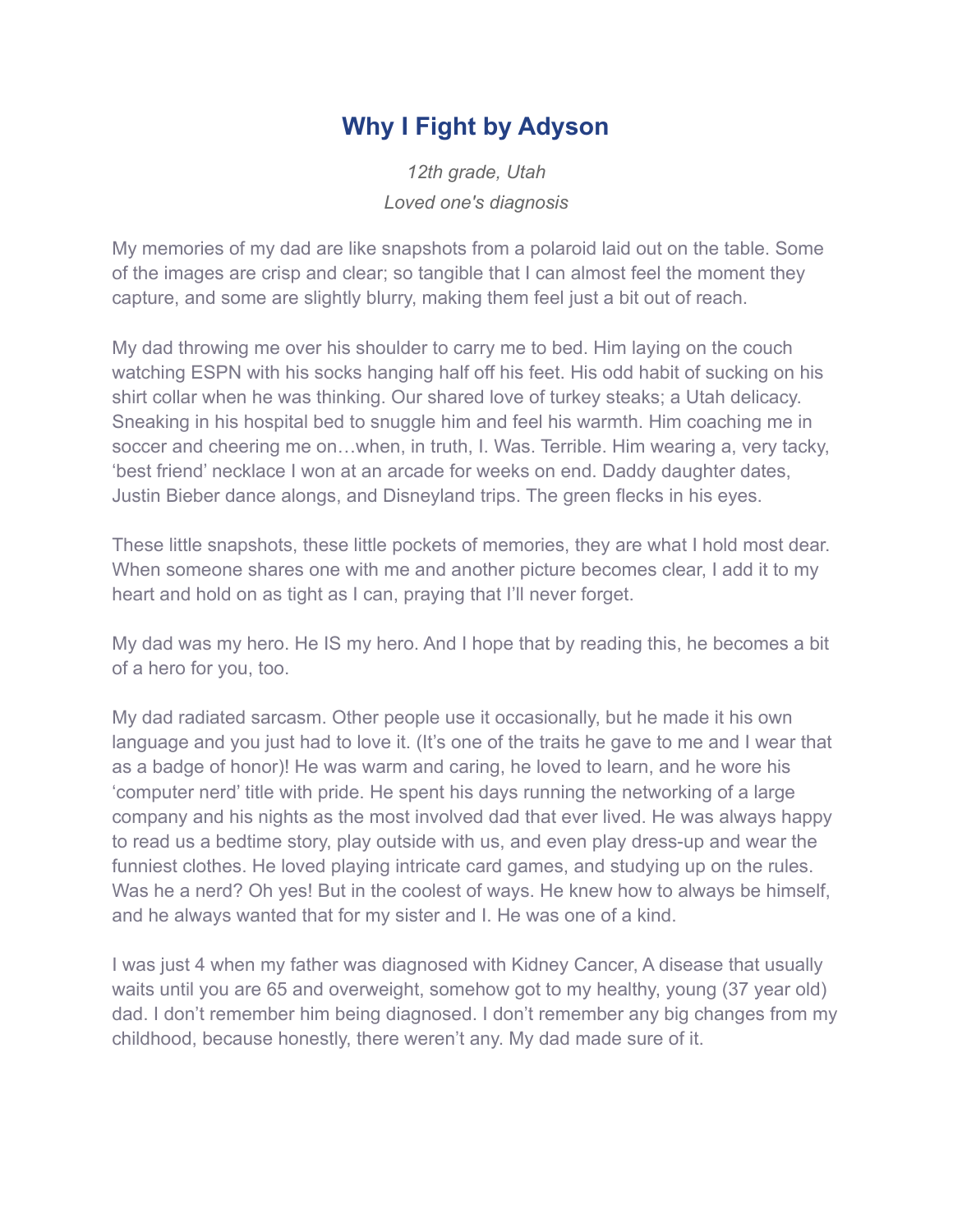He kept his job, working 40+ hours a week while getting immunotherapy injections every single Thursday. I now know that they made him extremely tired, and sore….but back then I had no idea. He would come home and be the same amazing father he'd always been, no matter how tired and miserable he must have felt. And he kept that up for almost 4 years. The immunotherapy was working and his cancer was stable and somehow he carried on; sometimes with 12 cankers in his mouth and fatigue that must have felt unbearable. He constantly showed us that he was grateful for his time, grateful for his life- and he didn't intend to take it for granted.

During this time a lot happened behind the scenes. My parents strove constantly to marry the balance of us being completely oblivious to cancer, and being ready for the changes that could come…and come they did.

About 4 years into his drug treatments, they began to fail. And the cancer began to grow. I was young, just 8 years old, but I was very in tune with what was happening around me. Anxiety and fear became my constants and I noticed the strength quickly leaving my dad. He could no longer pick me up and throw me onto my bed. He had multiple hospital stays and jumped from chemo treatment to chemo treatment trying to find a way to keep the cancer at bay.

One treatment left him in the ICU for two weeks at a time, one involved him giving himself shots every Friday night, shots that would basically 'inject flu symptoms' into his body. He lost his ability to control his body temperature and my sister and I would take turns snuggling him close and layering him with blankets. He lost the energy for most of the things he used to love, like golfing and fishing, but he somehow always found it for us. My parents did all they could to shield us from the ugly side of his illness, while preparing us for what may come. Most importantly, my dad did all he could to make sure we never had to question his love for us, or whether he was willing to fight hard to stay with us. That is a certainty I've come to treasure. That knowledge has shaped me, made me realize that what I want most for myself is something that I feel that passionate about, that willing to fight for.

My dad passed away October 11, 2013 after fighting for 9 years. The entire week before he passed, my home was filled with family and friends. The crisp fall air filled the house, along with a lot of laughter, and a lot of tears. And then one day, he slipped away from us.

He was done fighting. It now became my turn.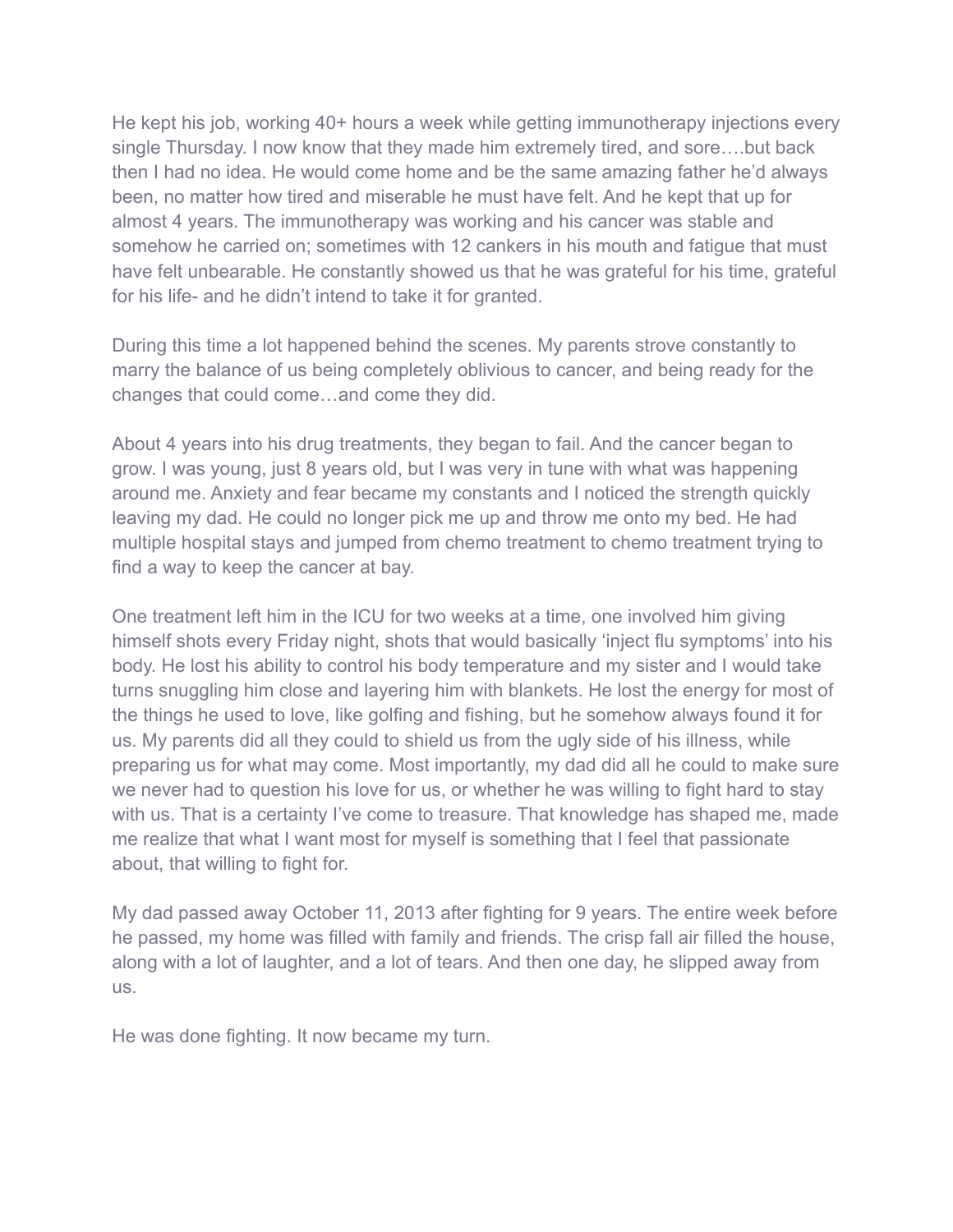I watched my dad suffer through some unimaginable things, and have heard stories I was too young to hear back then about all he did for us to stay alive. I can't really imagine how hard it must have been for him, to fight, to get poked and prodded at constantly, and to do it all knowing that he would likely have to leave all he was fighting for. That kind of love is special, and to know I was, and am, loved that hard? It's humbling.

I fight because he never gave up. I fight to be a good older sister to my siblings. I fight to set an example to others of perseverance. I fight to go on road trips with my friends, to camp, to go to concerts, to eat all my favorite foods, to make all the memories. I fight to learn, to grow, to see the needs in others because I have empathy that I may not have had without this trial. I fight to remember him, to do what he would have done. I fight to live the life he would want for me.

He's my hero. He earned that title with every hug, with every memory and with all the snapshots memories that I hold dear. I miss him. I intend to keep fighting to make him proud, to make his fight worth the fight that he fought for me.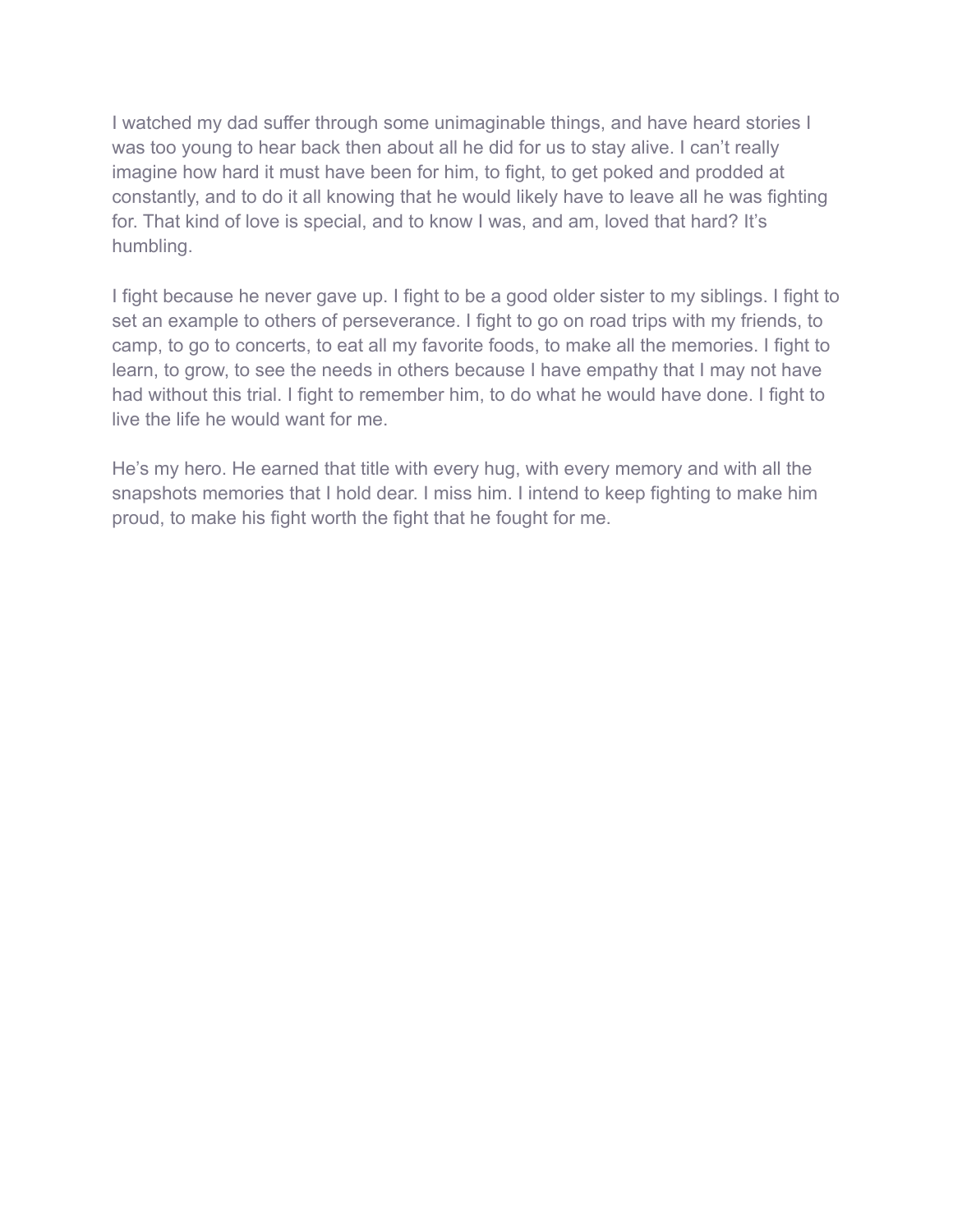#### **Every day After by Abigail**

*11th grade, Wisconsin Loved one's diagnosis*

#### <span id="page-46-0"></span>Every day After

A dusty old photo album holds the picture of me wearing a backpack and a nervous smile standing under the big maple tree in our front yard, on my first day of kindergarten. A sense of dread fills my stomach every time I look at that picture, just as it did an hour or so before that picture was taken. I don't remember much about that day, but I will never forget how I felt when my teacher read us a book trying to comfort a classroom full of nervous kindergarteners; I had been nervous, but unfortunately she didn't provide any comfort to me. The book was about how it's okay to feel scared or nervous because as soon as you get home from school your mom will be there to wrap her arms around you. At that moment I realized that all of my classmates had a mom who was there to comfort them and that losing your mom wasn't a normal part of childhood. Later that day as I walked through the front door of my house, I was reminded, for the first time, and everyday after, that I will never be able to walk through the door to the comfort of my mother's hug. My mom, Rebecca Lynn Klein, has been gone over eleven years, and there are countless moments in time that serve as a reminder of her absence from my life. I assumed my parents were invincible, but as I grew up, I came to the realization that there's an end to everything.

At age four my dad sat me down and told me that my mom wouldn't make it much longer, but at the time, the reality of those words didn't sink in, and they wouldn't sink in until the morning of August 18, 2009. I can still remember my dad's solemn face and the somber tone of his voice as he said what everyone dreads to hear. As I sat there holding my mother's hand, I thought back to all of the times that she had held my hand while crossing the street. Her hand in mine, my mom struggled for breath until my dad leaned down and whispered in my ear, "Mom just went to heaven."

"Right now?", four-year-old me asked. A tear ran down my face.

He wiped it and said, "It's going to be okay, B." This was a concept that my young mind was not able to process.

After my dad told me that my mom wouldn't be around much longer, I tried my hardest to prepare for the day she would leave because I assumed that would be the worst part. Unfortunately, the hardest part ended up being the days, weeks, and months without her which was something I could never prepare myself for. I always envied my friends when they would tell me about a conversation they had with their mom because the only thing I had close to that was a video my mom had made months before she passed away. She had made the video for us to watch as we grew older because we were too young at the time to understand what she wanted us to know. Although my dad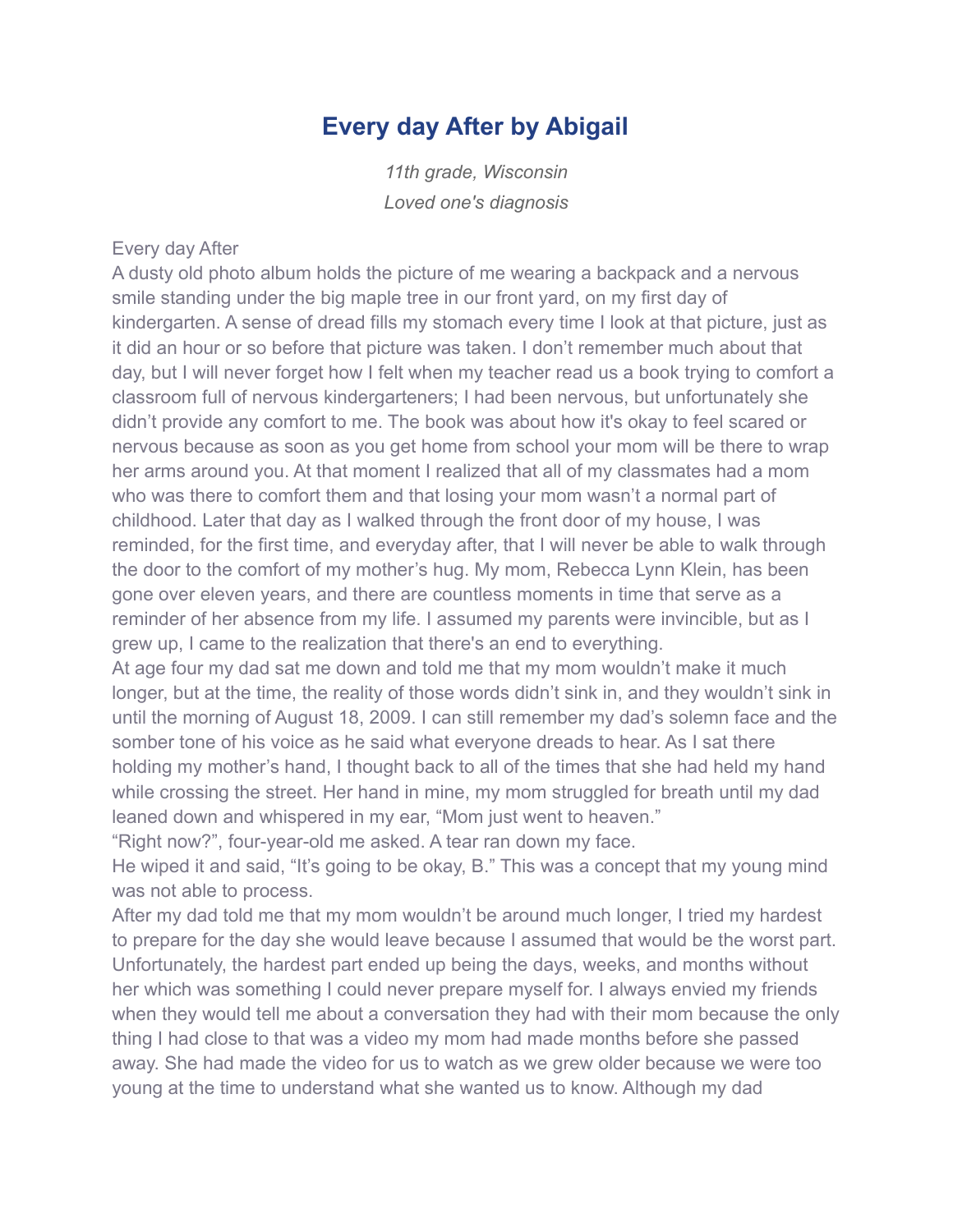mentioned the video from time to time as I was growing up, I wasn't ready to watch it until August 18, 2016, exactly seven years after Mom passed away. When the TV came on, the first thing I noticed was how different she looked. Her long brown hair now consisted of two inches. I saw her scars she had from her fight with cancer both physically and mentally. At times she looked so weak. Seeing my mom in that much pain was so hard to watch; however, this is not the way I like to remember her. When I think of my mom, I think of how she fought until she couldn't anymore, how she stayed strong through everything--not for herself--but for everyone else. Watching that video gave me something to hold onto. It gave me something to remember her by, and even though it was a video, her laugh still filled the room just as it did eight years ago. At times it felt like I was sitting down and having a normal conversation with her. She ended the video by saying, "I just want you all to know that I love you very much and you're my whole world. I just want you all to be happy." And then the screen went blank and it felt as if she had passed away all over again.

I'm fifteen years old now, and I still watch that video to this day. At one point she says, "It just didn't seem fair. I don't get to see my husband walk Abby down the aisle, and I probably won't be able to see any of my kids graduate." At this point, that's what hurts me the most, all of the missed opportunities and memories. She wasn't there for my first day of school. She wasn't there to help when I fell off my bike for the first time and scraped my knee. She's not here now to take me out driving, help me through school, or give me relationship advice. And like she said, she's not going to see me get my diploma, or watch my dad walk me down the aisle, and my kids will never be able to meet their grandma.

Although the loss of my mom caused me great pain, it has also taught me things that I will carry with me forever. It taught me to enjoy life while it lasts because you never know what is going to happen. Her death taught me to never take advantage of things, even the small things in life. Most importantly, the death of my mom taught me that no matter what happens in life, you have to take that and grow from it instead of letting it bring you down.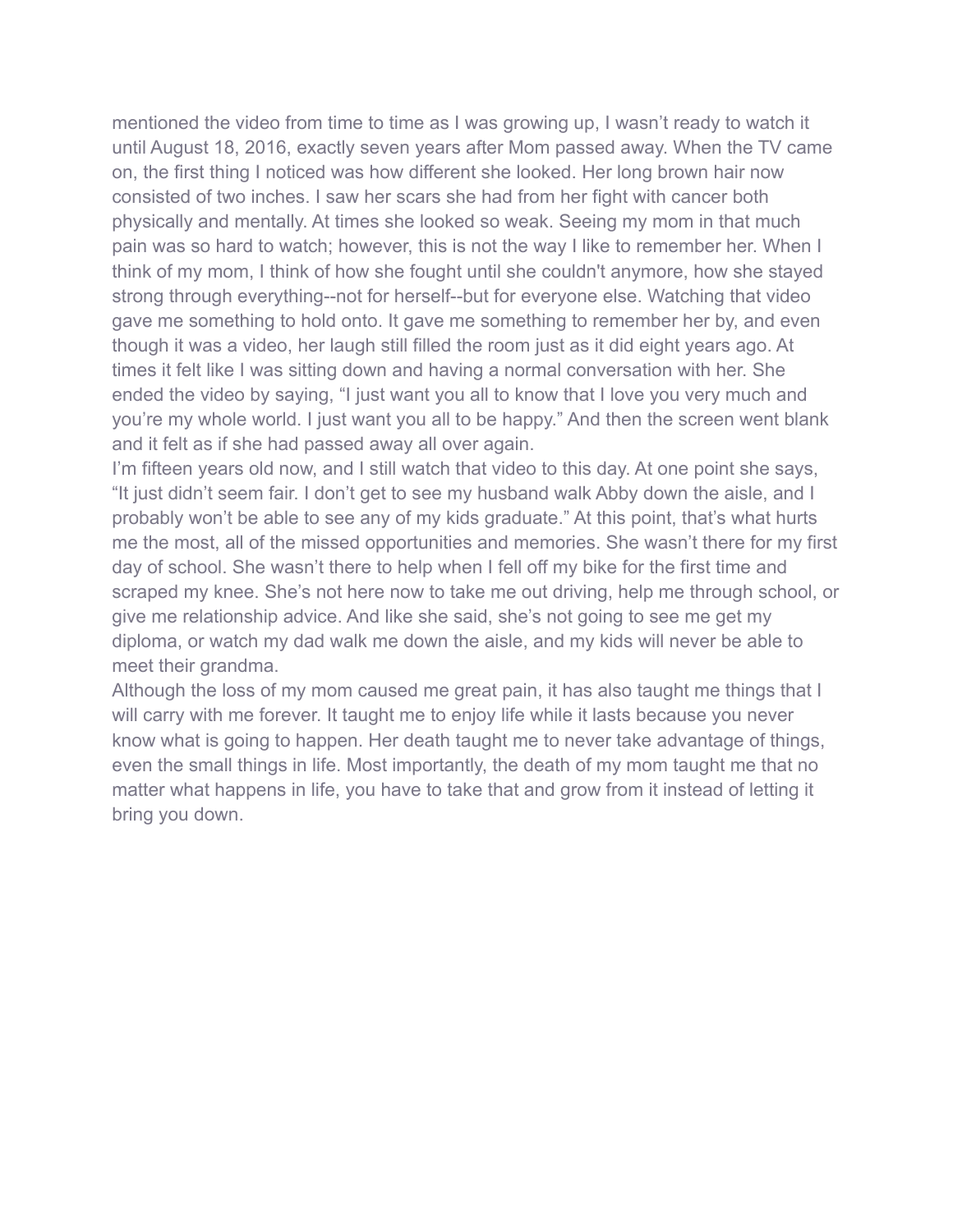#### **Pairs of Two by Ava**

*11th, North Carolina Loved One's Diagnosis*

<span id="page-48-0"></span>Two has always been my favorite number. It's even, prime, and wonderfully simple. Even so, my favorite thing about the number is that it's perfectly predictable. So many things come in pairs of twos; I have two eyes, two ears, two hands and feet. I have two bookshelves in my room holding my favorite books, most of which have a prequel and sequel. Every day I burn two candles on my desk, after I complete my two way trip to school. I thought I was prepared for every harmonious pair presented to me, but I was wrong. I was not prepared for cancer.

2020 was going to be my year. After all, it's a decade of twos! How could it go wrong? I maintained this positive, naive mindset until early April, when I began to worry. My parents started disappearing multiple times a week, and I was sure I knew exactly what was wrong; they were getting a divorce. These secretive outings spanned for hours at a time, and often my parents snuck in late at night, teary eyed. I thought I had read the writing on the wall; although it made no sense to me how two of the most loving people in the world could part, I was completely convinced. So convinced that, when they finally sat me down and said "Ava, we need to talk," I immediately blurted out, "You're divorcing, aren't you?"

They burst into laughter, and unbeknownst to me, this was one of the last times we would laugh together for a very long time.

My mom had two breasts - cancer found them both. My parents explained this to me calmly, so calmly that it didn't seem real. How could they be so calm when I felt like my world was crumbling around me? I would come to bitterly learn that this was because everything said about cancer is an understatement. I was told she would lose a bit of hair, be a little sick for a while, and then everything would be better. This didn't stop the tears from suddenly rushing to my eyes, nor did it lessen the pain when this bandaid was ripped off and I discovered how harrowing cancer treatment actually is. It's not just losing hair and feeling sick - it's losing your life without dying.

My dad had two kidneys - thankfully for him, cancer only found one. After my mom's initial diagnosis, my dad began having severe anxiety induced stomach pains. It got so bad that his abdomen was scanned and, while they found nothing wrong with his stomach, they did discover tiny tumors in his kidney. Despite the diagnosis, he is considered incredibly lucky; most people do not discover renal cell carcinoma until it is far too late to be treated. This always baffled me - he was diagnosed with deadly cancer and still considered lucky. I would also come to learn that nothing about cancer makes sense.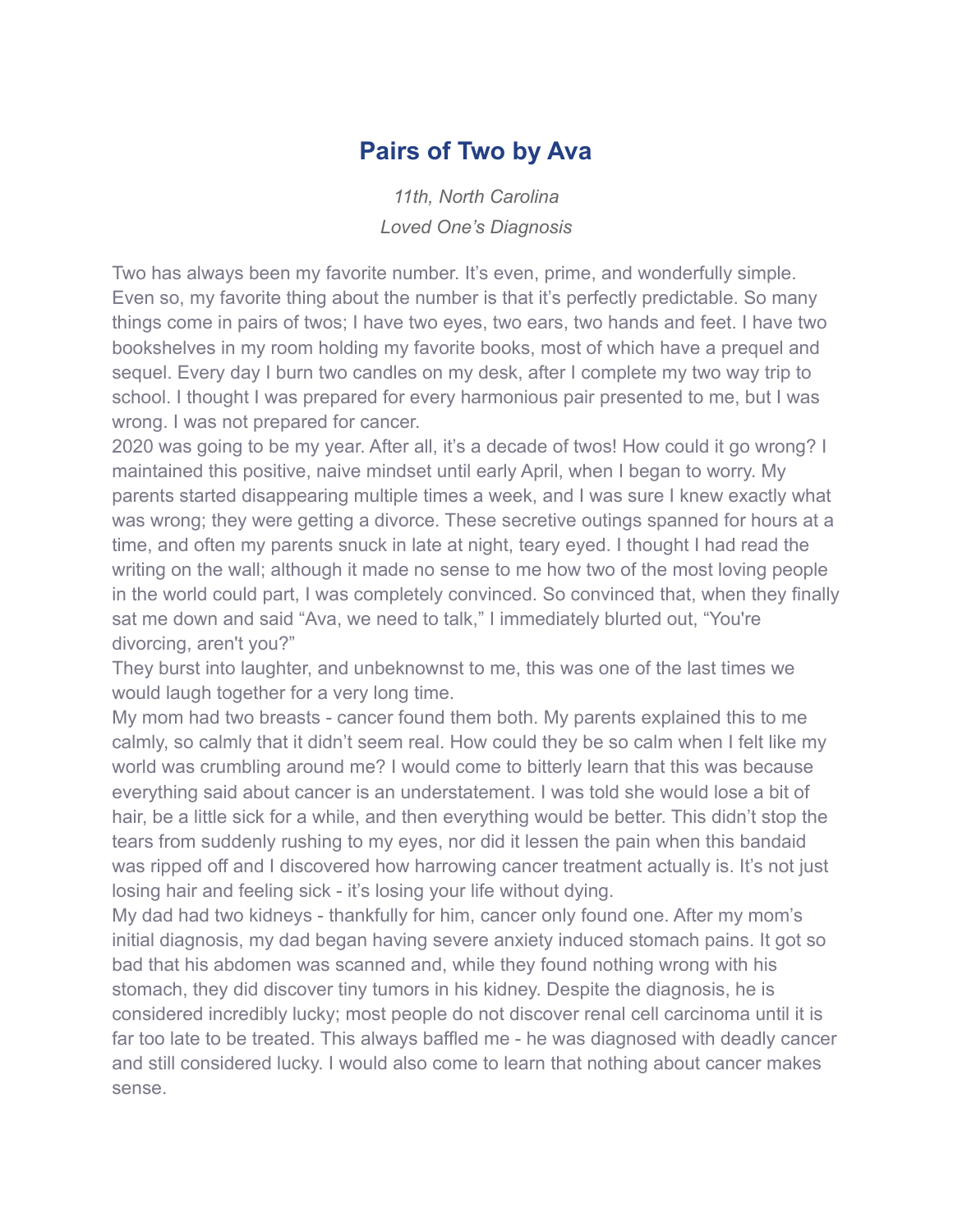Even so, one of the worst things about cancer is that it is persistent. You think the diagnoses are the worst of it, that the initial shock and anger and sadness can't get worse, but it's not even the tip of the iceberg. Many people experience cancer in an indirect, detached way; you may hear about a distant relative or friend getting cancer through the phone. You may send your condolences, maybe even a card or small gift. You'll think about them occasionally, and hope they're doing well. But living in a home with cancer eats away at you. You feel its presence haunting the hallways and lingering between the walls. You feel it in the silence, in the ticking of the clock in the living room that you never heard before cancer muted your world. You feel it in your gut and behind your breasts - some of us literally. You try to escape it by going out with friends, taking walks, drowning yourself in work, yet at the end of the day when you make your journey to bed, you feel it there too, sleeping beside you, whispering in your ear to keep you wide awake. You feel it as you cry silently in your bed, after you've brushed your teeth twice, checked in on two parents, lived two lives.

I felt the effects of cancer in tangible ways too. I felt it at the empty dinner table full of food our friends delivered us, none of which my mom could stomach. None of us truly could. Twenty two bouquets of flowers blanketed our house, and I felt it as the sickly sweet smell turned into a pungent rot as they slowly wilted away. My mom loves flowers, but had no strength to take care of them. It always seemed that no matter how much I watered, groomed, and fertilized, they always slipped away from me into withering decay. Often at night, I could hear my little sister crying in her room across the hallway, and I felt it when I could not console her because, well, what was there left to say? For far too long, cancer robbed me of my words. They got stuck in my throat and jammed between choked sobs. It's hard for me to describe the pain, the anger, and the boredom of it, and the long awaited joy I felt the day both my parents were finally cancer free. I will never forget the look of triumph and exhaustion on my mom's face the day of her last treatment. Witnessing recovery filled me with hope for my own future, and showed me just how resilient cancer survivors are. I hope to learn from and carry this kind of resilience with me throughout my life, and I know that as I face many hardships, I am lucky to have two of the strongest people I know right by my side.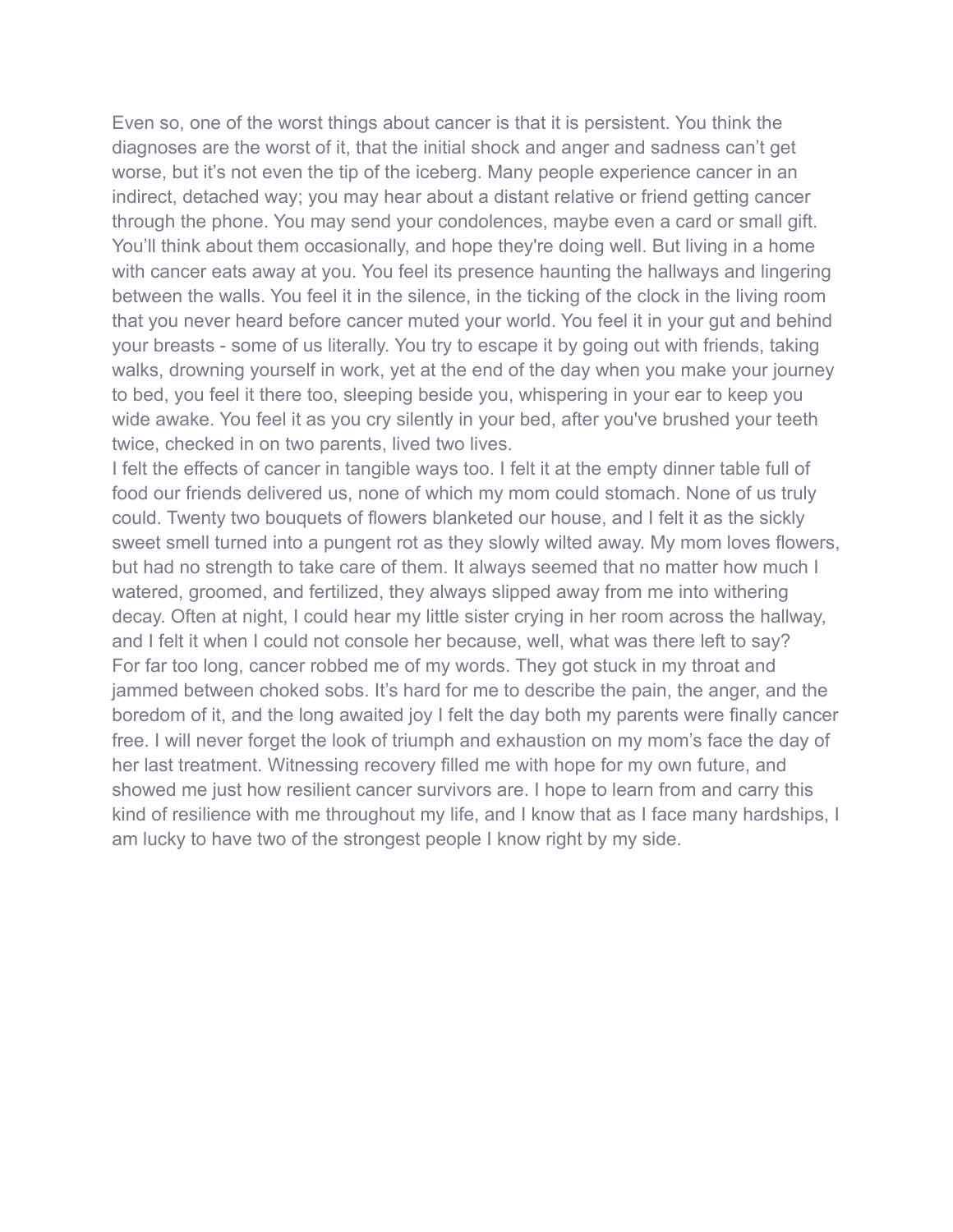## **The Ending by Olivia**

*12th grade, Iowa Loved Ones Diagnosis*

<span id="page-50-0"></span>A young girl sits cross-legged in the corner of the couch, shrinking into herself as if trying to disappear completely. She studies the loopy pattern of the carpet, torn between keeping her heart intact or looking at her father for what may be the last time. Selfishly, she wants to remember him as he used to be.

She wants to remember the strong, broad man who used to swing her onto his shoulders. The man who spoke so eloquently, whose calm voice could soothe all her worries. She wants to remember the man who twirled her around the ballroom at every Daddy Daughter dance, even when his feet were tired. She wants to remember all of the good things and none of the bad, but she knows that isn't fair. He has always been there for her, and she knows she has to show him the same sort of love. Their moments are numbered, and she mustn't waste precious time being cowardly.

She turns to him, then immediately wishes she hadn't. She is drowned in a tidal wave of guilt but she can't help the way she feels. She has watched him wither away for so long and now that they are at the end, it is hard to look at him and see how viciously his body has been ravaged.

His features are warped by the disease that has overtaken him. It must've been a lifetime ago that his eyes were lively and bright, his lips upturned into an easy smile. His skin was never this ashen, his body never so gaunt. The chair he sits in looks too big for his weakened body, and he vaguely reminds her of a child. She wishes she could wrap her arms around his slight frame and protect him from this world just like he always did for her, but she doesn't know how to. She desperately wishes she could say something to take the pain away, but her throat has swollen closed and no matter how hard she fights, she can't force herself to speak. Just when she needs them most, her words fail her.

Instead, she reaches out and takes his rough, flaking hand in her own. His skin is permeated with deep cracks that are adorned with spots of dried blood. The chemotherapy has torn him apart in every conceivable way, visible or not. Their gazes meet, and a look of understanding passes between father and daughter. They both know his fate, whether she is ready to accept it or not.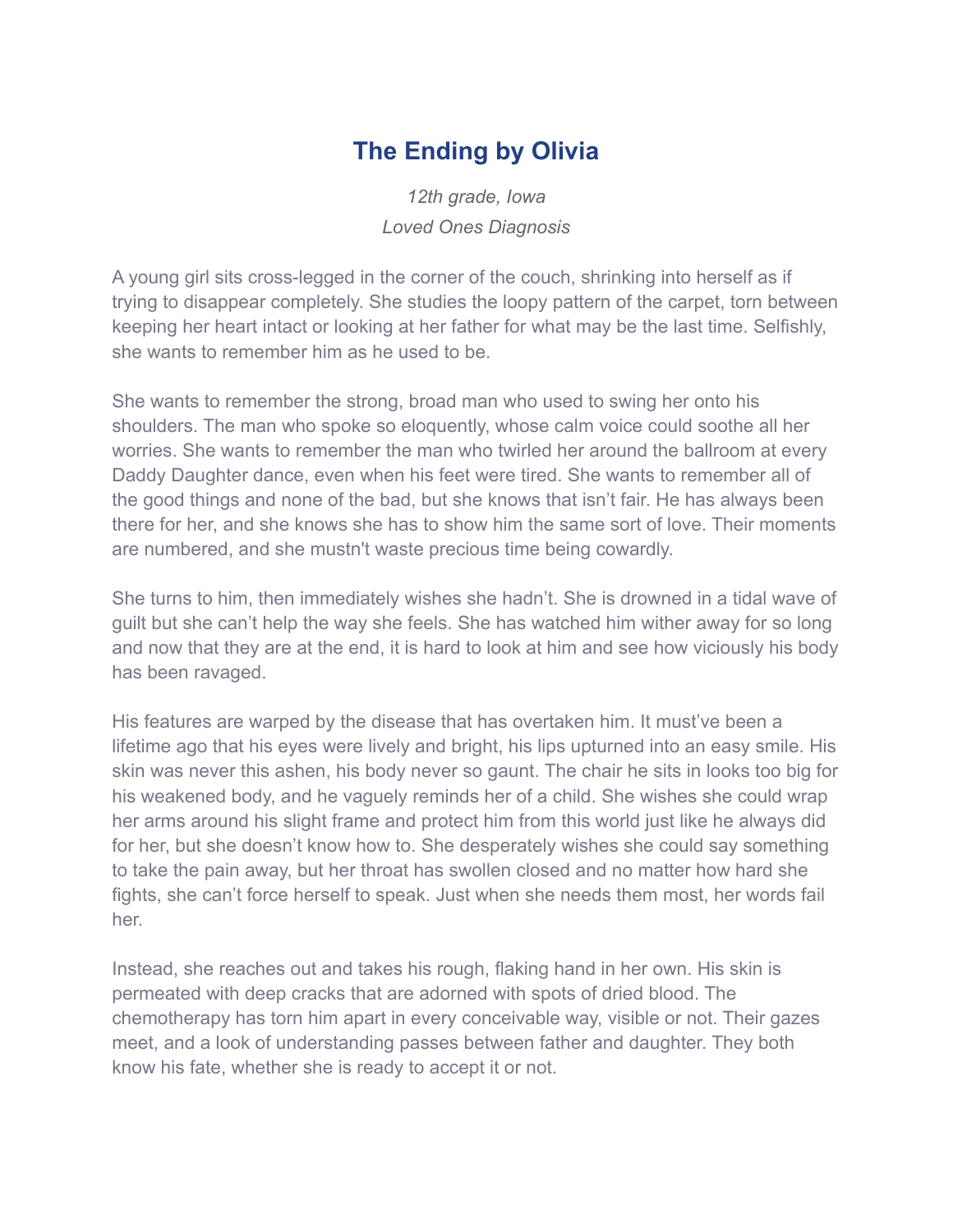She clutches tightly to him and hopes that, for now, it will be enough.

A young girl presses her back into the wall as if hoping it will somehow swallow her up. The sporadic beeping of machines sounds like a lullaby to her tired ears and she struggles to keep her half-lidded eyes from drifting completely shut. Her body is begging for rest, but she has no time for sleep. If she abandons him at a time like this, she will never forgive herself.

He's lying in a hospice bed, the blanket she made for him tucked under his chin. A sick feeling of dread twists her stomach as she watches him, wondering which breath will be his last. Selfishly, she hopes he stays forever. Keeping him like this, unconscious and pumped full of pain meds, would be better than losing him altogether. She closes her eyes and prays to a god she isn't sure she believes in anymore that her father will miraculously live.

The room feels cramped with so many people gathered around, gawking and poking at her father as if they have any right to do so. She doesn't like the way they talk about him, as if he's already dead and his body is merely a vessel. She wants to scream at everyone to leave, but her throat feels swollen shut and her voice is nowhere to be found. She's just as useless as she has always been.

A young girl staggers numbly out of the hospice house and into the stormy afternoon atmosphere. She drops onto the curb and pulls her knees to her chest, wrapping her arms around them in an attempt to hold together the shattered parts of herself. Her efforts are in vain, of course, because so many pieces of herself have broken off and died with him. She wonders if she will ever get those parts of herself back, but she doubts it. After watching his muscles slacken and his chest fall, she isn't sure she'll ever be the same.

The late August sunshine is nowhere to be found, hiding its face somewhere in the tumultuous grey sky. The clouds weep, their teardrops stinging her skin. The mockingbird's song has shifted to a low, mournful ballad, and even the pesky mosquitoes have enough respect to leave the girl alone. She realizes that the universe is as devastated as she is, and somehow that makes her feel a little less alone.

She stares at her feet, her mind empty when she hears a small, chirping melody. Her head snaps up, brows furrowed in annoyance as she seeks out the bird who dares to act as if nothing is wrong. As her eyes travel the skies, her gaze catches on something.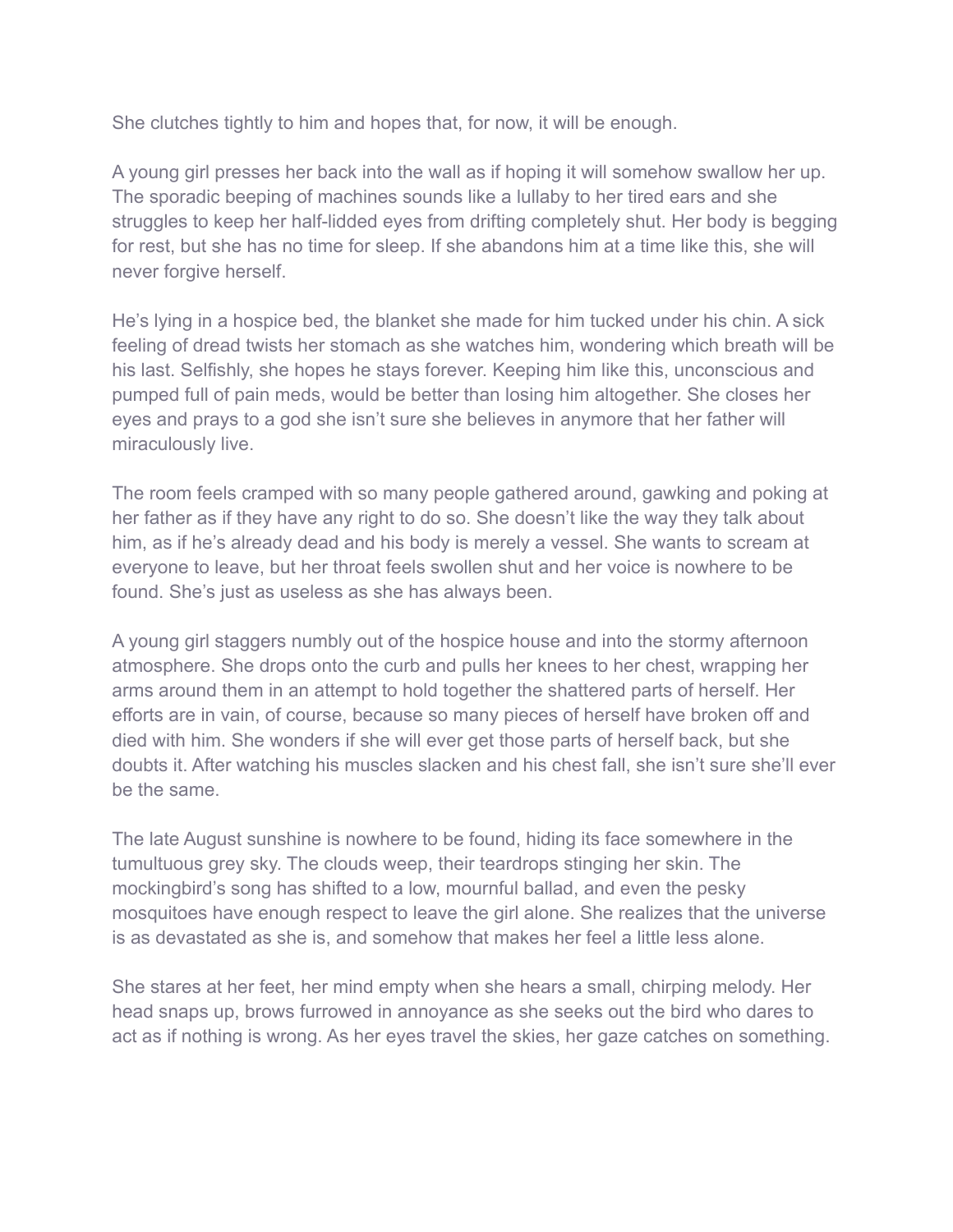Amidst the grey clouds, a small circular pocket has begun to form. It expands just wide enough to allow a thick ray of sunshine to escape, bathing the world in a warm yellow glow. The girl can hear an echo of her father's voice, promising that he will send a sign after he passes.

She rises to her feet quickly, taking a step into the pool of sunlight. She tilts her face towards the sun and allows herself to bask in the gentle warmth of it. She stares at the sun for as long as she can before her vision turns white, and even then she does not look away. For a moment, however brief, she feels a deep sense of peace.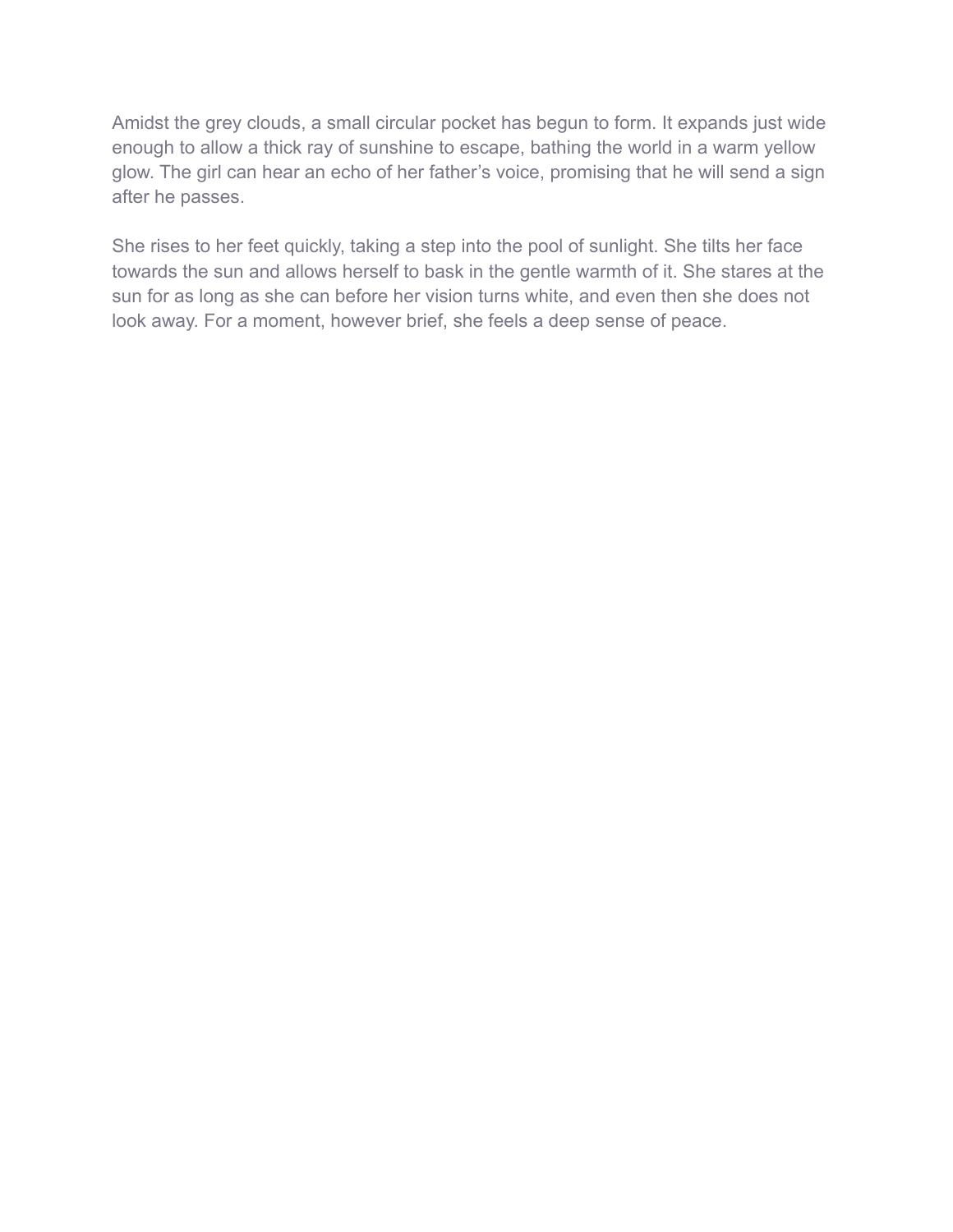#### **One in a Million by Sydnee**

*11th grade, Kentucky Personal Diagnosis*

<span id="page-53-0"></span>I wait for the pill bottles to stop rattling in the pink Adidas duffle bag as my mom slides it under her chair in the doctor's office. I sit on the examination table and watch my mom fiddling with her fingers while we wait for the doctor to come in. We had been up since three because my mom and I had to drive from Elko, Nevada to Salt Lake City, Utah so I could receive my chemotherapy.

The only thing I do is fidget with the beanie on my bald head. I screamed for my mom the day my hair started coming out. Doctors' appointments and masks had become normal, but I could never get over the loss of my hair. It seems petty now, but for five-year-old me it was all-consuming.

I was diagnosed with Acute Lymphocytic Leukemia when I was three years old. While I may not remember every moment of the four years I had it, I remember enough. I remember the pain I felt physically, but the pain I felt mentally is even more strenuous. I can work through the fact that smelling bubble gum makes me nauseous because that reminds me of the anesthesia I used to fall asleep to in the hospital. However, I can never forget the tears my mom shed, and the worry lines my father developed. I can never forget how our own family turned their backs on us. Aunts, uncles, and cousins all slowly drifted away because they could not bear it. I had to watch the toll cancer was taking on my family. My brothers could not do normal teenager things because they feared they would bring back a common cold and it could kill me. My parents had to work, but also take care of four children. I felt like the cancer was not only suffocating me, but it was suffocating the people dearest to me.

To me it was just a sickness, but for my family it was different. I was too young to understand what my family understood all too well. The hardships for my family began when my oldest brother was diagnosed with a severe form of Acute Lymphocytic Leukemia. After two bone-marrow transplants, brain surgeries, and chemo, he was still not improving. He received Anointing of the Sick and eventually he started getting better. My parents had to watch their baby suffer as he was slowly slipping away until a miracle occurred. Seemingly this would be enough challenges for a lifetime, yet I got leukemia a few years later. So, when another one of their babies was diagnosed with cancer, they were wondering what they did wrong. The doctor said it is one in a million to have so many unrelated illnesses in a family. Of four children: two had ALL and one had diabetes. That was no comfort to my family, but it was to me. He was right; my